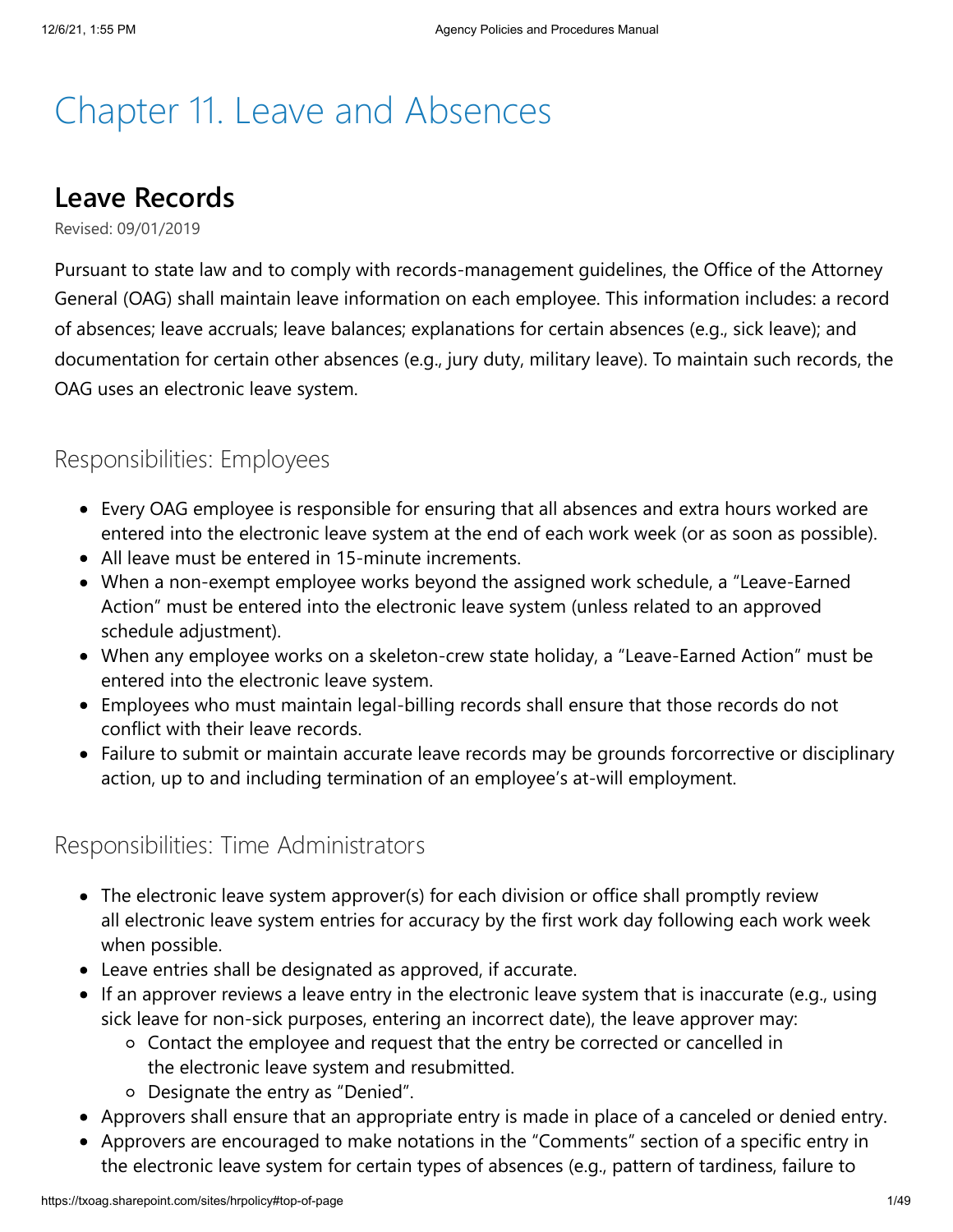obtain prior approval for non-sick leave).

- If an employee is unable, or fails, to submit a leave request or leave-earned action into the electronic leave system in a timely fashion, an appropriate electronic leave system approver shall make the entry into the electronic leave system for the employee.
- Approvers may seek assistance via  $e-mail$  $e-mail$  $e-mail$  from the Human Resources Division regarding</u> the electronic leave system.

Responsibilities: Division Management

- Division management shall ensure that leave records are accurately maintained.
- Division management must timely notify the Human Resources Division's designee(s) if an employee falls into an unpaid status.
- Employees shall be allowed to adjust their schedule in the same work week to make up absences of less than ten (10) minutes whenever practicable.
- Division management shall take corrective and/or disciplinary action against an employee, including an electronic leave system approver, who does not maintain accurate leave records.

### **Annual Leave**

Revised: 09/01/2019

Per state law, employees of the Office of the Attorney General (OAG) accrue a specified amount of annual leave (also known as "Vacation Leave") each month. Although OAG employees are not required to maintain a minimum annual-leave balance, they are encouraged to maintain a sufficient balance to prevent unpaid absences.

The OAG recognizes the benefits of taking a break from work to help maintain a proper work-life balance. Nevertheless, approval of annual leave is not automatic. To use accrued annual leave, an employee must obtain explicit prior approval from division management unless the employee is using annual leave for an absence covered by the Family and Medical Leave Act. Employees shall request annual leave as far in advance as possible to ensure workload coverage. While every attempt shall be made by division management to approve a timely leave request, division/regional management has the authority and responsibility to use its discretion to ensure that adequate staff remain on duty in order to perform the work of the division. Failure to get prior approval before using annual leave may lead to an unauthorized absence, which could result in corrective or disciplinary action. Making plans, such as purchasing airfare, should not be made until approval has been confirmed.

#### New Hires

Newly hired employees must be especially aware of when and how they can use annual leave:

A new employee with no previous state employment may take annual leave only after completing six months of continuous employment at the OAG.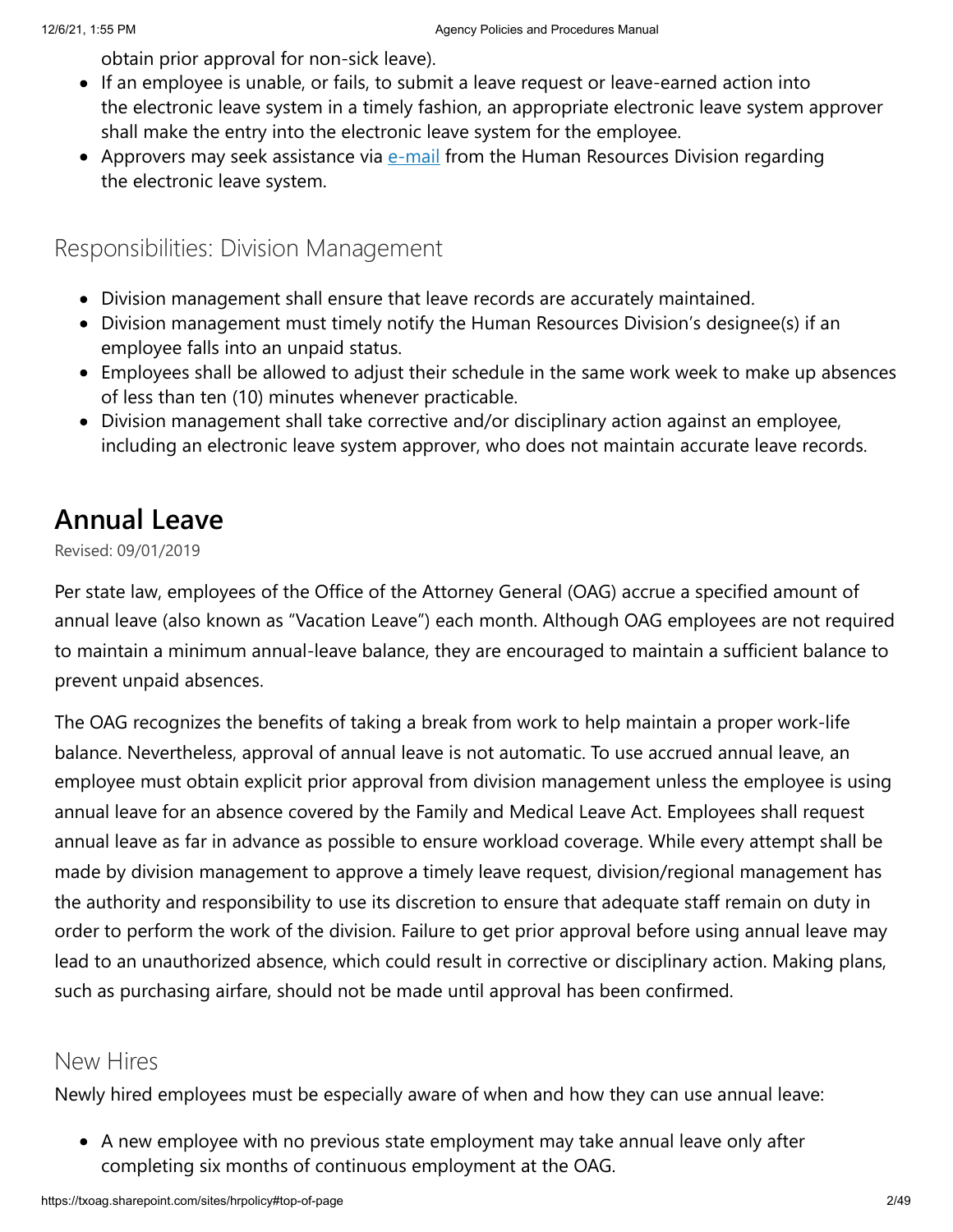- A new employee who transferred directly from another state agency or institution of higher learning and who already had six months of continuous state employment may immediately take any transferred and accrued annual leave.
- A new employee who transferred directly from another state agency or institution of higher learning without having six months of continuous state employment may take any transferred and accrued leave once he/she has six months of state employment.
- An employee with previous state service of at least six months but who had a break in service may take annual leave as it is earned at the OAG.

### Accruals

The **[Schedule of Annual Leave Accruals](https://txoag.sharepoint.com/:b:/r/sites/divisions/Human%20Resources/VacationAccrualsSchedule.pdf?csf=1&e=SnmK6o)** provides the annual-leave accrual rates and the maximum number of hours an employee may carry forward each fiscal year for full-time employees based on years of state service. If an employee's effective state-service date falls on the first calendar day of the month, the increased rate of accrual will begin on that day. Otherwise, the increase will begin on the first calendar day of the following month. Excess annual-leave balances above the amount that can be carried forward shall be credited to the employee's sick leave balance on the first day of the next fiscal year.

### *Part-time Employees*

The number of hours accrued and the maximum amount of carry-forward hours allowed for part-time employees will be on a proportionate basis.

### *Retirees*

The annual leave of a return-to-work ERS retiree who retired on or after June 1, 2005, and who returns to state employment will be computed based only on the length of state employment after the rehire date -- not the years of total state service. A return-to-work ERS retiree who retired on or before June 1, 2005, should contact **[HR-Help](mailto:HR-Help@texasattorneygeneral.gov)** for information on accrual rates.

### *Paid Status*

As long as an employee is in a paid status during any part of a month, the employee shall earn his/her full annual leave accrual for that month.

### *Unpaid Status*

An employee in an unpaid status for a full calendar month cannot accrue annual leave for that month. An employee in an unpaid status on the last workday of the month cannot earn annual leave for the following month(s) until he/she has returned to work.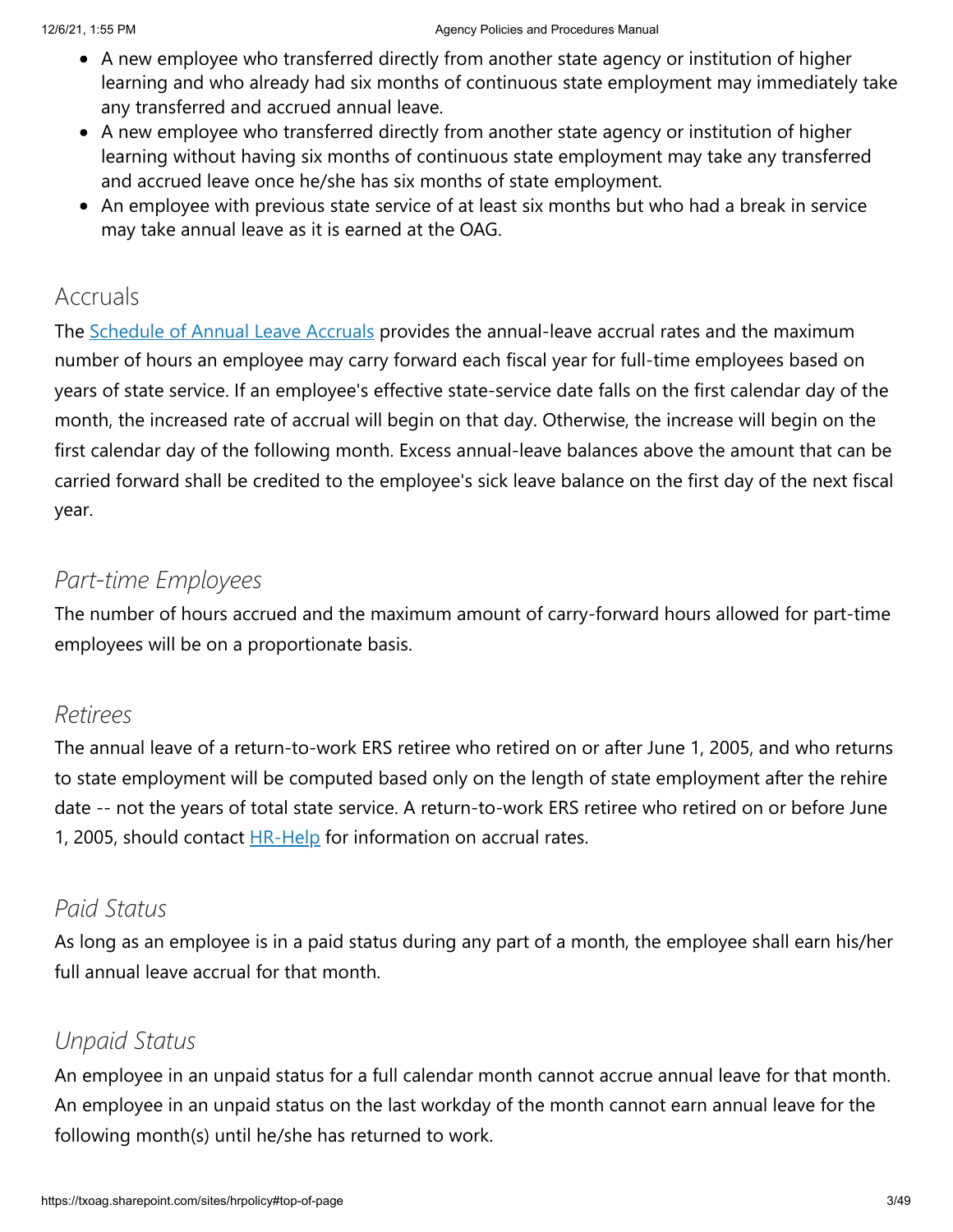### *Availability of Accrual*

An employee who is absent on the first workday of the month may not use annual leave accrued for that month until after he/she has returned to work.

#### Separations

An OAG employee separating from the agency must be aware of rules governing annual leave.

### *Transfers to Another State Entity*

If an OAG employee with at least six months of state service transfers to another state entity within 30 days of separating from the OAG, the employee's annual-leave balance shall be transferred to the employee's leave balance at the new state employer.

### *Lump-Sum Payments*

A separating employee with at least six months of state service and who is not transferring to another state entity may receive a lump-sum payment for any unused annual leave. The lump sum payment will be processed within 60 days from the date of separation.

Note: Retirees and involuntarily separated employees with at least six months of state service may be entitled to lump-sum payments**.**

### *Recently Hired Employees*

An employee who separates from the OAG before completing six months of continuous state employment and who does not transfer to another state entity cannot receive payment for his/her annual-leave balance upon separation.

### *Exhausting Annual Leave*

Upon approval from division management, a separating employee may elect to remain on the payroll and exhaust all or part of his/her annual leave (and other non-sick leave, such as compensatory time and holiday compensatory time) until the end of the month. The separating employee, however, may not continue on leave into a new month. In addition, a separating employee who is exhausting leave cannot accrue additional sick leave or annual leave. In the case of a direct transfer to another state entity, leave shall not run past the starting date at the new state employer.

If a separating employee is allowed to exhaust some or part of his/her annual leave, division management is responsible for entering or having the employee enter the absences into the electronic leave system.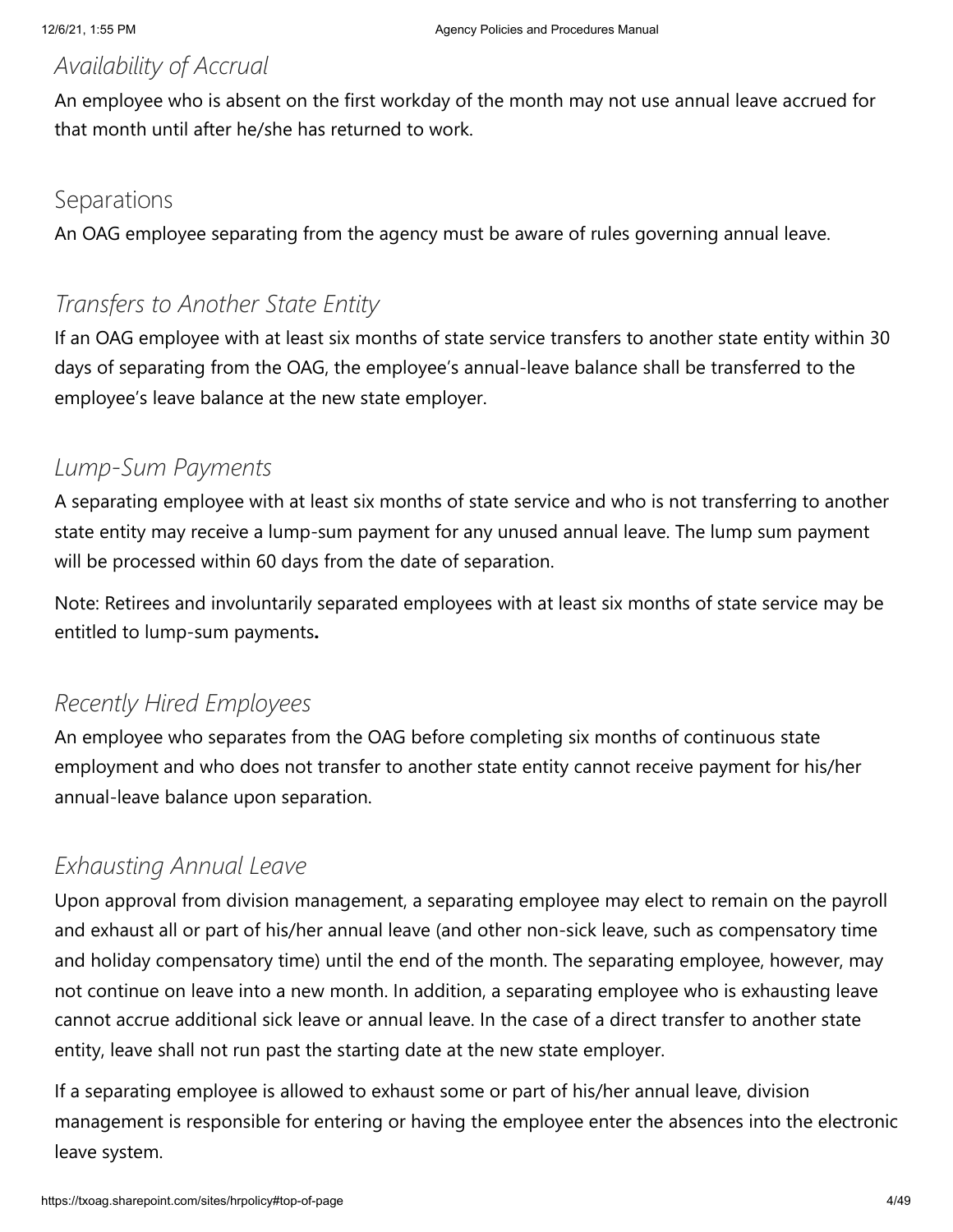# **Holiday Compensatory Time**

Revised: 04/01/2021

Office of the Attorney General (OAG) employees who work on state skeleton-crew holidays shall earn holiday-compensatory time. In rare situations, an employee may earn holiday-compensatory time for working on a state or national holiday or an agency-declared holiday. An employee who earns holiday-compensatory time must use it within twelve months of when it was earned or the earned time will be forfeited per state law. In addition, holiday-compensatory time may not be transferred to another state agency and cannot be paid when an employee separates from the agency.

### **Sick Leave**

Revised: 09/01/2019

The Office of the Attorney General (OAG) is committed to complying with all state and federal laws concerning the health of employees, including the Family and Medical Leave Act and those laws concerning accommodations and workplace injuries. Pursuant to state law and as part of this commitment, the OAG provides its employees with paid sick leave to cover illnesses, injuries, and other health conditions that may require employees to be absent from work.

#### Accruals

- OAG employees begin earning sick leave on the first day of employment.
- Full-time employees accrue sick leave at the rate of eight hours per month.
- Part-time employees accrue sick leave at a proportionate rate.
- As long as an employee is in a paid status during any part of a month, the employee shall earn his/her full sick-leave accrual for that month.
- Unused sick leave carries forward each month.
- There is no limit as to how many sick-leave hours an employee may maintain.

### Using Sick Leave

An employee is eligible to use sick leave immediately upon employment with the OAG. Nevertheless, an employee who is absent on the first workday of a month may not use that month's sick-leave accrual until after the employee has returned to work.

Sick leave may be taken for the following reasons:

- Any sickness, injury (including a workplace injury), pregnancy, or other health condition that prevents the employee from performing work;
- A medical appointment for diagnostic, preventative, or treatment purposes;

Sick leave may be taken for the following individuals: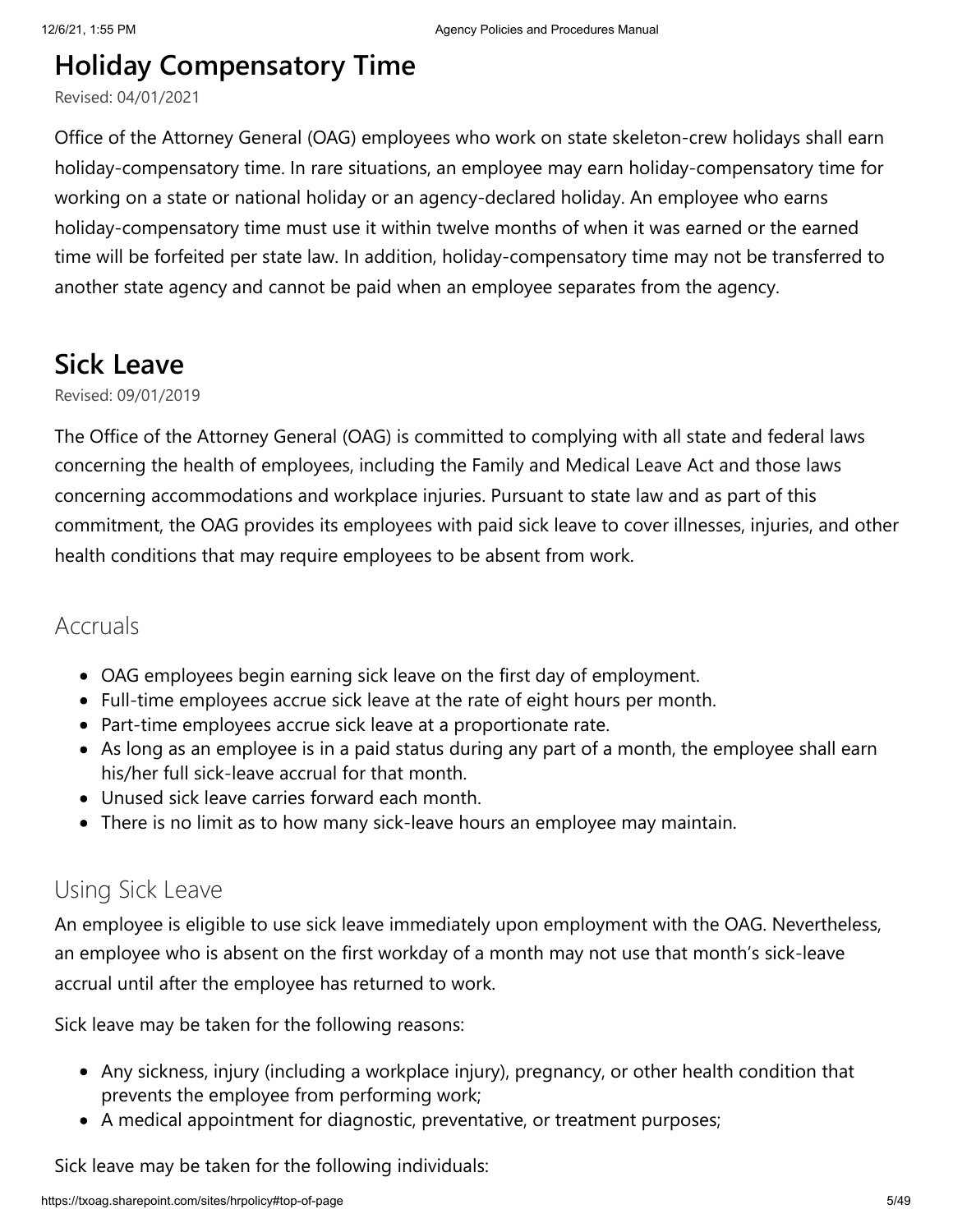- The employee;
- An employee's ill minor child, regardless of where the child lives;
- An ill individual who is related by kinship, adoption, or marriage *and* who lives in the employee's household;
- An ill state-certified foster child who resides in the employee's household; or
- A spouse, child, or parent of the employee who does not live in the employee's household (but medical documentation must be provided).

Employees should also be aware that division management may require:

- the use of accrued sick leave per the Contagious Illnesses and Other Health Conditions policy; or the
- changing of sick leave to a type of appropriate leave (such as annual leave) if an absence does not qualify for sick leave.

### Sick Leave Abuse

Sick leave shall not be used except in a way identified in this policy. Employees are especially reminded that sick leave cannot be used for reasons such as:

- Supplementing exhausted annual leave
- Vacations, weddings, family gatherings, and other personal events
- Outside employment or outside legal representation
- Sick pets
- Non-relative roommates, friends, or live-in companions who are ill or injured
- Bonding or caring for a *healthy* newborn by a father
- Bonding or caring for a *healthy* newborn by a mother after the prescribed post-delivery recovery period.
- Grandparents, aunts, or uncles who do not reside in the employee's household
- Tardiness that is not health-related
- Fitness Activities

Abusing sick leave or providing false or misleading information regarding sick leave amounts to unacceptable conduct and could lead to corrective or disciplinary action. Division management is encouraged to seek advice from the Director of Human Resources, or designee, if sick-leave abuse is suspected.

### Planned Sick Leave

For planned health-condition events, such as medical check-ups and regular dental appointments, employees are encouraged to obtain prior approval from division management to minimize any disruption that an absence might cause. Division management, however, shall not deny an employee's request to take sick leave for a planned health event without good cause.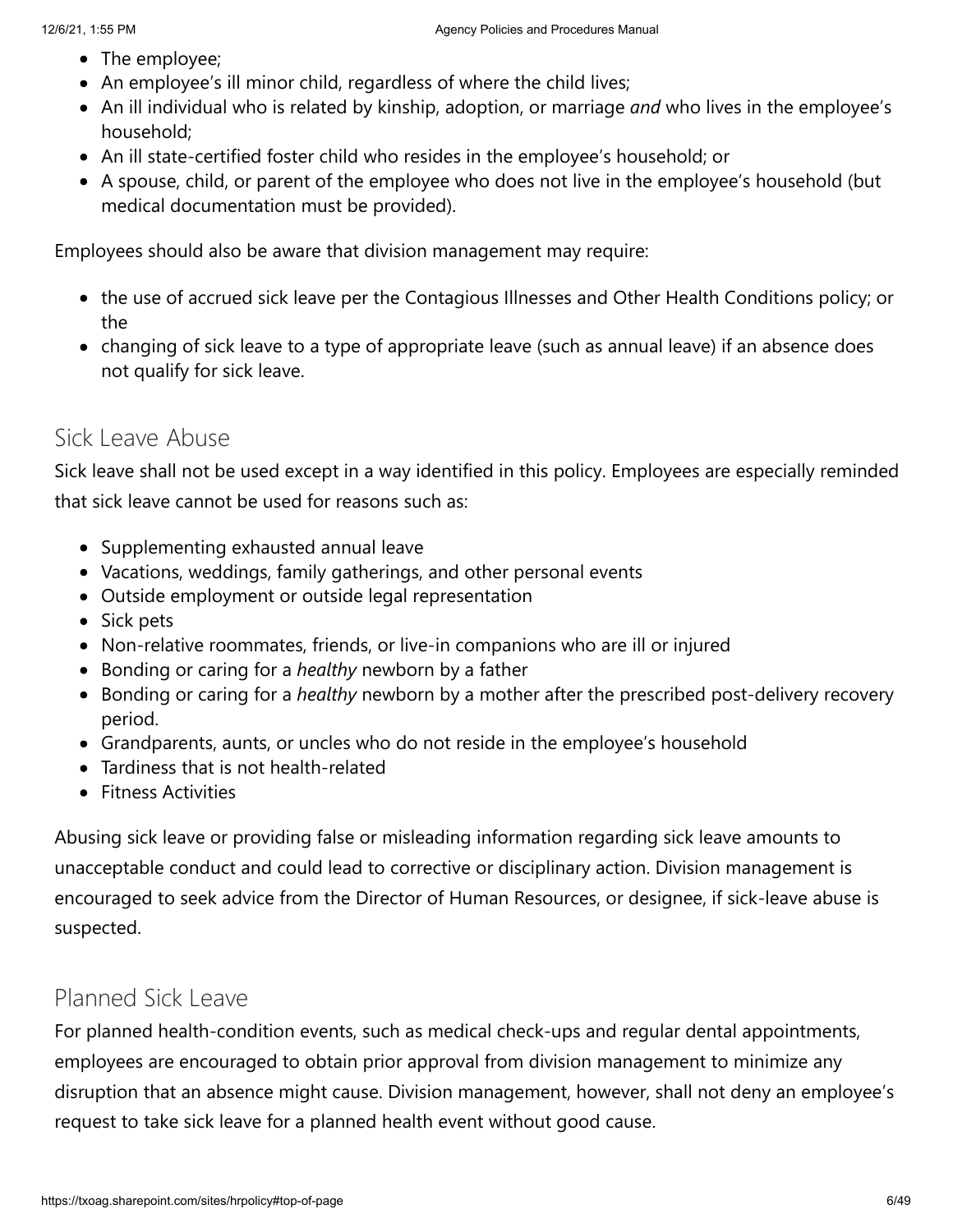### Unplanned Sick Leave

An employee who must unexpectedly be absent from work because of a health condition shall notify division management pursuant to the method established by the division. (If the division has no established method, the employee must notify his/her supervisor, or designee, within thirty minutes after the employee's start time, preferably via telephone, and provide a manner to be contacted. If the employee is unable to make the notification, a representative of the employee may do so.) If an absence lasts for more than one day, the employee must provide timely notification each day unless other arrangements are made with division management.

### Catastrophic Illnesses & Special Situations

Employees who have exhausted their sick leave and are affected by catastrophic illnesses or other health conditions may be entitled to sick-leave hours under the OAG's Sick Leave Pool or Extended Sick Leave policies.

### Returning to Work

- To ensure proper leave records, employees shall promptly enter the sick-leave absence into the electronic leave system upon returning to work with a brief description for the sick leave (e.g., "illness," "injury," "medical appointment") in the comments section for the entry.
- When an employee is absent from work for more than three continuous workdays due to a health condition, division management shall require:
	- Adequate medical documentation supporting the absence; or
	- An adequate explanation in writing concerning the absence.
	- Division management shall promptly send any medical documentation or written explanation in an email to **[leave@oag.texas.gov](mailto:leave@oag.texas.gov).** The employee's User ID and start date of the absence shall be included on the documentation.
- Division management may request documentation for periods of three days or less, particularly if there is a pattern of excessive or suspicious sick-leave use or a potential FMLA condition.

#### Separations

Separating from the OAG may affect an employee's sick leave:

- With respect to a transfer between state entities without a break in service, an employee shall have his/her accrued sick-leave balance transferred to the new state employer.
- An employee separating from the OAG is entitled to have his/her sick leave balance restored if the employee is reemployed by the state within 12 months after the end of the month in which the employee separated from the OAG. Nevertheless, an employee reemployed by the OAG within 30 days of his/her separation forfeits his/her sick-leave balance.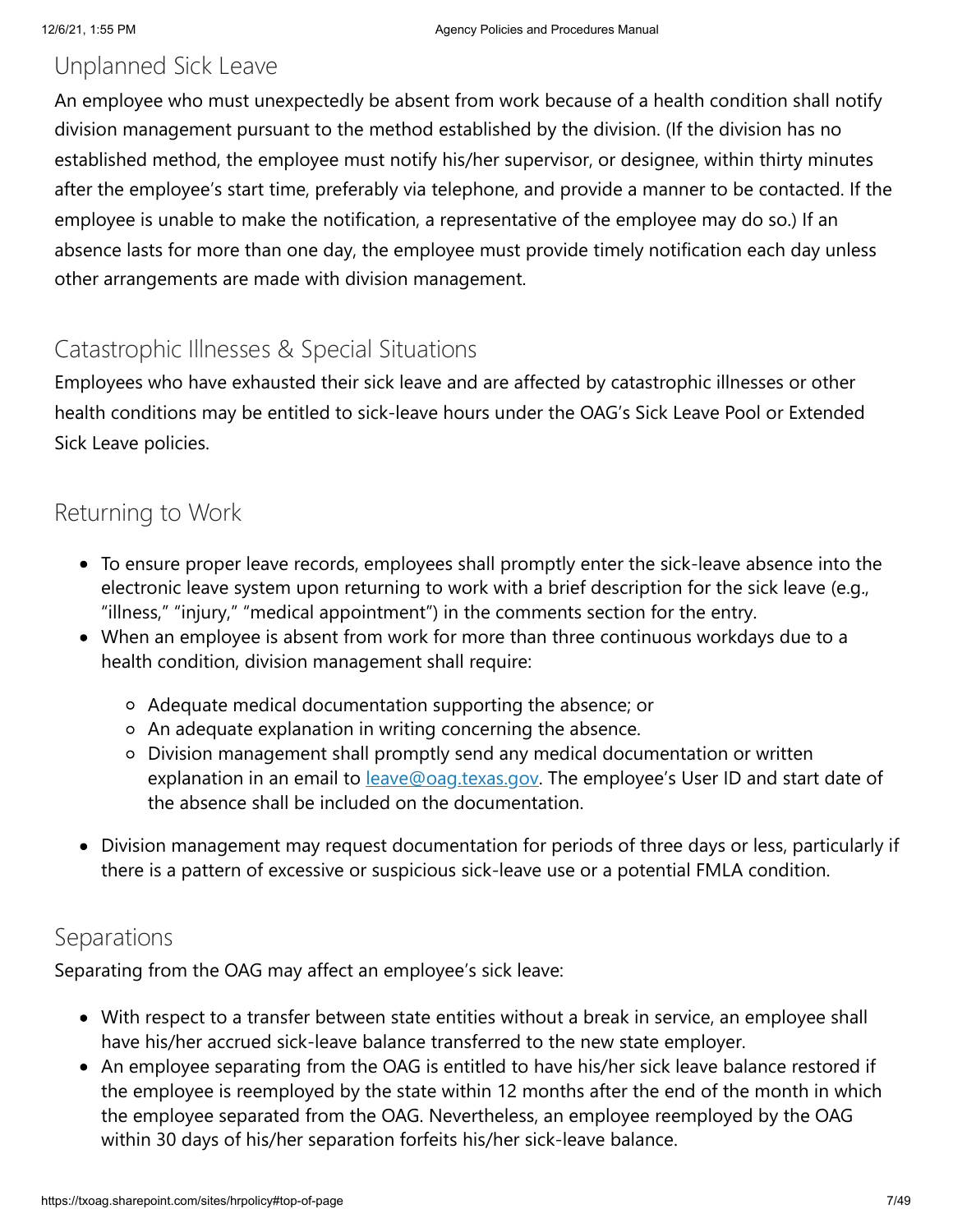- An employee who retires may be entitled to ERS service credit based on his/her sick-leave balance as of the last day of employment.
- Separating employees may donate sick-leave hours to the Sick Leave Pool, but such hours cannot be used towards ERS service credit and may not be reinstated except in rare situations.

### Payment of Sick Leave

A current employee is not entitled to payment for any sick leave balance during or after employment except in the event of the employee's death. In such a situation, half of the deceased employee's sickleave balance or 336 hours of sick leave, whichever is less, shall be paid to the employee's estate.

# **Sick Leave for Educational Activities**

Revised: 09/01/2019

An employee of the Office of the Attorney General may use up to eight hours of accrued sick leave each fiscal year to attend educational activities of the employee's children who are in pre-kindergarten through 12th grade. The employee must give reasonable notice to his/her supervisor(s) of the intention to use this leave. Unless the absence will cause an unreasonable disruption to the division's operations or for other good cause, the request shall be granted. Educational activities involve schoolsponsored activities, such as parent-teacher conferences; field trips; classroom programs; school committee meetings; academic competitions; and athletic, music, or theater programs. Absences for approved educational activities shall be entered as "EDACT" in the electronic leave system.

# **Family and Medical Leave**

Revised: 05/14/2010

The Office of the Attorney General (OAG) complies fully with the federal Family and Medical Leave Act (FMLA) and the National Defense Authorization Act as well as any similar state statutory leave provisions. These laws recognize the need for balancing family, work, and personal obligations, and entitle eligible employees to certain protections. Along with this policy, employees needing FMLA information can access [The Family and Medical Leave Act Frequently Asked Questions](https://txoag.sharepoint.com/:b:/r/sites/divisions/Human%20Resources/FMLA-FAQ.pdf?csf=1&e=8MJ58z).

### FMLA General Information

The FMLA requires the agency to provide an eligible employee with job-protected leave for:

- 1. the birth, adoption, or foster placement of a child;
- 2. a serious health condition of the employee or a spouse, parent, or child of the employee;
- 3. qualifying events arising out of the fact that the employee's spouse, son, daughter, or parent is a covered military member; and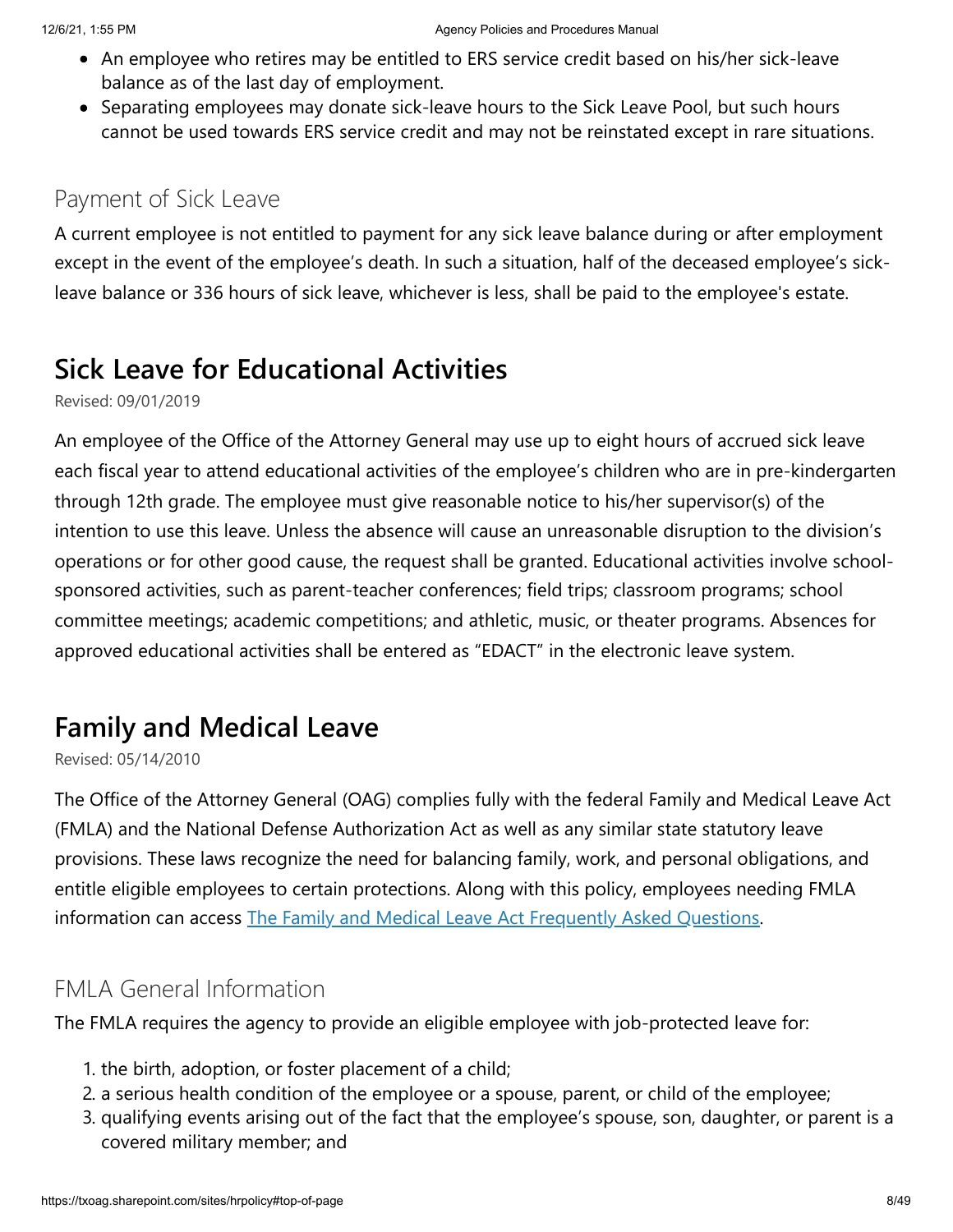4. the care of a covered service member with a serious injury or illness if the employee is the spouse, son, daughter, parent, or next of kin of the service member.

In addition to the protected leave, other FMLA safeguards include:

- 1. restoring the employee to the same position upon returning to work, or if the same position is unavailable, the agency must provide the employee with a position that is substantially equal in pay, benefits, and responsibility;
- 2. protecting the employee's benefits while on leave and reinstating all benefits to which the employee was entitled before going on leave; and
- 3. continuing the state-paid portion of the employee's monthly insurance premium if the employee is in a Leave Without Pay status for a full calendar month while taking FMLA leave.

Under federal regulations, it is the agency's responsibility to designate leave, paid or unpaid, as FMLAqualifying, and to give notice of the designation to the employee. **Designation by the OAG of FMLAqualifying leave is non-discretionary**. Employees are required to provide sufficient information to allow the agency to make a determination of whether an employee's leave is for an FMLA-qualifying event. An employee who fails to reasonably cooperate in this determination process may be subject to disciplinary action, up to and including termination.

### **Definitions**

For purposes of this policy:

**"Active duty or call to active duty status"** is defined as military service under a call or order to active duty in support of a contingency operation under certain provisions of federal law. [29 C.F.R. §825.126(b)(2) and §825.800]

**"As soon as practicable"** is defined as at the earliest time that is both possible and practical. [29 C.F.R. §825.302(b)]

**"Child"** is defined as a biological, adopted or foster child, a stepchild, a legal ward, or a child of a person standing *in loco parentis,* who is either under age 18 or age 18 or older and incapable of selfcare because of a mental or physical disability at the time that FMLA leave is to commence. [29 C.F.R. §825.122(c)]

"**Chronic serious health condition**" is defined as an illness, injury, impairment, or physical or mental condition which:

- 1. requires at least two visits per year for treatment by a health care provider or by a nurse under direct supervision of a health care provider;
- 2. continues over an extended period of time (including recurring episodes of a single underlying condition); and
- 3. may cause episodic instead of a continuing period of incapacity (e.g., asthma, diabetes, epilepsy). [29 C.F.R. §825.115(c) and §825.800]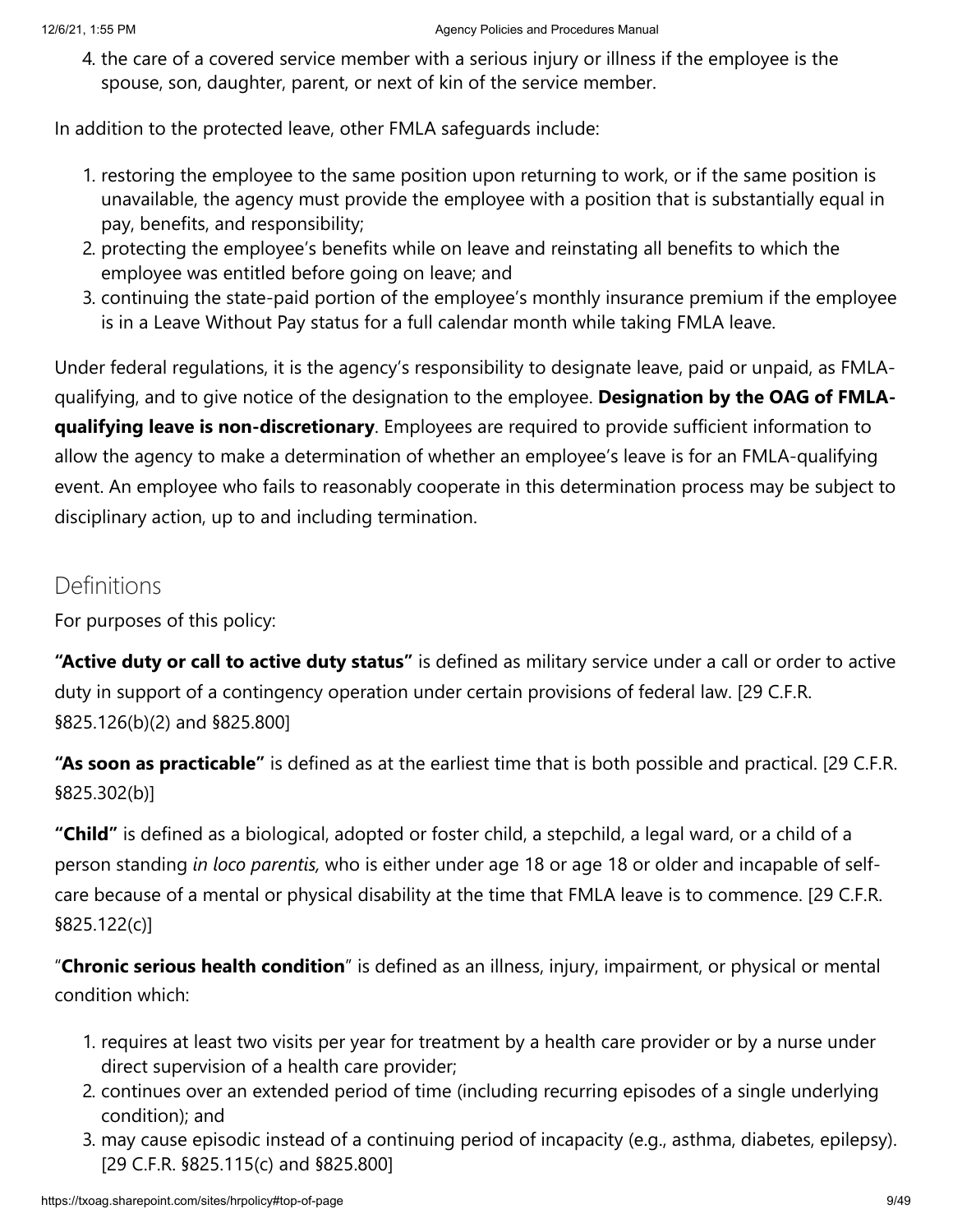**"Complete and sufficient certification"** is defined as an FMLA certification that has all required entries of information and that information is clear, unambiguous, and fully responsive. [29 C.F.R. §825.305(c)]

**"Contingency operation"** is defined as a military operation (a) designated by the Secretary of Defense as an operation in which members of the U.S. armed forces are or may become involved in military actions, operations, or hostilities against an enemy of the United States or against an opposing military force; or (b) that results in the call or order to, or retention on, active duty of members of the U.S. uniformed services under certain provisions of federal law during a war or during a national emergency declared by the President or Congress. [29 C.F.R. §825.1262(b)(3) and §825.800]

#### "**Continuing treatment by a health care provider**" is defined as any period of:

- 1. incapacity of more than three consecutive, full calendar days, and any subsequent treatment or period of incapacity related to the same condition that also involves: (a) two or more in-person visits to a health care provider within 30 days of the first day of the incapacity, unless extenuating circumstances exist, with the first visit to occur within seven days of the first day of incapacity; or (b) at least one in-person visit to a health care provider, within seven days of the first day of incapacity, that results in a regimen of on-going treatment;
- 2. incapacity due to pregnancy or any absence for prenatal care;
- 3. incapacity or treatment for such incapacity due to a chronic serious health condition;
- 4. incapacity which is permanent or long-term due to a condition for which treatment may not be effective (e.g., Alzheimer's, severe stroke, terminal stages of a disease); or
- 5. incapacity or absence to receive multiple treatments (including any recovery time) by a health care provider or by a provider of health care services under orders of, or on referral by, a health care provider (e.g., physical therapy, dialysis, chemotherapy). [29 C.F.R. §825.115 and §825.800]

**"Covered military member"** is defined as an employee's spouse, son, daughter, or parent on active duty or call to active duty status. [29 C.F.R. §826.126(b) and §825.800]

**"Covered service member"** is defined as an employee's spouse, son, daughter, parent, or next of kin who is a current member of the U.S. armed forces, including a member of the National Guard or Reserves, who is undergoing medical treatment, recuperation, or therapy, is otherwise in outpatient status, or is otherwise on the temporary disability retired list, for a serious injury or illness incurred in the line of duty on active duty. [29 C.F.R. §825.127(a) and §825.800]

"**Extenuating circumstances**" are defined as conditions beyond one's control. [29 C.F.R. §825.115(a)(5) and §825.800]

#### **"Health care provider**" is defined as:

- 1. a doctor of medicine or osteopathy who is authorized to practice medicine or surgery by the state in which the doctor practices; or
- 2. a person capable of providing health care services and authorized to practice in the state or country (if outside the United States) in accordance with the law of the respective state or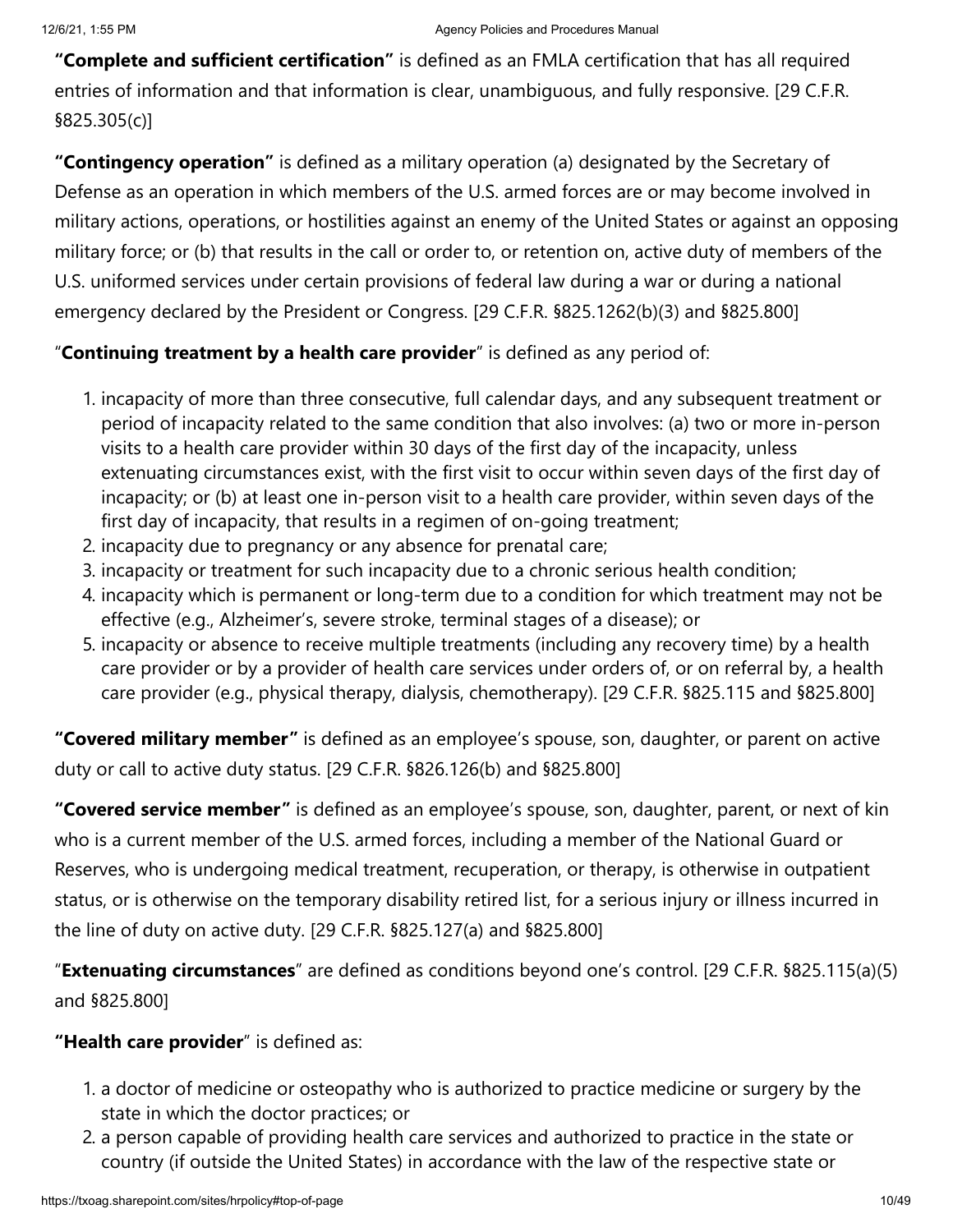country, but generally limited to the following:

- physician assistants;
- nurse practitioners;
- nurse midwives;
- dentists;
- optometrists;
- podiatrists;
- clinical psychologists;
- clinical social workers;
- chiropractors (only for treatment consisting of manual manipulation of the spine to correct a subluxation as demonstrated by X-ray to exist); and
- Christian Science practitioners. [29 C.F.R. §825.125(a) and §825.800]

**"Incapable of self-care"** is defined as the requirement for active assistance or supervision to provide oneself with daily care in three or more activities of daily living (e.g., caring appropriately for one's grooming and hygiene, bathing, dressing, and eating) or instrumental activities of daily living (e.g., cooking, cleaning, shopping, taking public transportation, paying bills, maintaining a residence, using telephones and directories, and using the post office). [29 C.F.R. §825.122(c)(1) and §825.800]

"**Incapacity**" is defined as the inability to work, attend school, or perform other regular daily activities due to a serious health condition, treatment for the condition, or recovery from the condition. [29 C.F.R. §825.113(b)]

*"In loco parentis"* is defined as the circumstances in which a person assumes day-to-day responsibility for the care and financial support of a child, or in the case of an employee, who had such responsibilities for the employee when the employee was a child. A biological or legal relationship is not necessary. [29 C.F.R. §825.122(c)(3)]

"**Inpatient care**" is defined as an overnight stay in a hospital, hospice, or residential medical care facility, including any period of incapacity or any subsequent treatment connected to such care. [29 C.F.R. §825.114]

**"Intermittent Leave"** is defined as leave taken in separate blocks of time due to a single FMLAqualifying event. [29 C.F.R. §825.202(a) and §825.800]

**"Next of kin of a covered service member"** is defined as the nearest blood relative other than the covered service member's spouse, parent, son, or daughter. [29 C.F.R. §825.122(d), §825.127(b)(3), and §825.800]

**"Outpatient status"** with respect to a covered service member is defined as assignment to either a:

- 1. military medical treatment facility as an outpatient; or
- 2. unit established for the purpose of providing command and control of members of the U.S. armed forces receiving medical care as outpatients. [29 C.F.R. §825.127(a)(2) and §825.800]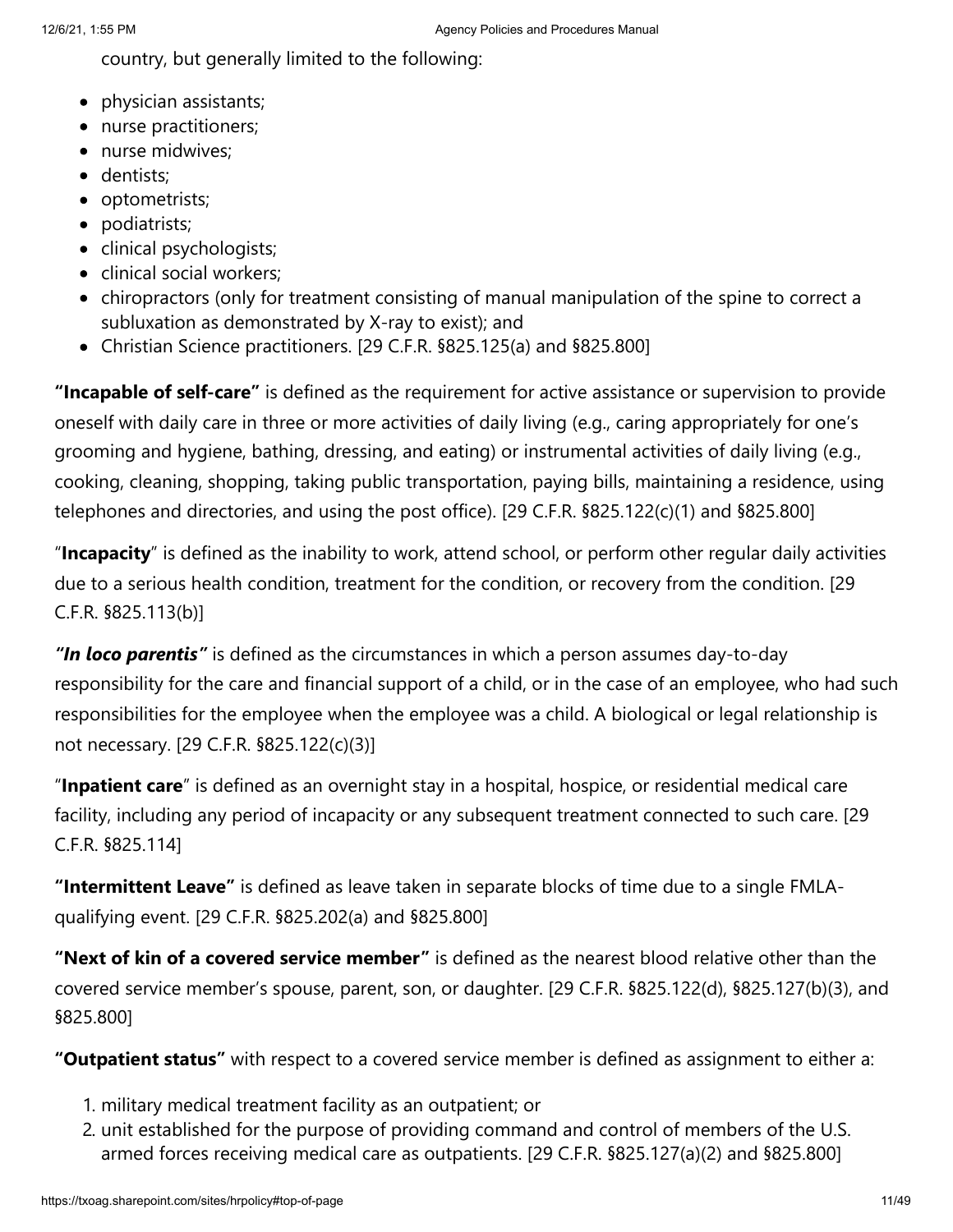**"Parent"** is defined as a biological, adoptive, step- or foster mother or father, or any other person who stood *in loco parentis* to an employee when the employee was under the age of 18, or age 18 or older and incapable of self-care because of a physical or mental disability. The term does not include parents-in-law. [29 C.F.R. §825.122(b) and §825.800]

**"Parent of a covered service member"** is defined as a covered service member's biological, adoptive, step- or foster mother or father, or any other person who stood *in loco parentis* to the covered service member. The term does not include parents-in-law. [29 C.F.R. §825.122(i), §825.127(b) (2), and §825.800]

**"Physical or mental disability"** means an impairment that substantially limits one or more of the major life activities of an individual. [29 C.F.R. §825.122(c)(2) and §825.800]

**"Reduced work schedule"** is defined as a temporary decrease in an employee's usual number of working hours per work week. [29 C.F.R. §825.202(a) and §825.800]

"**Serious health condition**" is defined as an illness, injury, impairment, or a physical or mental condition that involves inpatient care or continuing treatment by a health care provider. [29 C.F.R. §825.113(a) and §825.800]

**"Serious injury or illness"** is defined as a physical or mental condition incurred by a covered service member in the line of duty while on active duty that may render the service member unfit to perform the duties of the member's office, grade, rank, or rating. [29 C.F.R. §825.127(a)(1) and §825.800]

**"Son or daughter"** is defined as an employee's biological, adopted, or foster child, stepchild, legal ward, or a child for whom the employee stands *in loco parentis*, who is either under age 18, or age 18 or older and incapable of self-care because of a mental or physical disability at the time that FMLA leave is to commence. [29 C.F.R. §825.122(c) and §825.800]

**"Son or daughter of a covered service member"** is defined as the service member's biological, adopted, or foster child, stepchild, legal ward, or a child for whom the service member stood *in loco parentis,* and who is of any age*.* [29 C.F.R. §825.122(h), §825.127(b)(1), and §825.800]

**"Son or daughter on active duty or call to active duty status"** is defined as an employee's biological, adopted, or foster child, stepchild, legal ward, or a child for whom the employee stood *in loco parentis*, who is on active duty or call to active duty status, and who is of any age. [29 C.F.R. §825.122(g) and §825.800]

**"Spouse"** is defined as a husband or wife as recognized in the Texas Family Code. [29 C.F.R. §82.122(a) and §825.800]

**"Unable to perform the functions of the position"** is defined as the circumstances in which a health care provider states that an employee is incapable of working, or is incapable of performing any one of the essential duties of the employee's job. An employee who must be absent from work to receive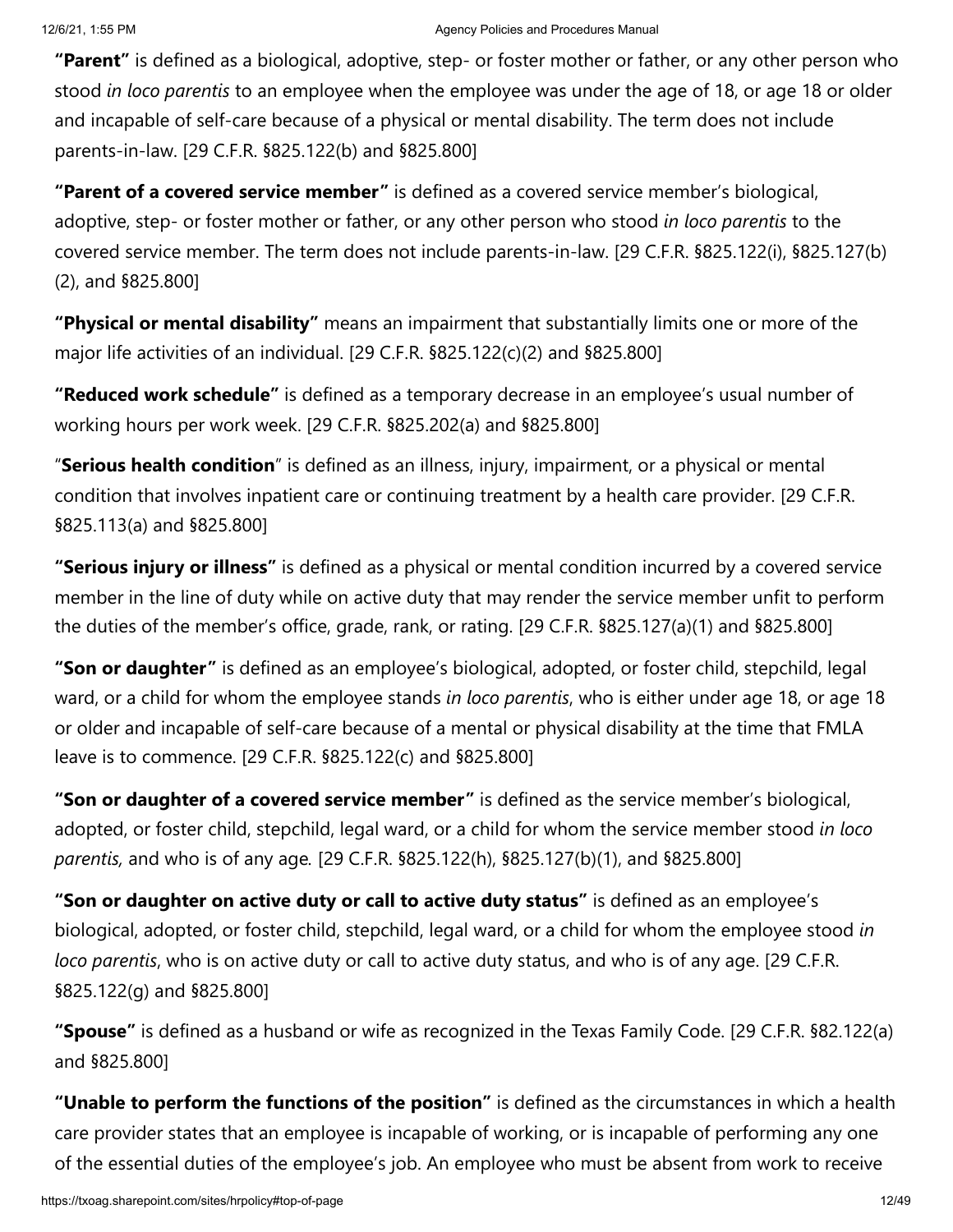medical treatment for a serious health condition is considered to be unable to perform his/her essential job functions during the absence for treatment. [29 C.F.R. §825.123(a)]

There are numerous additional definitions in 29 C.F.R. Part 825 that apply to this policy and are incorporated by reference to the controlling federal regulations.

### FMLA-Qualifying Events

An eligible employee, as that term is described below, is entitled to up to 12 work weeks of FMLA leave during a 12-month period measured prospectively from the date the employee first uses any designated FMLA leave for any of the following reasons:

- 1. the birth of a child to the employee and to care for the newborn child (including any period of incapacity due to pregnancy or for pre-natal care);
- 2. the placement, with the employee, of a child for adoption or foster care;
- 3. to care for the employee's spouse, child, or parent with a serious health condition;
- 4. a serious health condition that makes the employee unable to perform the essential functions of the employee's job; or
- 5. any qualifying event arising out of the fact that the employee's spouse, son, daughter, or parent is a covered military member on active duty (or has been notified of an impending call or order to active duty) in support of a contingency operation.

Additionally, an eligible employee is entitled to up to 26 work weeks of FMLA leave during a 12-month period measured prospectively from the date the employee first uses this type of leave to care for a covered service member with a serious injury or illness if the employee is the spouse, son, daughter, parent, or next of kin of the service member.

### *Employee Responsibilities*

#### **Foreseeable FMLA Leave**

Whenever practicable, an employee must provide at least 30 days advance written notice to his/her Division Chief or designee before FMLA leave is to begin if the need for the leave is foreseeable based on:

- 1. an expected birth;
- 2. an expected placement for adoption or foster care;
- 3. planned medical treatment for a serious health condition of the employee or the employee's spouse, child, or parent; or
- 4. planned medical treatment for a serious injury or illness of a covered service member.

If 30 days advance notice is not practicable, notice must be given as soon as practicable for the above FMLA-qualifying events.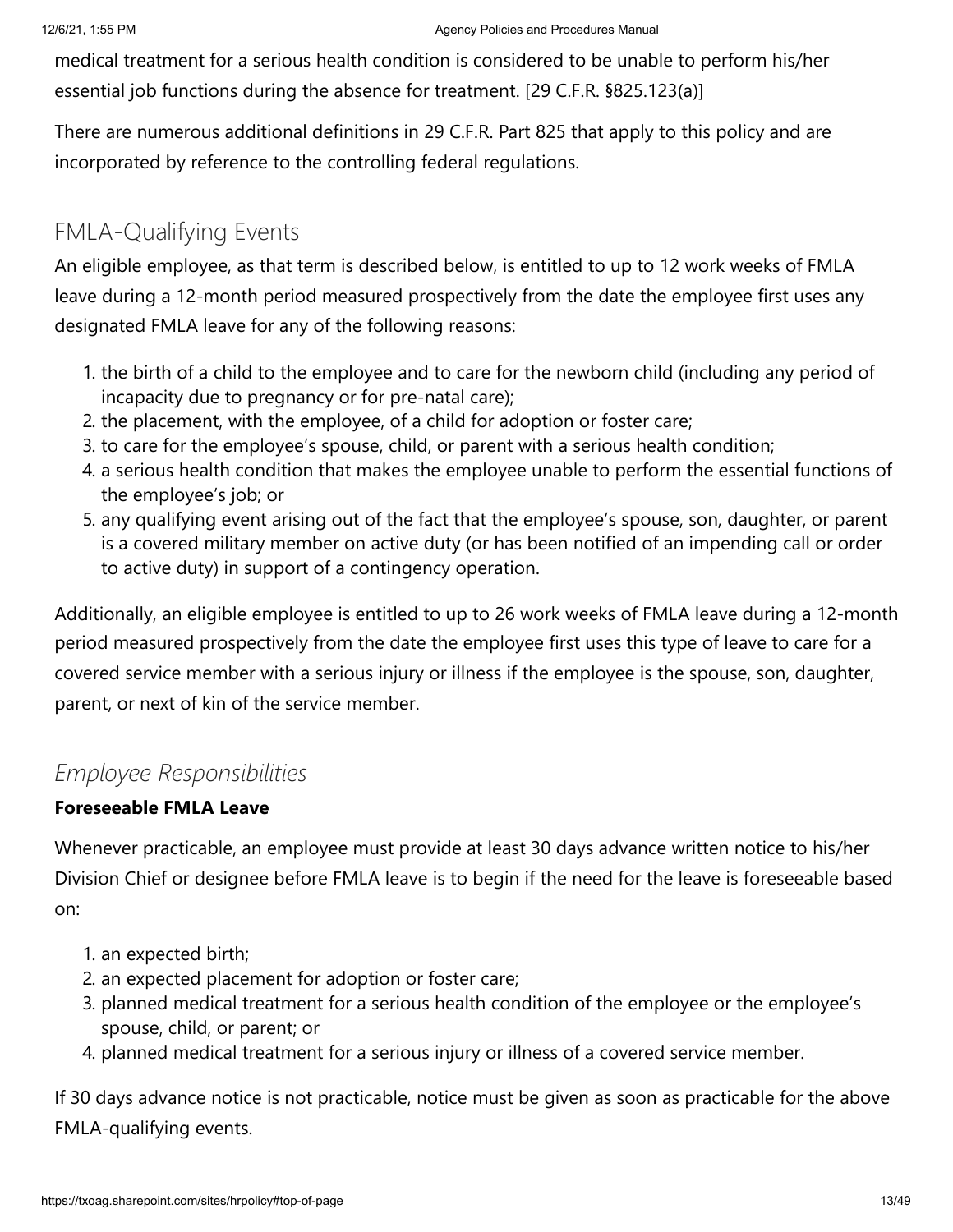Whenever military-related FMLA leave is foreseeable due to a qualifying event, an employee must provide advance written notice to his/her Division Chief or designee as soon as practicable regardless of how far in advance the leave is foreseeable.

Notice for foreseeable FMLA leave shall include the reason for the leave, and the anticipated date(s) and time(s) of the leave. The employee shall notify his/her Division Chief or designee and the Special Leave Coordinator in the Human Resources Division (HRD) as soon as practicable if dates or times of scheduled leave change.

When planning his/her own medical treatment, the employee must consult with his/her Division Chief or designee and make a reasonable effort to schedule the treatment to avoid unduly disrupting business operations, subject to the approval of the employee's health care provider for the FMLAqualifying event.

#### **Unforseeable FMLA Leave**

When the need for FMLA leave is unforeseeable, an employee must provide notice to his/her Division Chief or designee as soon as practicable given the facts and circumstances of the particular FMLAqualifying event. Except in extenuating circumstances, the employee is expected to provide notice of the leave in accordance with the agency's Sick Leave Policy. Notice may be given by the employee's spokesperson (e.g., spouse, parent, other adult family member, or other responsible party) if the employee is personally unable to do so.

The employee must provide sufficient information for his/her Division Chief or designee to reasonably determine whether the leave is for an FMLA-qualifying event. Calling in "sick" without providing further information will not be adequate when the leave is for an FMLA-qualifying event. In any circumstance in which the Division Chief or designee has insufficient information about the reason for an employee's leave, the Division Chief or designee must further inquire of the employee or the employee's spokesperson to ascertain whether the leave involves an FMLA-qualifying event. The employee must respond to any such inquiries.

### *FMLA Eligibility and Certification for an FMLA-Qualifying Event*

For purposes of the FMLA, an "eligible employee" is one who has been employed by the State of Texas for at least 12 months and who has worked at least 1,250 hours during the 12 months immediately preceding the FMLA-qualifying event. When calculating the required 12 months of state employment for FMLA eligibility, all state employment will be counted and it need not be continuous. The 1,250 hours refer to hours actually worked and do not include any paid or unpaid time off. (Employees who have less than the requisite 12 months of service and 1,250 hours may still be eligible for leave in accordance with the agency's Non-FMLA Parental Leave Policy> for the birth, adoption, or foster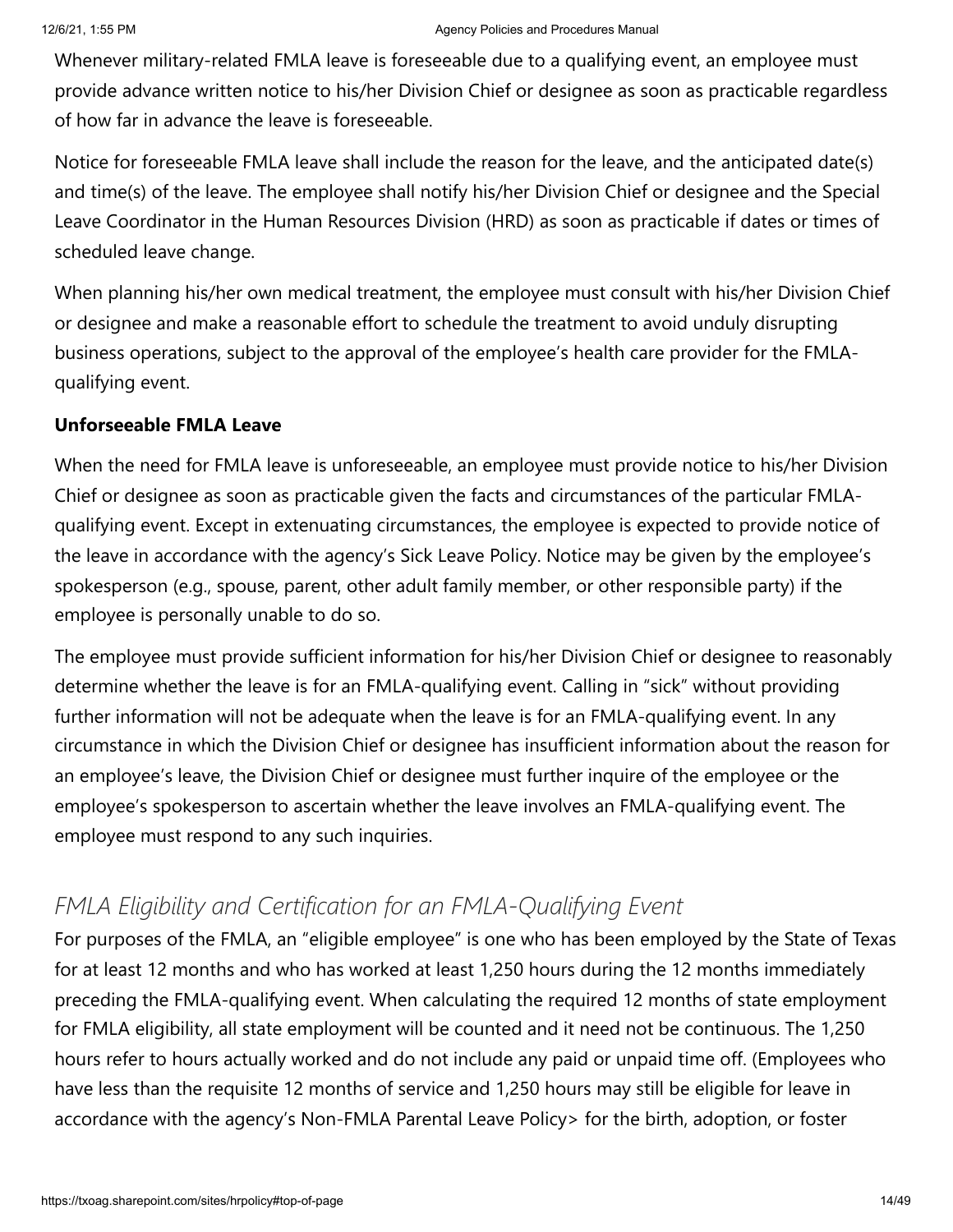#### 12/6/21, 1:55 PM **Agency Policies and Procedures Manual** Agency Policies and Procedures Manual

placement of a child under three years of age). Eligibility is determined at the beginning of the first instance of leave for each FMLA-qualifying event in an applicable 12-month period.

Within three business days from the date an employee requests FMLA leave or the date an employee's manager acquires knowledge that an employee's leave may be for an FMLA-qualifying event, the employee's Division Chief or designee must provide written notice to the Special Leave Coordinator in HRD of the employee's possible FMLA-qualifying event. In addition, if a Division Chief or designee has knowledge after the fact that leave has been or is being taken for an FMLA-qualifying reason, he/she must provide the Special Leave Coordinator with written notice of the leave within three business days of acquiring the information.

Within two business days of the notice from the Division Chief or designee, the Special Leave Coordinator shall provide the employee with notice of the employee's eligibility for FMLA leave by giving the employee an *FMLA Notice of Eligibility and Rights & Responsibilities* with a copy of the notice to the employee's Division Chief or designee. The employee must return (e.g., by FAX, scanned e-mail attachment, U.S. mail, etc.) a copy of the *FMLA Notice of Eligibility and Rights & Responsibilities*, signed and dated by the employee, to the Special Leave Coordinator within two business days after the employee receives the notice.

With the *FMLA Notice of Eligibility and Rights & Responsibilities*, the Special Leave Coordinator shall provide an eligible employee with one of the following certification forms depending on the type of FMLA-qualifying event:

- 1. *FMLA Certification of Health Care Provider for Employee's Serious Health Condition*;
- 2. *FMLA Certification of Health Care Provider for Family Member's Serious Health Condition*;
- 3. *FMLA Certification of Qualifying Event for Military Family Leave*; or
- 4. *FMLA Certification for Serious Injury or Illness of Covered Service Member for Military Family Leave*.

Complete and sufficient documentation must be received by the Special Leave Coordinator in HRD within 15 calendar days from the date the employee received the *FMLA Notice of Eligibility and Rights & Responsibilities* and the accompanying certification form unless extenuating circumstances exist.

If an employee provides notice of a subsequent need for FMLA leave during the applicable 12-month period due to a different FMLA-qualifying event, and the employee's eligibility status has not changed, no additional eligibility notice is required. However, if the employee's eligibility status has changed (e.g., the employee has worked less than 1,250 hours in the 12 months immediately preceding the beginning of the leave for the subsequent FMLA-qualifying event), the Special Leave Coordinator must notify the employee of the change in eligibility status within five business days of the date the employee provides notice.

If an employee has more than one FMLA-qualifying event, each event requires a separate certification.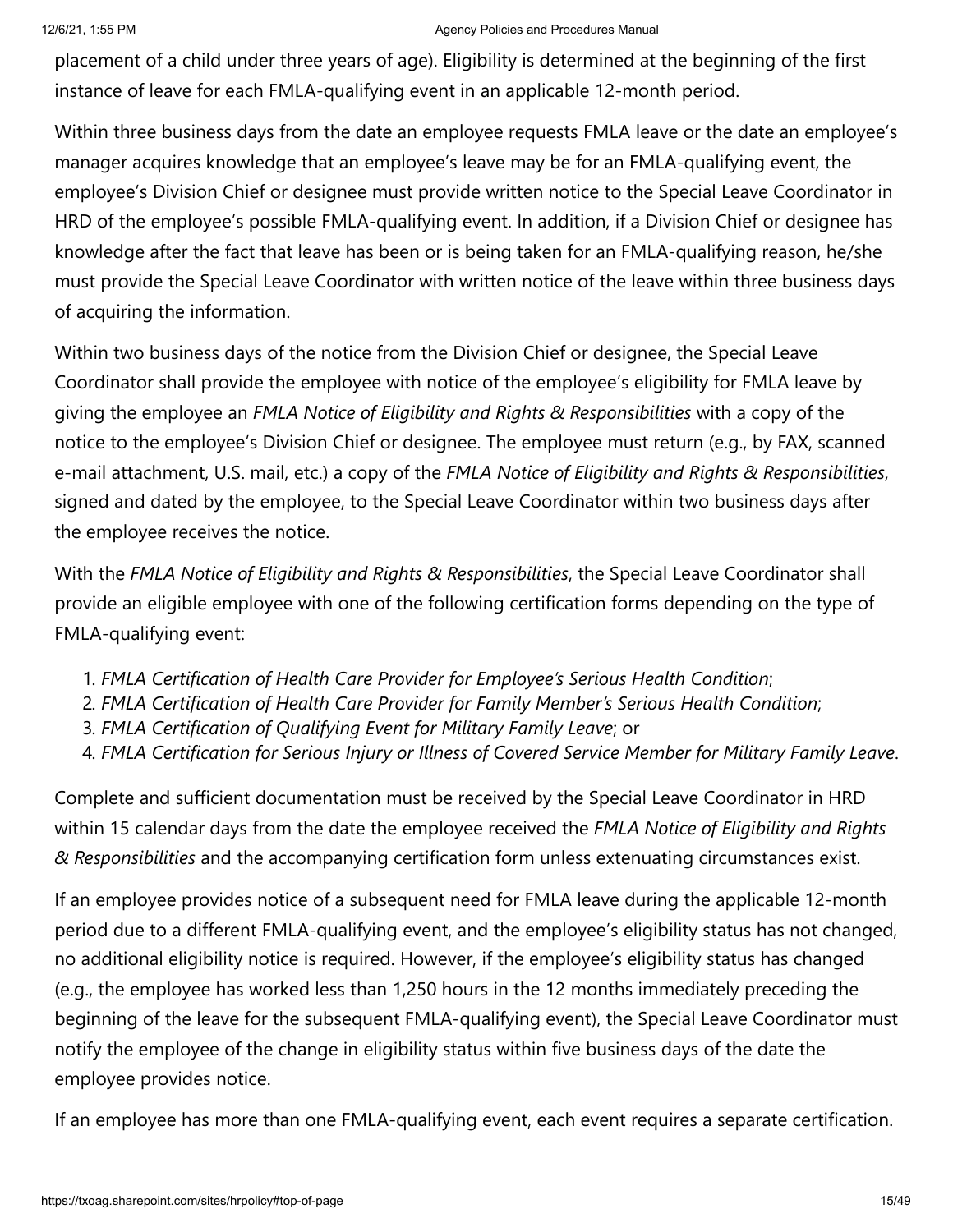### Designation of FMLA Leave

The OAG is responsible in all circumstances for determining and designating appropriate leave as FMLA-qualifying. When an employee submits the required FMLA certification to HRD within 15 calendar days from the date the employee received the *FMLA Notice of Eligibility and Rights & Responsibilities*, the Special Leave Coordinator in HRD will review the documentation to determine if the leave is for an FMLA-qualifying event. If the Special Leave Coordinator receives insufficient documentation, he/she will send a written inquiry to the employee or the employee's spokesperson for further information to determine if the leave is for an FMLA-qualifying event. The employee or the employee's spokesperson will be given 10 calendar days from the date of the inquiry to provide the necessary information.

When the certification/documentation is sufficient, the Special Leave Coordinator will send an *FMLA Designation Notice* to the employee with a copy to the employee's Division Chief or designee within five business days from receipt of such documentation. This notice advises the employee:

- 1. if leave for an FMLA-qualifying event has been approved;
- 2. if additional information is necessary to determine if the leave is for an FMLA-qualifying event;
- 3. that the FMLA does not apply in the employee's immediate circumstances; or
- 4. that the employee has exhausted his/her FMLA leave entitlement in the applicable 12-month period.

If the Special Leave Coordinator has not received FMLA documentation from the employee after 10 calendar days from the date the employee received the *FMLA Notice of Eligibility and Rights & Responsibilities*, the Special Leave Coordinator will send an e-mail reminder to the employee with a copy to his/her Division Chief or designee that HRD has not received FMLA documentation from the employee. Unless extenuating circumstances prevent the employee from returning the FMLA documentation within 15 calendar days from the date the employee received the *FMLA Notice of Eligibility and Rights & Responsibilities*, the employee may be considered in violation of agency policy for the failure to timely return the documentation/certification and may be subject to disciplinary action up, to and including termination.

If the Special Leave Coordinator has not received FMLA documentation from the employee after 15 calendar days from the date the employee received the *FMLA Notice of Eligibility and Rights & Responsibilities*, the Special Leave Coordinator shall notify the employee's Division Chief or designee of the employee's failure to timely return the documentation. If the Special Leave Coordinator has not received the FMLA documentation from the employee after reasonable notice to the employee's Division Chief or designee, the Special Leave Coordinator shall provide written notice to the Director of the Human Resources Division and the Deputy Attorney General for Administration of the employee's failure to timely return the documentation. The Deputy Attorney General for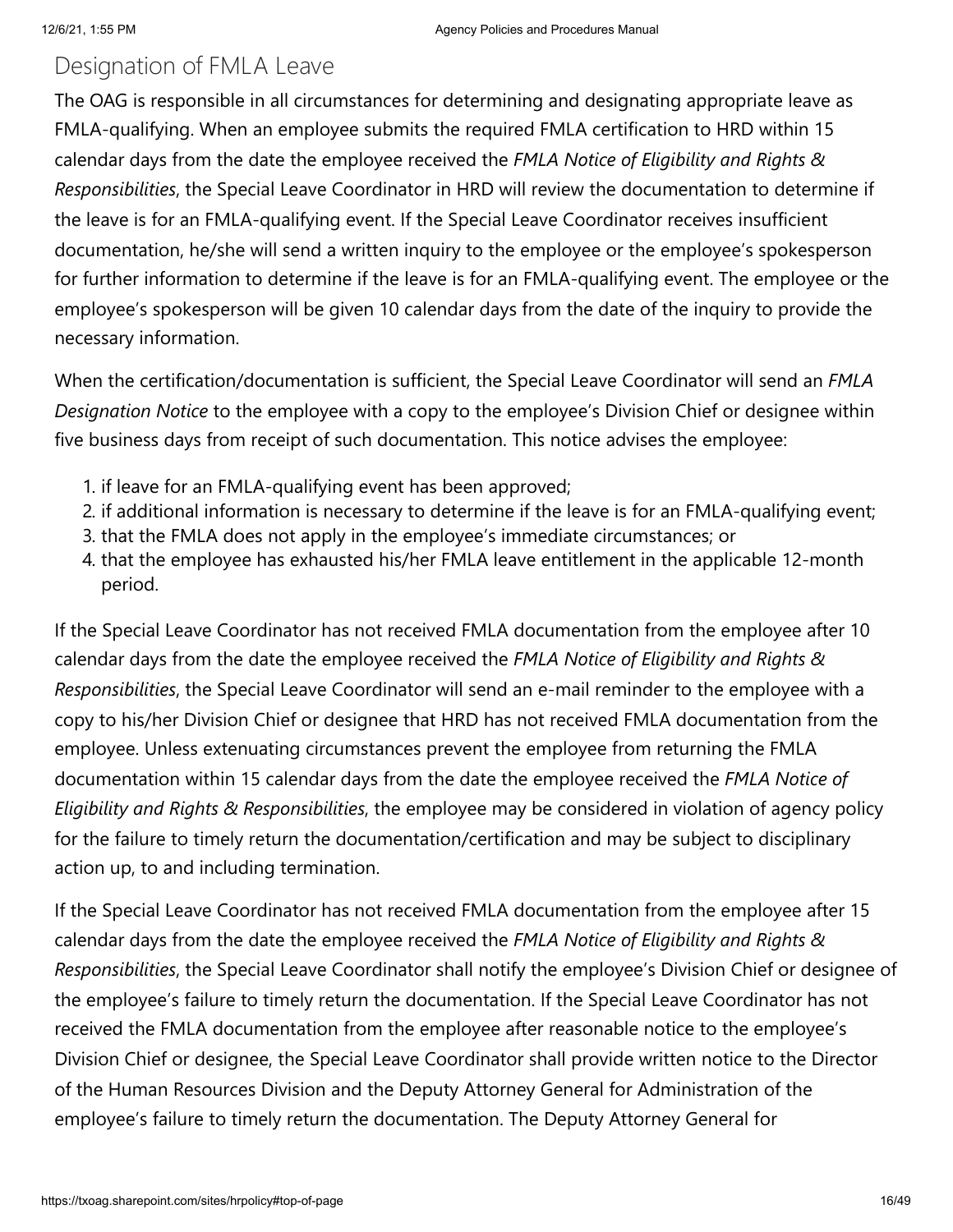Administration shall promptly notify the appropriate Deputy Attorney General in an effort to obtain the required FMLA documentation from the employee.

Upon an employee's subsequent request for FMLA leave, if information provided to the employee in the prior FMLA Designation Notice has changed (e.g., the employee exhausts his/her FMLA leave entitlement), the Special Leave Coordinator must notify the employee in writing of the change within five business days of the date the employee provides notice of the need for the subsequent FMLA leave.

### Birth of a Child

Eligible employees are entitled to up to 12 work weeks of FMLA leave for pregnancy and/or the birth of a child as follows:

- 1. Both the mother and father are entitled to FMLA leave for the birth of their child.
- 2. Both the mother and father are entitled to FMLA leave to be with their healthy newborn child only during the 12-month period immediately following the date of the birth.
- 3. The mother is entitled to FMLA leave for incapacity due to pregnancy or for her own serious health condition following the birth of the child.
- 4. A husband is entitled to FMLA leave if needed to care for his: (a) pregnant wife who is incapacitated or needs care for a serious health condition during her prenatal period, or (b) wife following the birth of their child if the wife has a serious health condition.
- 5. Both the mother and father are entitled to FMLA leave if needed to care for their newborn child with a serious health condition.

A pregnant employee is allowed to use her accrued sick leave for prenatal, delivery, and recovery periods certified by her health care provider. While an employee may take FMLA time off (including annual leave or leave without pay) after the birth of a child, the employee may not use sick leave for post-delivery time unless the employee or the newborn child is ill in accordance with the agency's Sick Leave Policy.

An employee who is an expectant father or the father of a newborn child may use his accrued sick leave in conjunction with the child's anticipated or actual birth only if:

- 1. he is needed to care for his pregnant wife who is incapacitated or needs care for a serious health condition during her prenatal period;
- 2. the newborn child is ill in accordance with the agency's Sick Leave Policy; or
- 3. he is needed to care for his wife following the birth of their child if the wife has a serious health condition.

### Adoption or Foster Care of a Child

Eligible employees are entitled to up to 12 work weeks of FMLA leave for placement with the employee of a child for adoption or foster care as follows: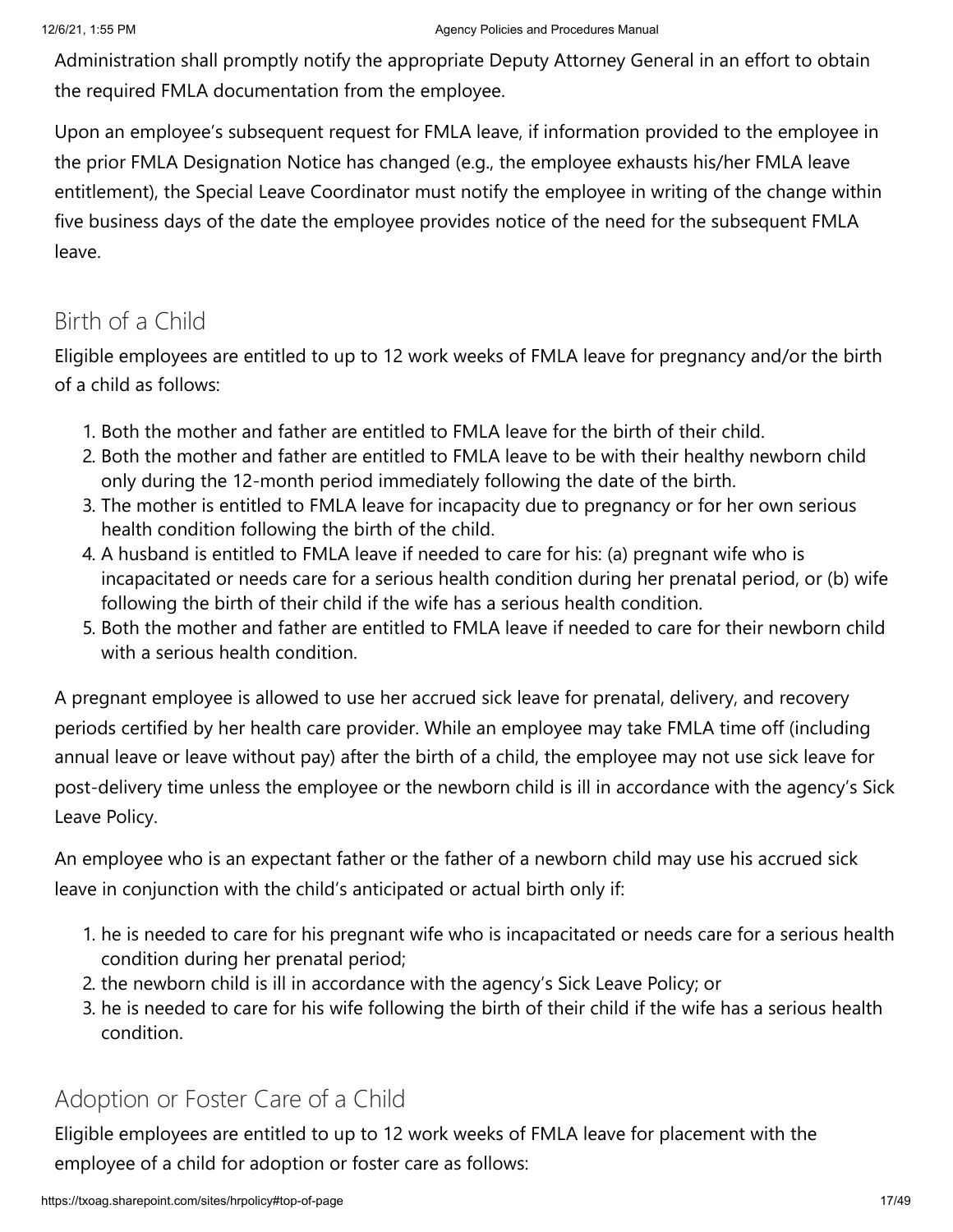- 1. An employee may take FMLA leave (i.e., accrued annual leave, other earned leave, or leave without pay): (a) before the actual placement or adoption of a child if an absence from work is required for the adoption or placement to proceed, and (b) to be with his/her healthy adopted or foster child only during the 12-month period immediately following the date of placement.
- 2. An employee is entitled to FMLA leave (i.e., accrued sick or annual leave, other earned leave, or leave without pay) if needed to care for his/her: (a) adopted or foster child with a serious health condition, or (b) healthy, newborn, adopted, or foster child if child care is unavailable for the first six weeks after the child's birth.

### Military-Related FMLA Leave

Two types of military-related FMLA leave are available to eligible employees:

1. **Active duty leave** entitles an eligible employee to up to 12 work weeks of FMLA leave for a covered military member for one or more of the following qualifying events:

- Short-notice deployment;
- Military events and related activities;
- Child care and school activities;
- Financial and legal arrangements;
- Counseling;
- Rest and recuperation;
- Post-deployment activities; and
- Other activities that arise out of the covered military member's active duty or call to active duty status provided that the employer and employee agree:
	- $\circ$  i) that such leave meets the criteria for a qualifying event;
	- $\circ$  ii) to the timing of the leave; and
	- $\circ$  iii) to the duration of the leave.

2. **Caregiver leave** entitles an eligible employee to up to 26 work weeks of FMLA leave in a single 12 month period to care for a covered service member recovering from a serious illness or injury incurred in the line of duty while on active duty that may render the service member medically unfit to perform the duties of his/her office, grade, rank, or rating.

If an eligible employee requires military-related FMLA leave, his/her Division Chief or designee must contact the Special Leave Coordinator in HRD for further instructions.

### Spouses Employed by the Agency

A husband and wife who are eligible for FMLA leave, and both employed by the agency, are each permitted to take a total of 12 work weeks of FMLA leave during any 12-month period if the leave is taken for the:

1. birth of the employees' child or to care for the child after birth;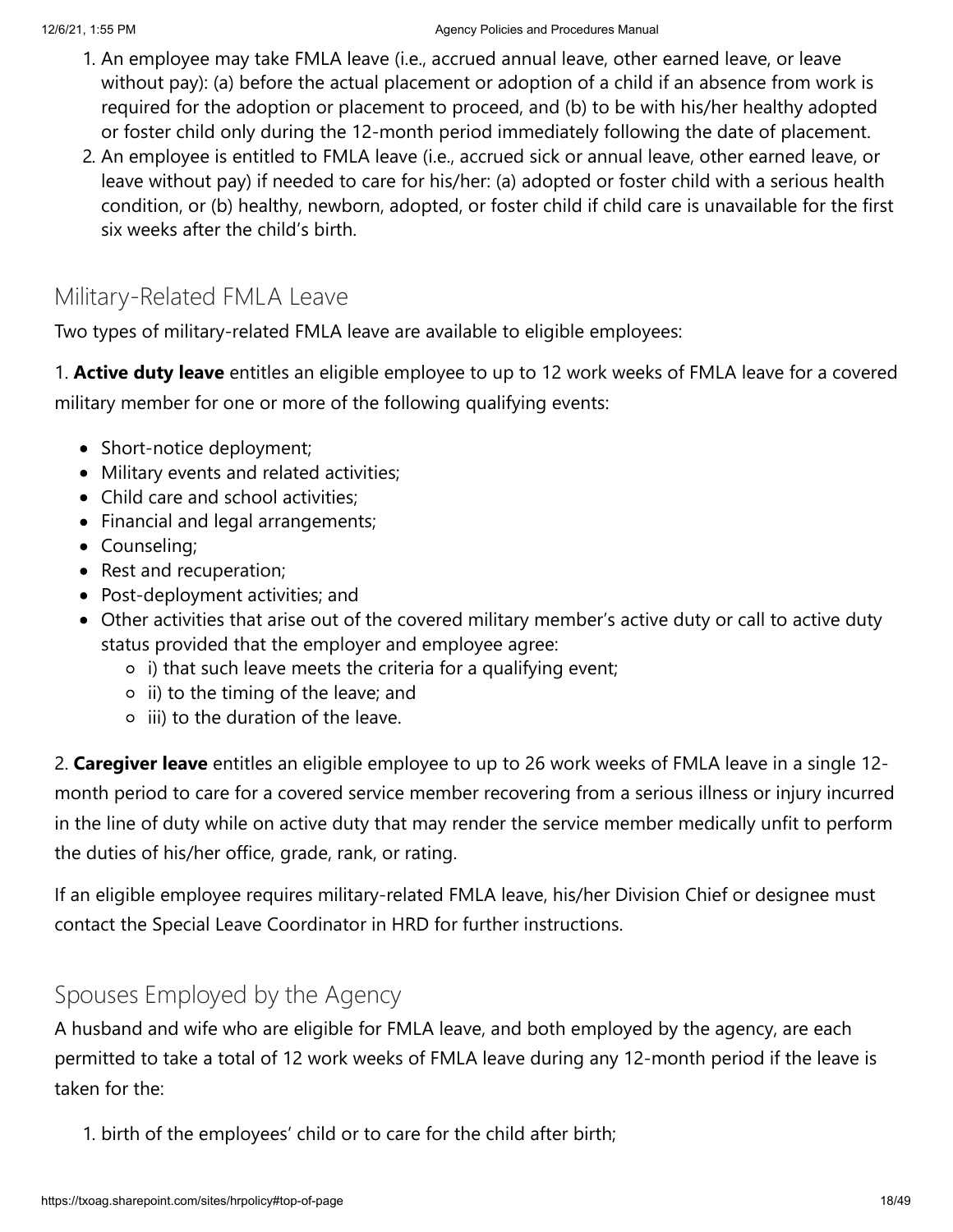- 2. placement of a child for adoption or foster care, or to care for the adopted or foster child after placement; or
- 3. care of either of the employees' parents.

When a husband and wife, who are eligible for FMLA leave and both employed by the agency, each take a portion of their respective 12 work weeks of FMLA leave for the birth, adoption, or placement of a child, or to care for a parent, each would be entitled to take the remaining portion of their respective 12 work weeks of FMLA leave for his/her own serious health condition or to care for a sick child.

A husband and wife who are eligible for FMLA leave and both employed by the agency are each permitted to take a total of 26 work weeks of FMLA leave during a single 12-month period for military-related caregiver leave.

### Use of Leave

Paid and unpaid leave will be counted toward an employee's FMLA entitlement if it is used for an FMLA-qualifying event. An employee must use all appropriate paid leave prior to the use of unpaid leave for FMLA purposes. However, an employee will not be required to use compensatory time or FLSA overtime for an FMLA-qualifying event. If the employee chooses to use compensatory time or FLSA overtime, the compensatory time and FLSA overtime will not be counted as part of the employee's FMLA entitlement.

### Maximum Duration of FMLA-Protected Leave

Except for military-related caregiver leave, the maximum combination of paid and unpaid FMLAprotected leave shall not exceed 12 work weeks during a single 12-month period. If the FMLAqualifying event requires the employee to be absent for more than 12 work weeks, the absence will be handled in accordance with the agency's non-FMLA leave policies.

For military-related caregiver leave, the maximum combination of paid and unpaid leave for an FMLAqualifying event will be limited to 26 work weeks during a single 12-month period. If the FMLAqualifying event requires the employee to be absent for more than 26 work weeks, the absence will be handled in accordance with the agency's non-FMLA leave policies.

Failure of the employee to report back to work at the end of the prescribed and approved duration of an FMLA-qualifying event, without prior written approval from the employee's Division Chief or designee, may be considered job abandonment which may lead to separation from the agency.

If the employee originally requests less than the maximum allowable leave for an FMLA-qualifying event and the employee subsequently needs an extension to the FMLA leave originally approved, the employee must submit an updated medical certification to the Special Leave Coordinator in HRD prior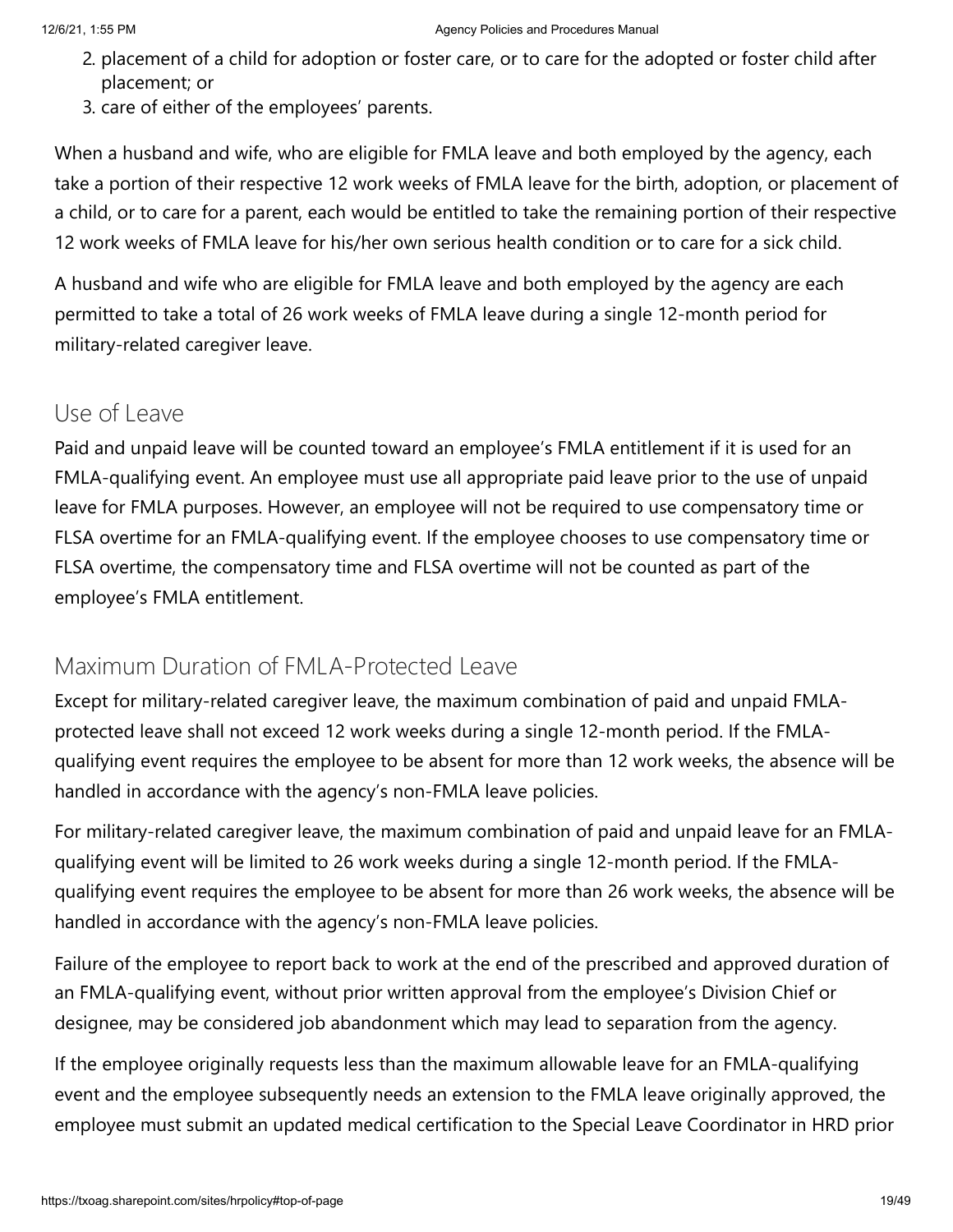to the exhaustion of the originally approved leave. **However, in no event will FMLA-protected leave exceed the maximum durations identified in this section.**

### Intermittent Leave and Reduced Work Schedule During FMLA Leave

Except for active duty FMLA leave or leave after the birth, adoption, or foster placement of a healthy child, there must be a documented medical need for an employee to be approved for intermittent FMLA leave or a reduced work schedule due to an FMLA-qualifying event. An employee who requests intermittent FMLA leave or a reduced work schedule must provide the Special Leave Coordinator in HRD with a completed *Certification of Health Care Provider* form or other medical documentation that specifically states the need for this type of leave or work schedule. For any planned medical treatment that necessitates intermittent FMLA leave or a reduced work schedule, the *Certification of Health Care Provider* form must state the dates and duration of the treatment(s). The employee must reasonably attempt to schedule such leave or work to avoid disruption of the division's work operations.

Upon prior written notification to the employee's Division Chief or designee, an employee may take active duty FMLA leave intermittently or on a reduced work schedule for one or more of the qualifying events described above. If prior notice is not practicable, the notification must be provided as soon as reasonably possible.

An employee who requests intermittent FMLA leave or a reduced work schedule, after the birth, adoption, or foster placement of a healthy child, must obtain prior written approval for this type of leave or work schedule. After receiving written approval from his/her Division Chief or designee, the employee may return to work on a reduced work schedule and may take intermittent leave, as necessary. The employee must reasonably attempt to schedule such leave or work to avoid disruption of the division's work operations.

The employee's Division Chief or designee may make adjustments to the division's work operations when considering a request for intermittent FMLA leave or a reduced work schedule. This may include temporarily reassigning the employee to an alternative position for which the employee is qualified, and which has equivalent pay, if the alternative position better accommodates recurring periods of leave than the employee's regular position.

**Any modified work schedule that includes working at home requires written approval by the HRD Director and Executive Management in accordance with the agency's Telecommuting Policy.**

#### Reinstatement after FMLA Leave

An eligible employee who takes FMLA leave is entitled to be restored to his/her former position or to an equivalent position with equivalent pay, and to other terms and conditions of employment. An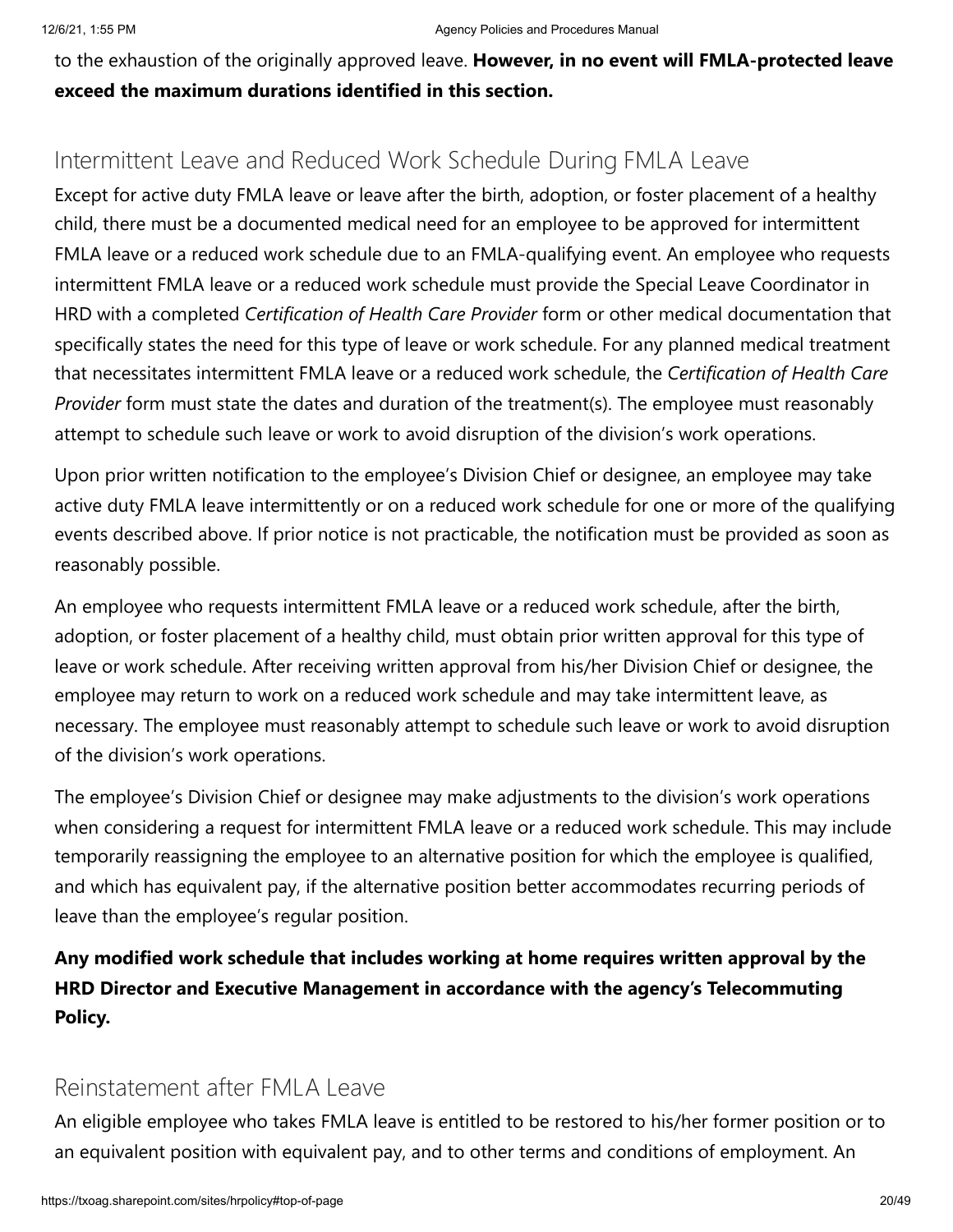employee who has been absent due to a serious health condition must provide certification that he/she is able to resume work. A *Fitness for Duty Report* completed by the employee's health care provider must be submitted to the employee's Division Chief or designee before the employee will be allowed to return to work. If an employee is able to return to work earlier than originally indicated, the employee shall provide as much prior notice as possible, but no less than two business days written notice, to his/her Division Chief or designee before returning from FMLA leave.

### Benefit Rights

An employee who takes FMLA leave will not lose any employment benefit accrued prior to the date on which the leave commenced. Nothing in the FMLA, however, entitles an employee to any right, benefit, or position other than one to which the employee would have been entitled had the leave not been taken.

### Group Health Coverage

The agency will maintain any group health coverage for the employee on FMLA leave on the same terms as if the employee were at work for the duration of the leave. However, an employee on unpaid leave for an entire calendar month is responsible for timely paying any insurance premium that is regularly deducted from the employee's paycheck.

### Insurance Premium Recovery

If an employee elects to separate from employment during or upon completion of unpaid FMLA leave, or if the employee elects not to return to work for a minimum of 30 days, then the agency may recover from the employee the cost of any insurance premiums paid to maintain the employee's coverage. This provision does not apply when the employee's medical condition prevents a return to work or when the employee is unable to return to work for any reason beyond the employee's control. Before or at the beginning of the FMLA-qualifying event, the employee must complete the *FMLA Notice of Eligibility and Rights, & Responsibilities* certifying the employee's understanding of the agency's right to recover the cost of any insurance premium paid by the state to maintain the employee's coverage in group health benefits under certain conditions.

### Workers' Compensation and FMLA Leave

Workers' compensation benefits run concurrently with FMLA leave.

### Record Keeping

HRD, in conjunction with each Division Chief or designee, shall be responsible for maintaining: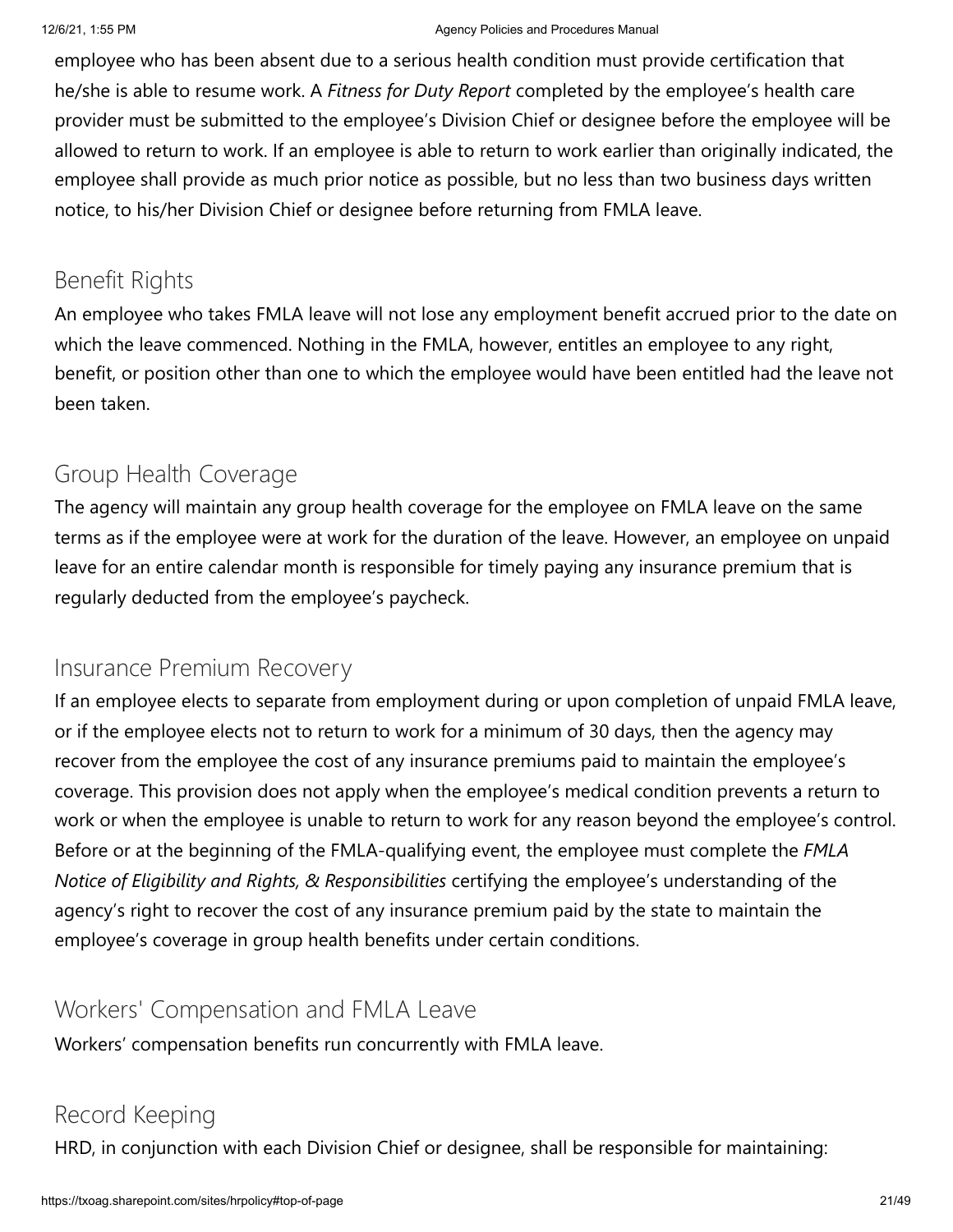- 1. records of FMLA leave requested, designated, and used by staff and ensuring that the maximum amount allowable is not exceeded; and
- 2. medical documentation in a confidential manner.

For further details concerning FMLA rights and responsibilities, or for answers to questions about the application of this policy, an employee may contact the HRD Benefits and Leave Manager.

# **Non-FMLA Parental Leave**

Revised: 11/01/2021

An employee of the Office of the Attorney General with less than 12 months of state service or who has worked less than 1,250 hours in the 12-month period immediately preceding the commencement of leave is eligible to take a parental leave of absence, not to exceed 12 weeks, for the:

1) birth of the employee's natural child;

2) adoption by the employee of a child younger than three years of age; or

3) placement with the employee of a foster child younger than three years of age.

The 12-week period begins with the date of birth of the employee's natural child, or the first day the adoptive or foster child is formally placed in the employee's home.

The employee must first use all available and applicable paid leave while taking non-FMLA parental leave. If the amount of paid leave is insufficient to cover the entire period of time taken by the employee for non-FMLA parental leave, the employee will be in a protected leave-without-pay status for the remainder of the time taken.

### **Notification**

An employee who anticipates using non-FMLA parental leave shall notify his/her regional/division management at the earliest possible opportunity to allow ample time to plan for coverage of the employee's duties for the expected duration of the absence. In addition, medical documentation identifying the date of birth, the date of adoption, or the date of foster-care placement of the child in question must be emailed to **[FMLA@oag.texas.gov](mailto:%20FMLA@oag.texas.gov)**.

If an employee plans to return to work before the expected return date, he/she shall notify his/her regional/division management as soon as possible. In addition, to ensure that employees who have given birth to a child have recovered sufficiently to return to work, a medical release is required prior to their return.

### FMLA Distinguished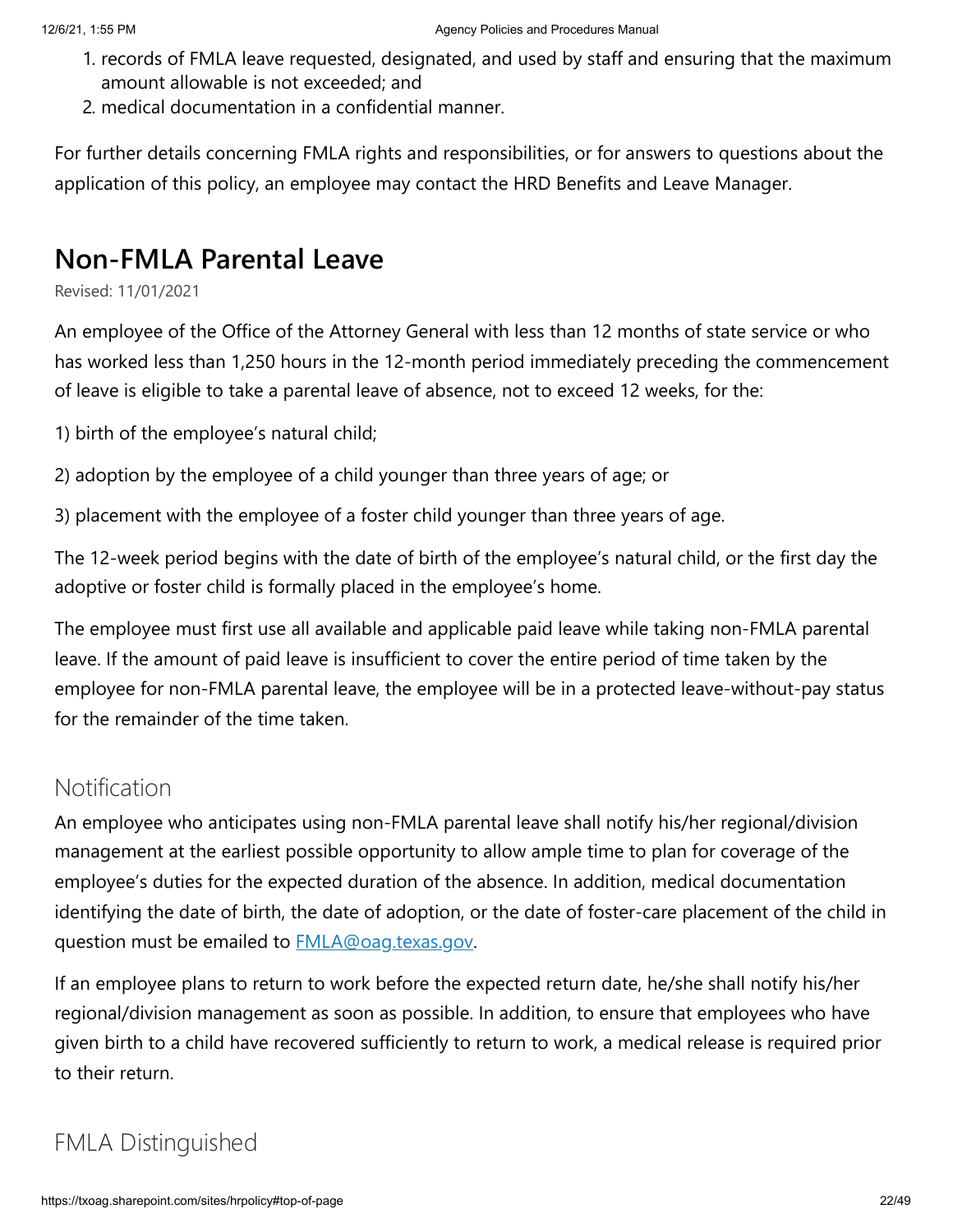Employees with 12 months of state service and who have worked for 1,250 hours during the preceding 12 months shall refer to the FMLA policy.

### **Sick Leave Donations to Individual Employees**

Revised: 03/01/2021

The Office of the Attorney General (OAG) recognizes that agency employees may want to donate accrued sick leave to individual OAG employees. Such donations are allowed within the parameters provided in this policy.

An employee who donates accrued sick leave:

- must donate on a voluntary basis;
- must not accept a gift, benefit, or payment in exchange for a sick leave donation; and
- cannot retract a submitted donation or change the intended recipient after the sick leave hours have been deducted from the donating employee's sick leave balance (even if the donation is subsequently refused or unused).

An employee who receives a sick-leave donation:

- must not provide a gift, benefit, or payment in exchange for the sick-leave donation;
- must use the donated sick leave only for purposes identified in the agency's [Sick Leave](https://txoag.sharepoint.com/sites/hr-team/Shared%20Documents/_Division-Wide%20Collaboration/Policies/1_On%20Radar/15_Sick%20Leave%20Donations/Drafts/ss) policy;
- cannot receive service credit in the Employees Retirement System of Texas for any donated sick leave that is unused on the last day of employment;
- cannot subsequently donate any sick leave received as a donation; and
- may refuse a donation.

Because the donation of sick leave hours must be done voluntarily and without any workplace disruption, explicit solicitation of donations by a potential recipient or management is prohibited. Unacceptable solicitation also includes repetitive communications or those that exert pressure, or violate the agency's **[Sensitive Personal Information](https://txoag.sharepoint.com/sites/hr-team/Shared%20Documents/_Division-Wide%20Collaboration/Policies/1_On%20Radar/15_Sick%20Leave%20Donations/Drafts/ss)** policy.

To avoid even the appearance of impropriety, donations from a supervisor or manager to a subordinate, or from an employee to a supervisor or manager in the employee's chain of command, are not allowed and should not be submitted.

[To donate sick leave to an OAG employee, a current OAG employee must submit a](https://txoag.sharepoint.com/:u:/s/divisions/ET6dGHaEKbVBn4zfLQYQUtEB40PaKFfOa6kZAGunZ8XAjw?e=DdWwto) Sick Leave Donation Request to **[leave@oag.texas.gov](https://txoag.sharepoint.com/sites/forms/Lists/OAG%20Forms/DispForm.aspx?ID=75&e=dpt3w0%3E%20%20%20%20%20%20%20%20%20%20%20%20%20%3Cstrong%3ESick%20Leave%20Donation%20Form%3C/strong%3E%3C/a%3E%20to%20%20%20%20%20%20%20%20%20%20%3Ca%20title=)**. Upon receipt of a Sick Leave Donation Request, the appropriate Human Resources Division (HRD) representative shall deduct the donated amount from the donating employee's sick-leave balance. The appropriate HRD representative shall then review the receiving employee's leave balances and history to determine when the donated sick leave can be transferred to the receiving employee. HRD shall promptly notify the receiving employee of the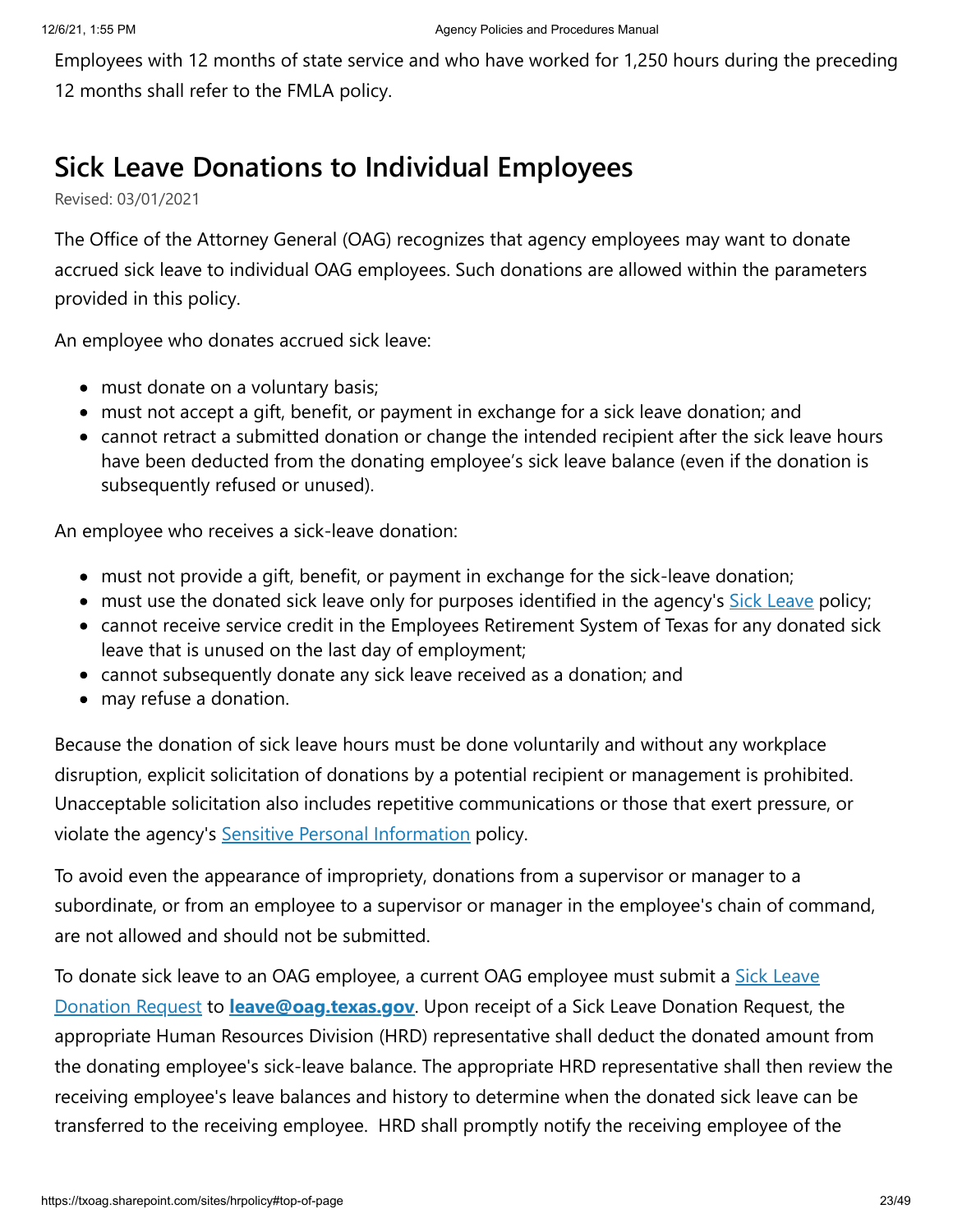donation and if necessary, explain when the sick leave donation will be transferred. When informing the receiving employee of the donation, HRD shall not reveal the identity of the donor.

### **Sick Leave Pool**

Revised: 03/01/2021

The Office of the Attorney General (OAG) recognizes that a catastrophic illness or injury can exhaust the accumulated paid leave of an affected employee. To help employees in such catastrophic situations, the OAG has established a sick leave pool consisting of sick leave hours voluntarily donated by OAG employees.

An employee may receive up to 720 sick leave hours from the sick leave pool if the employee has exhausted all accumulated paid leave and has a catastrophic illness or injury affecting the employee himself/herself or a member of the employee's "immediate family" as defined in the Sick Leave policy. A catastrophic illness or injury amounts to a severe condition or combination of conditions affecting mental or physical health and requiring the services of a licensed healthcare provider. Catastrophic illnesses or injuries are generally life-threatening.

The Director of Human Resources is responsible for managing the sick leave pool and may assemble a committee to determine whether an employee has adequately demonstrated proof of a catastrophic illness or injury.

### *Sick Leave Pool Donations*

[Current Employees: To donate sick leave to the pool, a current employee must submit a Sick Leave](https://txoag.sharepoint.com/:u:/s/divisions/EfUEFCl6GUxMqzynPbooOXkBpL8IVAYwYfUHGkXL6ytU0Q?e=Vq9AVx) Pool Form via email to [sickleavepool@oag.texas.gov](mailto:sickleavepool@oag.texas.gov). Sick leave pool donations must be in increments of eight hours. Upon receipt of a Sick Leave Pool Form, the Sick Leave Pool Coordinator shall credit the pool with the donation and shall deduct a corresponding amount from the donating employee's sick leave balance. Current employees who donate sick leave to the pool cannot reclaim the leave unless they exhaust their sick leave balance in the same fiscal year as the donation is made; only the number of hours donated that fiscal year can be reclaimed.

Separating, Non-Retiring Employees: Employees who leave state employment are especially encouraged to donate to the sick leave pool. Therefore, a link to the Sick Leave Pool Form should be provided to every separating employee. Donations from non-retiring employees must be made in increments of eight hours and can be made up to 12 months after separation but cannot be restored if the donating employee returns to state employment. Division management must submit completed separation forms to **HR-Help@oag.texas.gov** on or before the effective date of the donating employee's separation.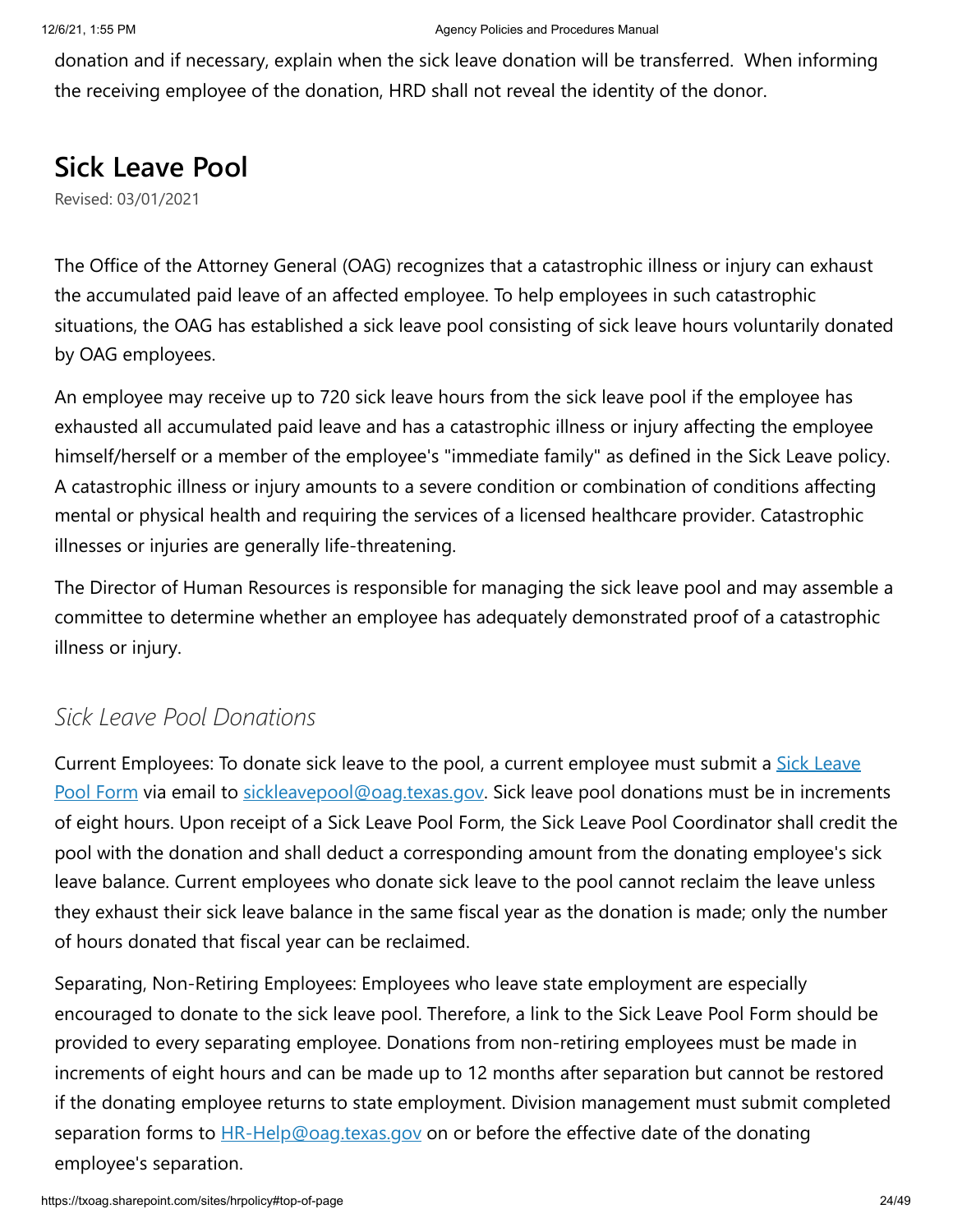Retiring employees: Retiring employees are also encouraged to donate to the sick leave pool through a Sick Leave Pool Form. Although retiring employees may donate accumulated sick leave to the pool in any amount, they may not receive additional **Employees Retirement System** retirement credit for hours donated to the sick leave pool. Division management must promptly submit completed donation forms to  $HR-Help@oaq,texas.gov$  on or before the effective date of the retiring employee's separation.

### *Sick Leave Pool Withdrawals*

[A current employee wanting to request sick leave from the pool must submit a Sick Leave Pool](https://txoag.sharepoint.com/:u:/s/divisions/EfUEFCl6GUxMqzynPbooOXkBpL8IVAYwYfUHGkXL6ytU0Q?e=Vq9AVx) Form to [SickLeavePool@oag.texas.gov.](mailto:SickLeavePool@oag.texas.gov) The employee must provide medical documentation from his/her licensed healthcare provider(s) treating the illness or injury for which the sick leave pool hours are being requested. The documentation must provide sufficient information regarding the illness or injury, including a description of the condition, the prognosis, and the anticipated return-to-work date. The actual hours requested by the employee must not conflict with information provided by the licensed healthcare provider(s).

The appropriate Human Resources representative shall brief the Director of Human Resources on the request. The Director of Human Resources may form a committee to review the request and provide a recommendation.

In reviewing the request, the following factors shall be considered:

- the illness or injury;
- the information provided by the employee on the Sick Leave Pool Form;
- the documentation from the licensed healthcare provider(s);
- the employee's current accumulated leave balances; and
- the amount of sick leave available in the pool.

For employees not protected by the Family and Medical Leave Act, the Director of Human Resources or designee(s) shall also consider the following factors:

- the duration of the projected absence;
- the impact of the projected absence and potential hardship on the division or agency;
- $\bullet$  the employee's prior use of leave;
- the employee's past performance and conduct; and
- whether the employee has previously received sick leave pool hours.

The Director of Human Resources may grant a maximum of 240 hours from the sick leave pool per request. The employee may reapply for additional sick leave pool hours if the amount previously granted is insufficient to cover the employee's absence(s). In no event shall the total sick leave pool hours allocated to an eligible employee for any one catastrophic illness or injury exceed 720 hours or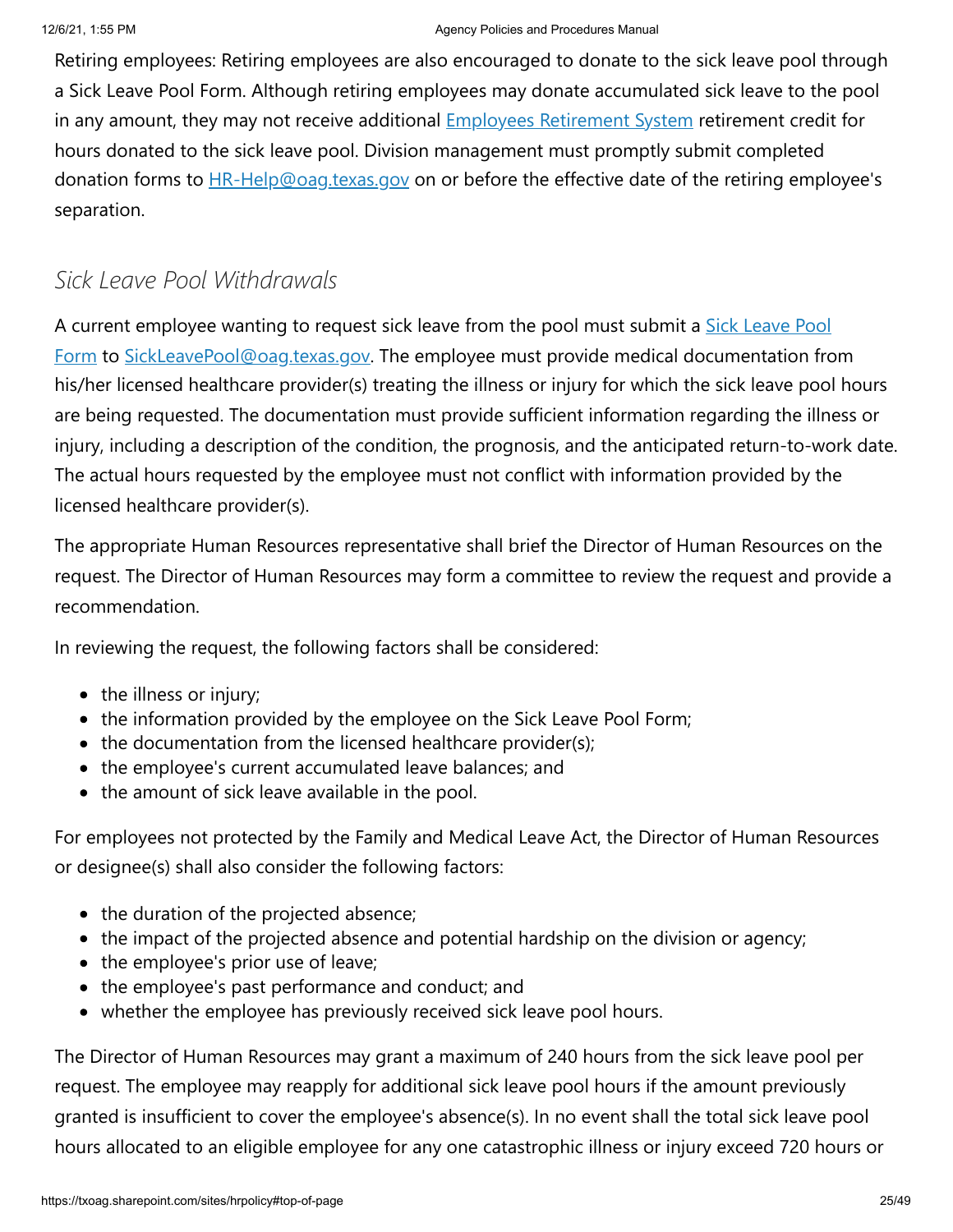one-third of the agency's sick leave pool balance, whichever is less. The Director of Human Resources may grant leave from the sick leave pool for use on an intermittent basis.

If sick leave pool hours are granted, the Director of Human Resources, or designee, shall credit the employee with the approved sick leave pool hours and shall notify the employee and his/her division management.

An employee using sick leave pool hours still accrues annual leave and sick leave at the beginning of each month. Nevertheless, an employee who is on leave on the first working day of a month may not use the leave he/she accrues for that month until he/she returns to work. When new leave becomes available, the employee must exhaust the newly accrued leave prior to using additional sick leave pool hours.

An employee who receives a denial of a request for sick leave pool hours may resubmit the request with additional documentation.

### *Limitations and Disclaimers*

- This policy amounts to a full notification to all employees of the existence and availability of the agency's sick leave pool.
- The OAG is not required to personally inform any OAG employee of the sick leave pool.
- Granting sick leave from the sick leave pool does not alter an employee's at-will employment status and/or create a contract between the employee and the OAG.
- An employee who receives sick leave hours from the pool may use such hours only for the catastrophic illness or injury for which the leave was granted.
- Sick leave granted from the sick leave pool can be revoked at any time, including upon separation from the agency or when the employee is released to return to work.
- Employees not protected by the FMLA are not guaranteed the same job upon returning to work or to other protections covered by the FMLA.
- Providing false or misleading information to obtain sick leave pool hours and/or other abuse may lead to the revocation of sick leave pool hours, an investigation, disciplinary action, and/or criminal prosecution.
- The estate of a deceased employee is not entitled to payment for unused sick leave assigned from the pool.
- Job-related illnesses or injuries covered by Workers' Compensation may not qualify an employee for leave from the sick leave pool.
- Applying for sick leave under the sick leave pool authorizes the OAG to contact the employee's healthcare provider(s) to verify information provided in the employee's request and attachments.
- Sick leave donated to the pool may not be designated for use by a particular employee.
- Unused donated sick leave pool hours shall be returned to the sick leave pool.

Please refer to [Comparison of Sick Leave Pool and Extended Sick Leave](https://txoag.sharepoint.com/:w:/r/sites/divisions/Human%20Resources/SickLeavePool.docx?d=w3594950cc7494d3d80cee48ab57ff4d9&csf=1&e=E1QNg3).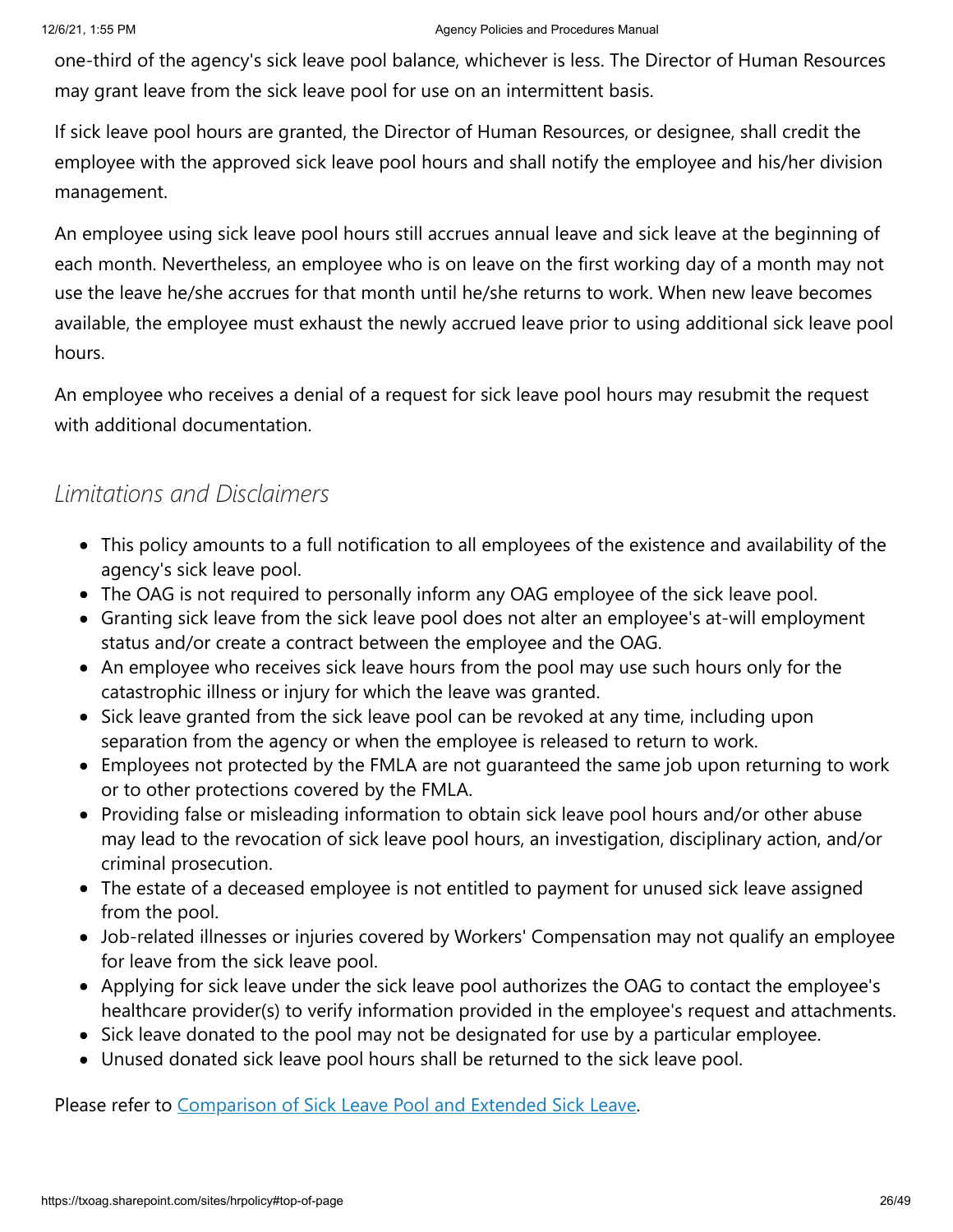### *Return to Work*

If a licensed healthcare provider releases an employee to return to work or does not extend the duration of the absence, the employee must return to work as provided in the medical documentation. Otherwise, the employee may be considered to have abandoned his/her position. Separation from the agency may follow.

# **Family Leave Pool**

Revised: 09/01/2021

The Office of the Attorney General (OAG) recognizes that the following life events could exhaust the accumulated paid leave of an affected employee:

- $\bullet$  the birth of a child;
- $\bullet$  the adoption of a minor child;
- the foster care placement of a minor child; or
- the illness of an employee or an employee's immediate family member.

To help employees in such situations, the OAG has established a family leave pool consisting of sick leave and annual leave hours voluntarily donated by OAG employees. Because this pool is based on employee donations, the agency highly encourages current and separating employees to donate to this pool.

### Family Leave Pool Donations

**Current Employees**: To donate leave to the family leave pool, a current employee must:

- Submit a [Family Leave Pool Form](https://txoag.sharepoint.com/:u:/r/sites/divisions/Human%20Resources/Family%20Leave%20Pool%20Form.oft?csf=1&web=1&e=rFWbk3) via email to [familyleavepool@oag.texas.gov.](mailto:%20familyleavepool@oag.texas.gov)
- Donate leave to the pool in increments of eight hours.
- Understand that hours donated to the pool may not be reclaimed unless all leave balances are exhausted in the same fiscal year as the donations and only the number of hours donated that fiscal year can be reclaimed.

Upon receipt of a Family Leave Pool Form, the Family Leave Pool Coordinator shall deduct the donated amount of annual leave and/or sick leave hours from the donating employee's leave balance(s) and shall credit the pool with a corresponding amount of annual leave and/or sick leave hours.

**Separating Employees**: To donate leave to the family leave pool, a separating employee must:

- Submit a Family Leave Pool Form via email to familyleavepool@oag.texas.gov no more than 14 days after the employee's separation date.
- Donate leave to the pool in increments of eight hours. (Exception: Retiring employees may donate in any increment. Retiring employees, however cannot receive additional Employees Retirement System retirement credit for hours donated to the family leave pool.)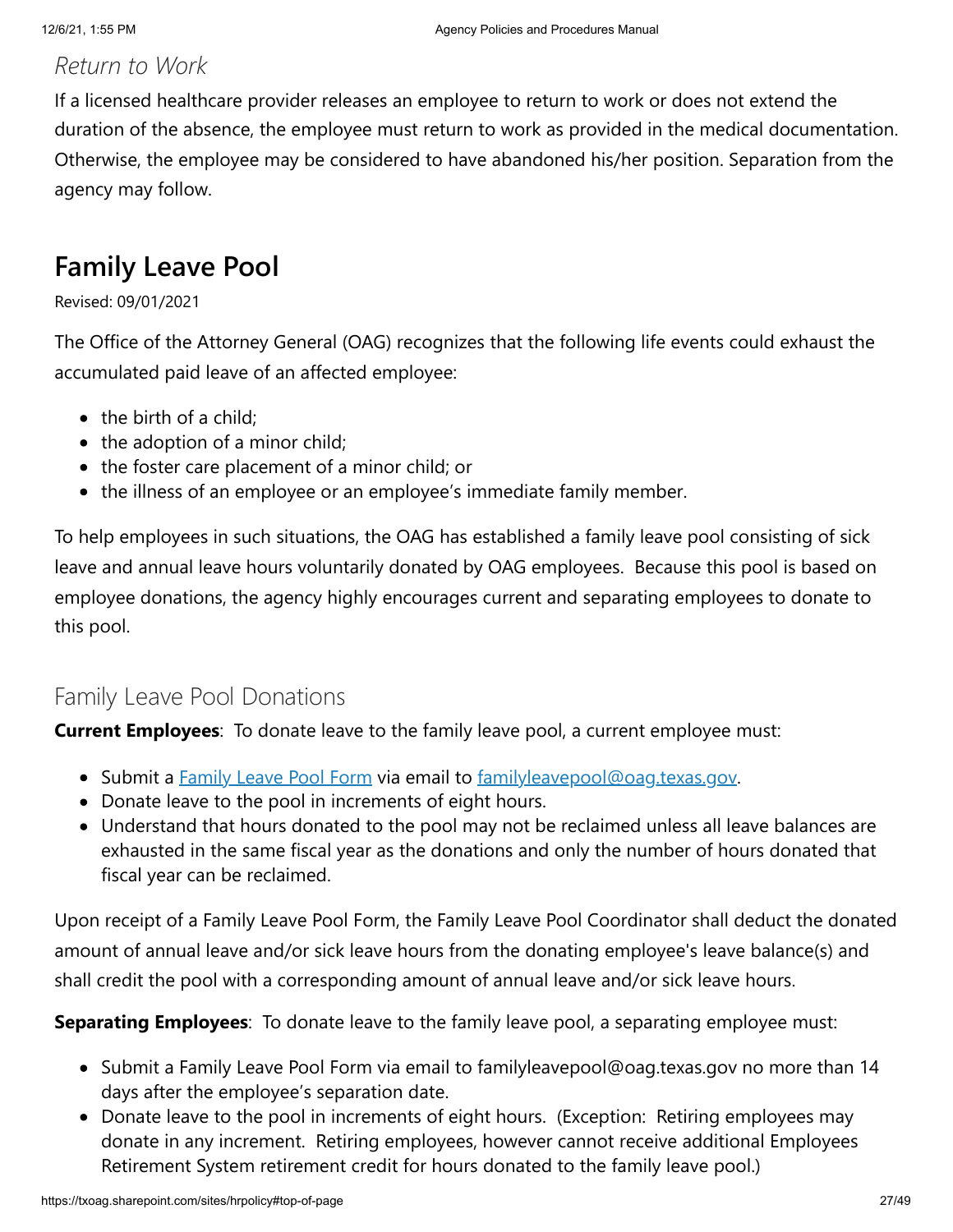Understand that the donated sick leave hours cannot be reinstated to the employee if the donating employee returns to state employment.

### Family Leave Pool Withdrawals

A current employee wanting to request leave from the pool must submit a Family Leave Pool Form via email to familyleavepool@oag.texas.gov. The employee must provide appropriate documentation:

- 1. Employees requesting leave due to the birth of their child must provide documentation of the birth that identifies the employee as the child's mother, father, or partner of the child's mother.
- 2. Employees requesting leave due to the adoption or foster placement for a child under the age of 18 years of age must provide documentation that lists the employee as the adoptive parent or foster parent.
- 3. Employees requesting leave due to the employee's guardianship status of a person (who is 18 years of age or older and requires a guardian) must provide documentation of the guardianship status.
- 4. Employees requesting leave for a serious injury or illness (including those related to a pandemic) must provide medical documentation from the licensed healthcare provider(s) treating the injury or illness for which the family leave pool hours are being requested. The documentation must provide sufficient information regarding the injury or illness, including a description of the condition, the prognosis, and the anticipated return-to-work date. The actual hours requested by the employee must not conflict with information provided by the licensed healthcare provider(s).

The appropriate Family Leave Pool Coordinator shall brief the Director of Human Resources on the request. The Director of Human Resources may form a committee to review requests and provide recommendations.

In reviewing a request, the following factors shall be considered:

- $\bullet$  the illness or injury;
- the information provided by the employee on the Family Leave Pool Form;
- $\bullet$  the documentation from the licensed healthcare provider(s);
- the employee's current accumulated leave balances; and
- the amount of annual leave and sick leave available in the pool.

For employees not protected by the Family and Medical Leave Act (FMLA), the Director of Human Resources or designee(s) shall also consider the following factors:

- the duration of the projected absence;
- the impact of the projected absence and potential hardship on the division or agency;
- the employee's prior use of leave;
- the employee's past performance and conduct; and
- whether the employee has previously received family leave pool hours.

The Director of Human Resources may grant a maximum of 240 hours from the family leave pool per request. The employee may reapply for additional family leave pool hours if the amount previously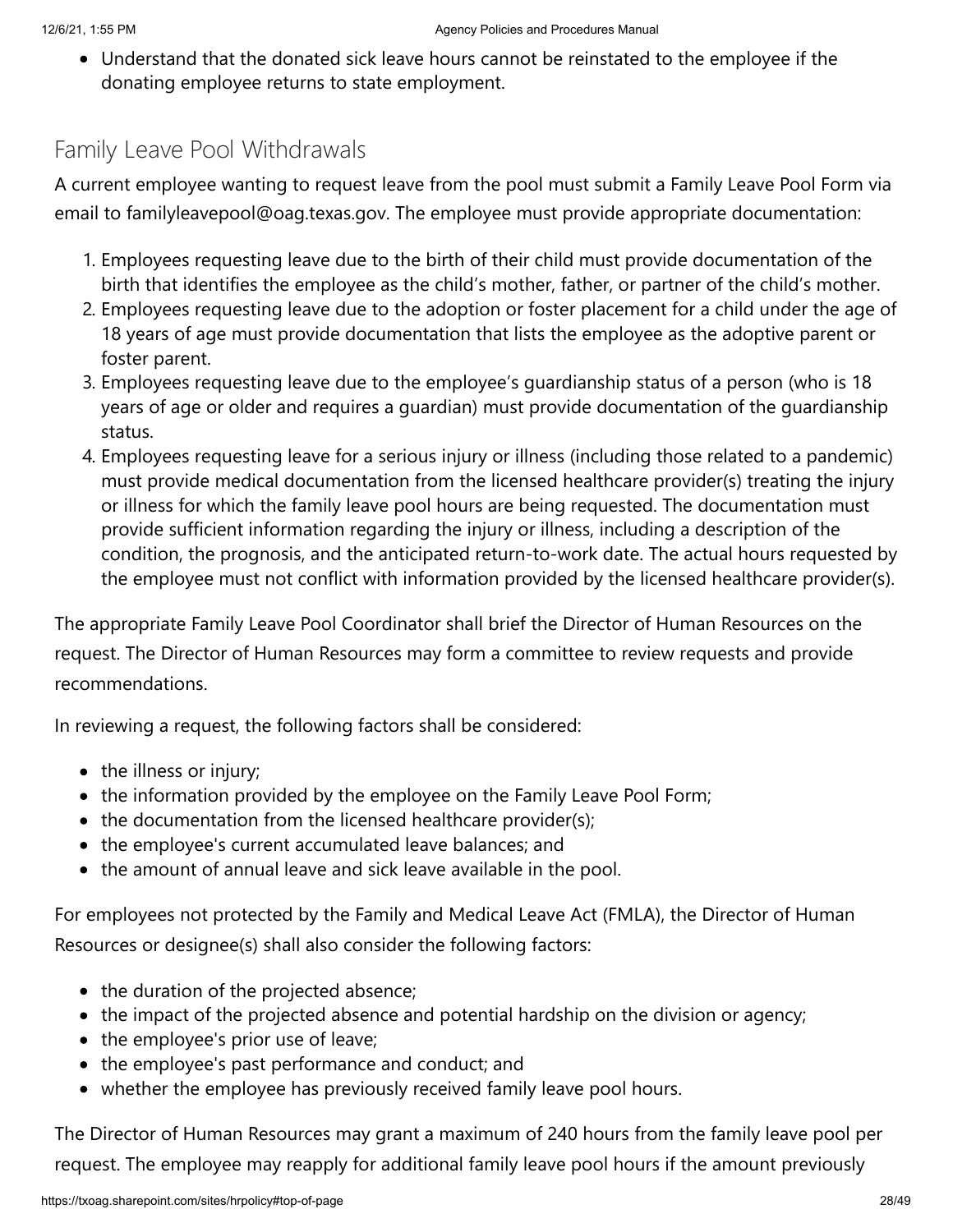granted is insufficient to cover the employee's absence(s). In no event shall the total family leave pool hours allocated to an eligible employee for any one family medical event exceed 720 hours or onethird of the agency's family leave pool balance, whichever is less. The Director of Human Resources may grant leave from the family leave pool for use on an intermittent basis.

If family leave pool hours are granted, the Director of Human Resources, or designee, shall credit the employee with the approved family leave pool hours and shall notify the employee and the employee's division management.

An employee using family leave pool hours still accrues annual leave and sick leave at the beginning of each month. Nevertheless, an employee who is on leave on the first working day of a month may not use the leave accrued for that month until the employee returns to work. When new leave becomes available, the employee must exhaust the newly accrued leave prior to using additional family leave pool hours.

An employee who receives a denial of a request for family leave pool hours may resubmit the request with additional documentation.

### Limitations and Disclaimers

- This policy amounts to a full notification to all employees of the existence and availability of the agency's family leave pool.
- The OAG is not required to personally inform any OAG employee of the family leave pool.
- Granting leave from the family leave pool does not alter an employee's at-will employment status and/or create a contract between the employee and the OAG.
- An employee who receives leave hours from the family leave pool may use such hours only for the family leave condition for which the leave was granted.
- Leave granted from the family leave pool can be revoked at any time, including upon separation from the agency or when the employee is released to return to work.
- Employees not protected by the FMLA are not guaranteed the same job upon returning to work or to other protections covered by the FMLA.
- Providing false or misleading information to obtain family leave pool hours may lead to the revocation of family leave pool hours, an investigation, disciplinary action, and/or criminal prosecution.
- The estate of a deceased employee is not entitled to payment for unused leave assigned from the family leave pool.
- Job-related illnesses or injuries covered by Workers' Compensation may not qualify an employee for leave from the family leave pool.
- Applying for leave under the family leave pool authorizes the OAG to contact the employee's healthcare provider(s) to verify information provided in the employee's request and attachments.
- Leave donated to the family leave pool may not be designated for use by a particular employee.
- Unused family leave pool hours shall be returned to the family leave pool.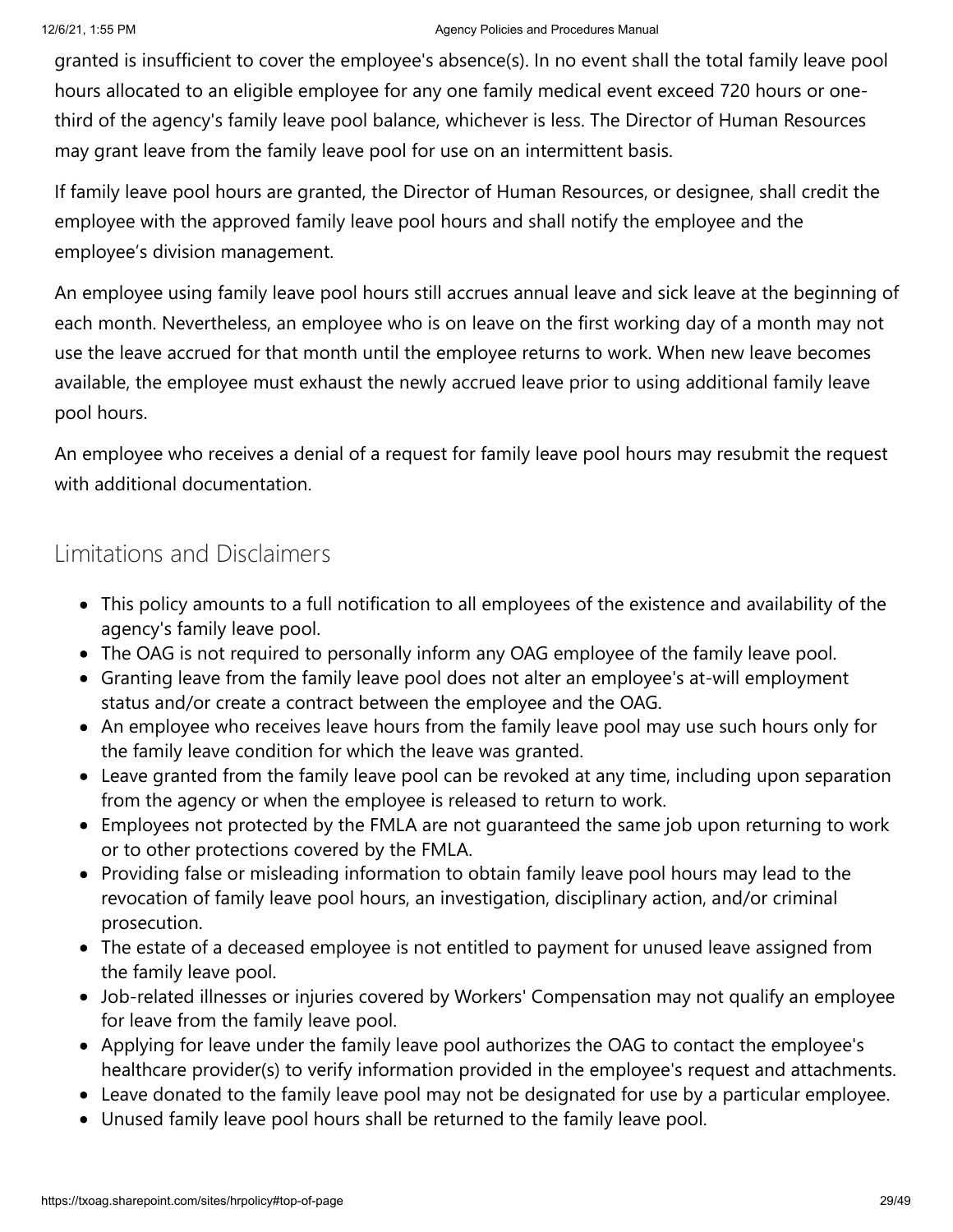### Return to Work

If a licensed healthcare provider releases an employee to return to work or does not extend the duration of the absence, the employee must return to work as provided in the medical documentation. Otherwise, the employee may be considered to have abandoned his/her position. Separation from the agency may follow.

### **Extended Sick Leave**

Revised: 03/01/2021

### Extended Sick Leave

The OAG recognizes that in very rare situations, employees facing a personal or family health crisis may not have any accumulated paid leave and may not be eligible to obtain sick leave through the Sick Leave Pool. In such situations, the First Assistant Attorney General or designee may grant extended sick leave after a review of the individual's particular circumstances.

A regular, full-time employee who has exhausted all other forms of paid leave may request extended sick leave. Leave may be granted for any serious physical/mental condition of an employee or the employee's immediate family, as defined in the Sick Leave policy that requires inpatient care or the services of a licensed health care practitioner for a prolonged period of time.

### *Requesting Extended Sick Leave*

An employee wanting to apply for extended sick leave shall submit an **Extended Sick Leave Request** Form [to the Director of Human Resources or designee. The request shall be accompanied by a](https://txoag.sharepoint.com/:u:/s/divisions/Ef-nlWkGMmRDqNt4F8IusEwBZc77vBMZLWVCTPJd-JcGig?e=XXno53) statement from a licensed health care practitioner(s) treating the specified illness or injury. The statement must provide sufficient information regarding the illness or injury such as a description of the condition, the prognosis for recovery, and the anticipated date of return to duty.

The Director of Human Resources or designee shall inform the employee's Division Chief that the employee has requested extended sick leave. Additionally, the Director of Human Resources or designee shall promptly forward the properly completed Extended Sick Leave Request Form and accompanying medical information to the First Assistant Attorney General or designee for review and approval/denial.

In reviewing the request, the following factors shall be considered:

- the physical or mental condition;
- whether inpatient care is/was required;
- the medical documentation from the treating health care practitioner(s);
- the employee's performance;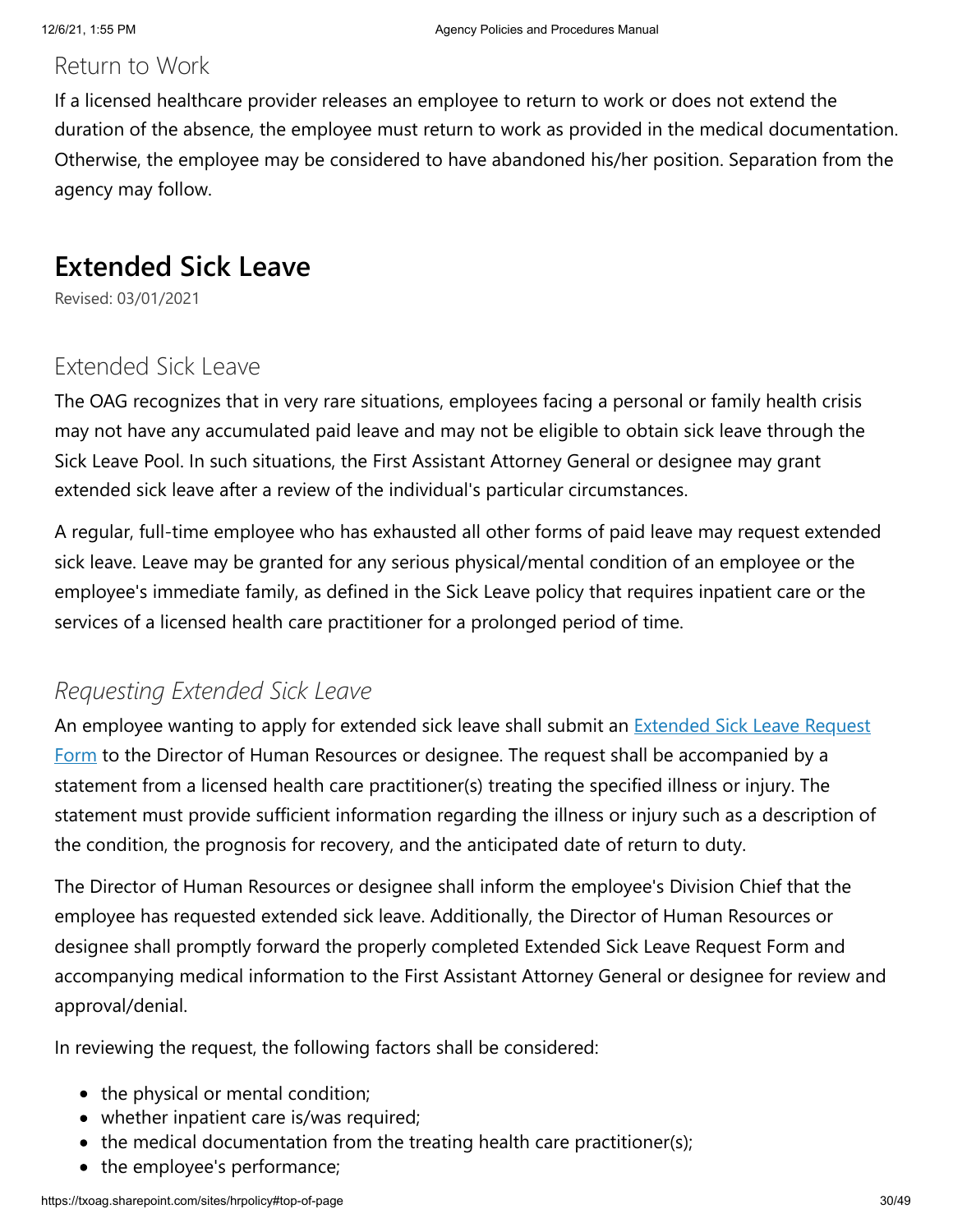- the employee's past use of leave; and
- the amount of leave requested.

The First Assistant Attorney General or designee shall not grant more than 80 hours of extended sick leave per request. Extended sick leave may be granted for consecutive days, intermittent absences, or specific, non-consecutive days.

An employee may reapply for additional extended sick leave hours. Subsequent extended sick leave requests are subject to the same eligibility criteria as the original. In no event shall the extended sick leave hours allocated to an eligible employee for any one condition exceed 720 hours.

The Director of Human Resources shall advise the employee, his/her leave liaison, and his/her Divison Chief of the approval/denial decision, including the approved number of hours, if applicable. Additionally, the Director of Human Resources shall credit the employee with any approved extended sick leave hours.

The employee shall use extended sick leave hours only for the condition for which they were granted. The employee shall be treated as if he/she were absent using earned sick leave. An employee using extended sick leave hours shall, therefore, still accrue annual leave and sick leave at the beginning of each month. Nonetheless, an employee who is on leave on the first working day of a month may not use the leave he/she accrues for that month until he/she returns to active duty. At that time, the employee must exhaust the newly accrued leave prior to using additional extended sick leave hours.

### *Return to Work*

If a licensed health care practitioner releases an employee to return to work or does not extend the duration of the absence, the employee shall return to work as provided in the medical documentation. Otherwise, the employee may be considered to have abandoned his/her position. Separation from the agency may follow.

### *Limitations and Disclaimers*

- This policy amounts to a full notification to all employees of the existence and availability of extended sick leave.
- The OAG is not required to personally inform any OAG employee of extended sick leave.
- Granting extended sick leave does not alter an employee's at-will employment status and/or create a contract between the employee and the OAG.
- An employee who receives extended sick leave hours may use such hours only for the medical condition for which they were granted.
- Extended sick leave granted can be revoked at any time, including upon separation from the agency or when the employee is released to return to work.
- Providing false or misleading information to obtain extended sick leave hours and/or other abuse may lead to the revocation of extended sick leave, an investigation, disciplinary action,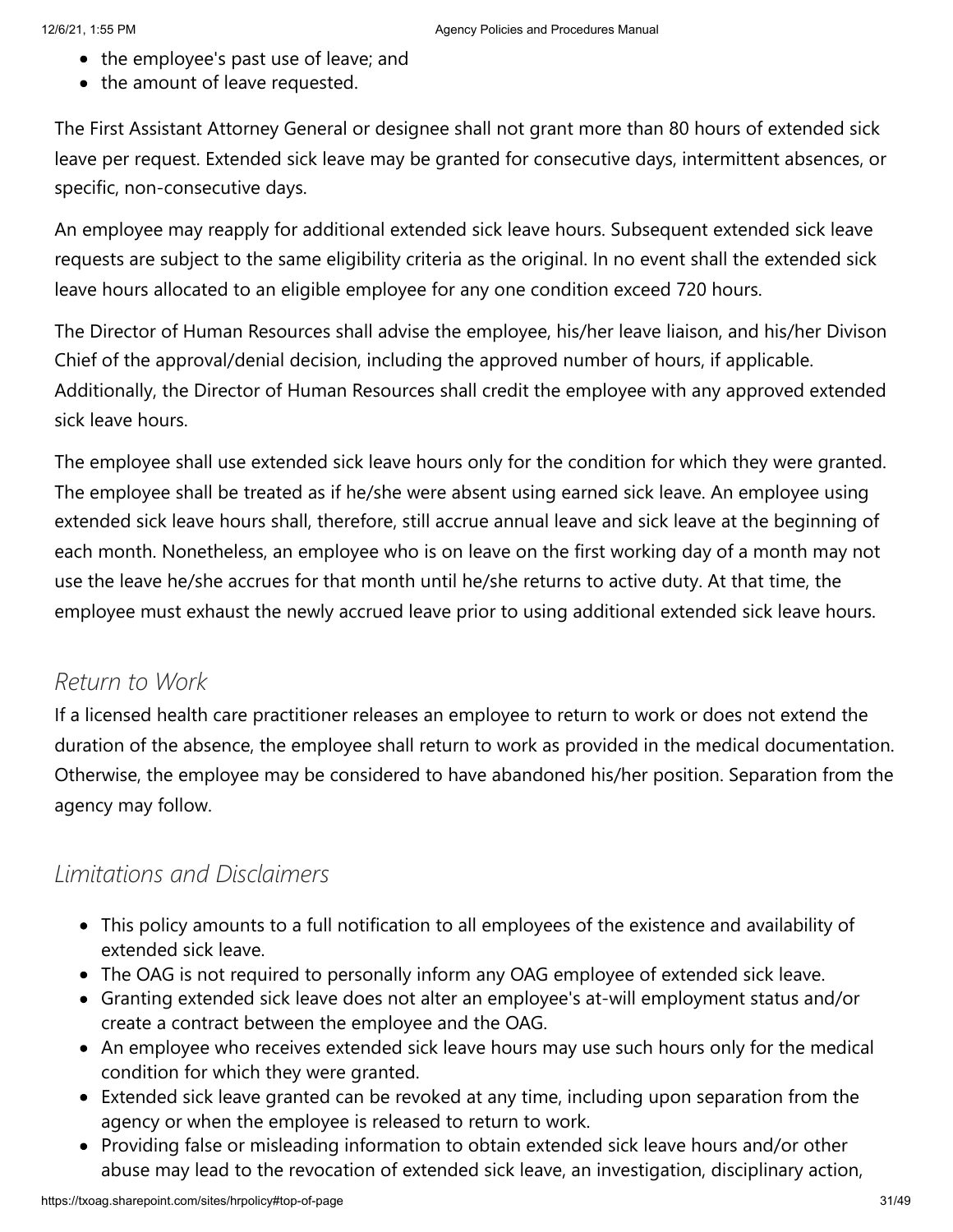and/or criminal prosecution.

- The estate of a deceased employee is not entitled to payment for unused extended sick leave hours.
- Job-related illnesses or injuries covered by Workers' Compensation do not qualify an employee for extended sick leave.
- Applying for extended sick leave authorizes the OAG to contact the employee's health care practitioner(s) to verify information provided by the employee.
- Unused extended sick leave hours will be reclaimed by the OAG.
- Employees who receive extended sick leave but are not covered by the Family and Medical Leave Act (FMLA) are not guaranteed the same job upon returning to work or to the other protections covered by the FMLA.
- Exceptions to this policy may be granted in writing by the First Assistant Attorney General.

Please refer to **[Comparison of Sick Leave Pool and Extended Sick Leave](https://txoag.sharepoint.com/:w:/r/sites/divisions/Human%20Resources/SickLeavePool.docx?d=w3594950cc7494d3d80cee48ab57ff4d9&csf=1&e=E1QNg3)**.

## **Emergency Leave: Death of Employee**

Revised: 11/01/2021

In the unfortunate circumstance that an employee of the Office of the Attorney General (OAG) dies while employed, the deceased employee's division management shall promptly notify Executive Administration and the Director of Human Resources of the employee's death and provide any relevant information.

The Director of Human Resources or designee shall coordinate with division management concerning relevant matters, including: notifying the division of the employee's death; coordinating possible grief sessions through the Employee Assistance Program; the transfer of personal effects; handling payroll issues; and submitting the appropriate personnel action documentation.

The First Assistant Attorney General may grant up to four hours of emergency leave to employees who attend the funeral or memorial service of the deceased employee. Division management must notify the Director of Human Resources or designee of the date and time of the service. The Director of Human Resources or designee shall submit a Request for Emergency Leave - Other. If approved, a Human Resources representative shall make appropriate entries into the electronic leave system.

If the death resulted from an injury in the workplace, worker's compensation reporting procedures must be followed.

# **Emergency Leave: Death in Family**

Revised: 11/01/2021

An employee is eligible for Emergency Leave due to the death of the employee's spouse, child, parent, sibling, grandparent, or grandchild or a child, parent, sibling, grandparent, or grandchild of the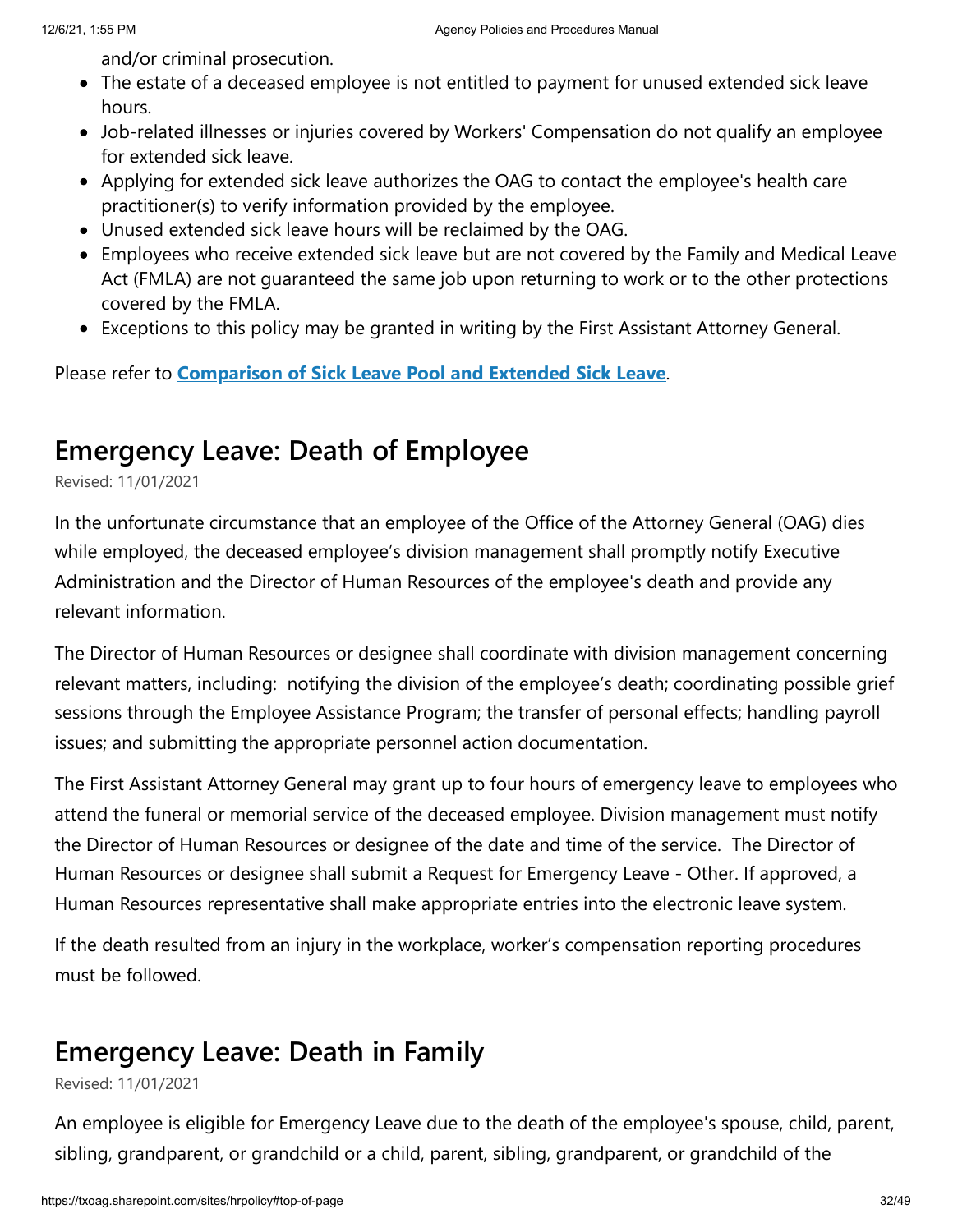#### 12/6/21, 1:55 PM Agency Policies and Procedures Manual

employee's spouse. The death of a "step" equivalent of these relations is covered by this policy. The employee, however, is not eligible for this leave if they are in an unpaid absence status at the time the Emergency Leave is to commence. In most situations, division management may grant a maximum of three days of Emergency Leave. However, if out-of-state travel is involved, an additional two days may be granted at the discretion of division management.

When an employee is absent from work due to a covered death, division management or designee must send an email to **[leave@oag.texas.gov](mailto:%20leave@oag.texas.gov)** to request the entry of the leave into the electronic leave system. The request must clearly provide: the employee's name, the family relationship of the deceased to the employee, the dates and number of hours of work missed on each day, and whether or not out-of-state travel was required. Verification of the need for the leave may be required. If extenuating factors exist, employees may use the Request for Emergency Leave – Other form to request additional time. If the request is approved, a representative from the Human Resources Division will enter the additional leave into the electronic leave system.

### **Emergency Leave: Other**

Revised: 11/01/2021

The First Assistant Attorney General may grant paid Emergency Leave for any reason determined to be good cause. A [Request for Emergency Leave](https://txoag.sharepoint.com/sites/signaturematrix/SitePages/EmergOther.aspx) - Other form must be submitted by the employee to his/her division chief, who shall forward it to the appropriate Executive Deputy. The request must clearly provide the reason(s) for the leave and must include the specific date(s) for which the Emergency Leave is requested. Verification of the need for the leave may be required. Emergency Leave may only be granted if the First Assistant Attorney General has a good faith belief that the employee will return to his/her position with the agency on expiration of the period of emergency leave.

The division chief, Executive Deputy, and Director of Human Resources shall review the request and forward it with their recommendation to the First Assistant Attorney General for approval or denial. After approval or denial, the documentation shall be forwarded to the Human Resources Division (HRD), which shall notify the Executive Deputy, the division chief, and employee of the decision. HRD shall retain the relevant documentation for entry into the electronic leave system. This leave may not be used to extend the active employment status of an employee beyond the established separation date or for the purpose of severance or settlement with a separating employee.

# **Leave During Agency Investigation**

Revised: 09/01/2019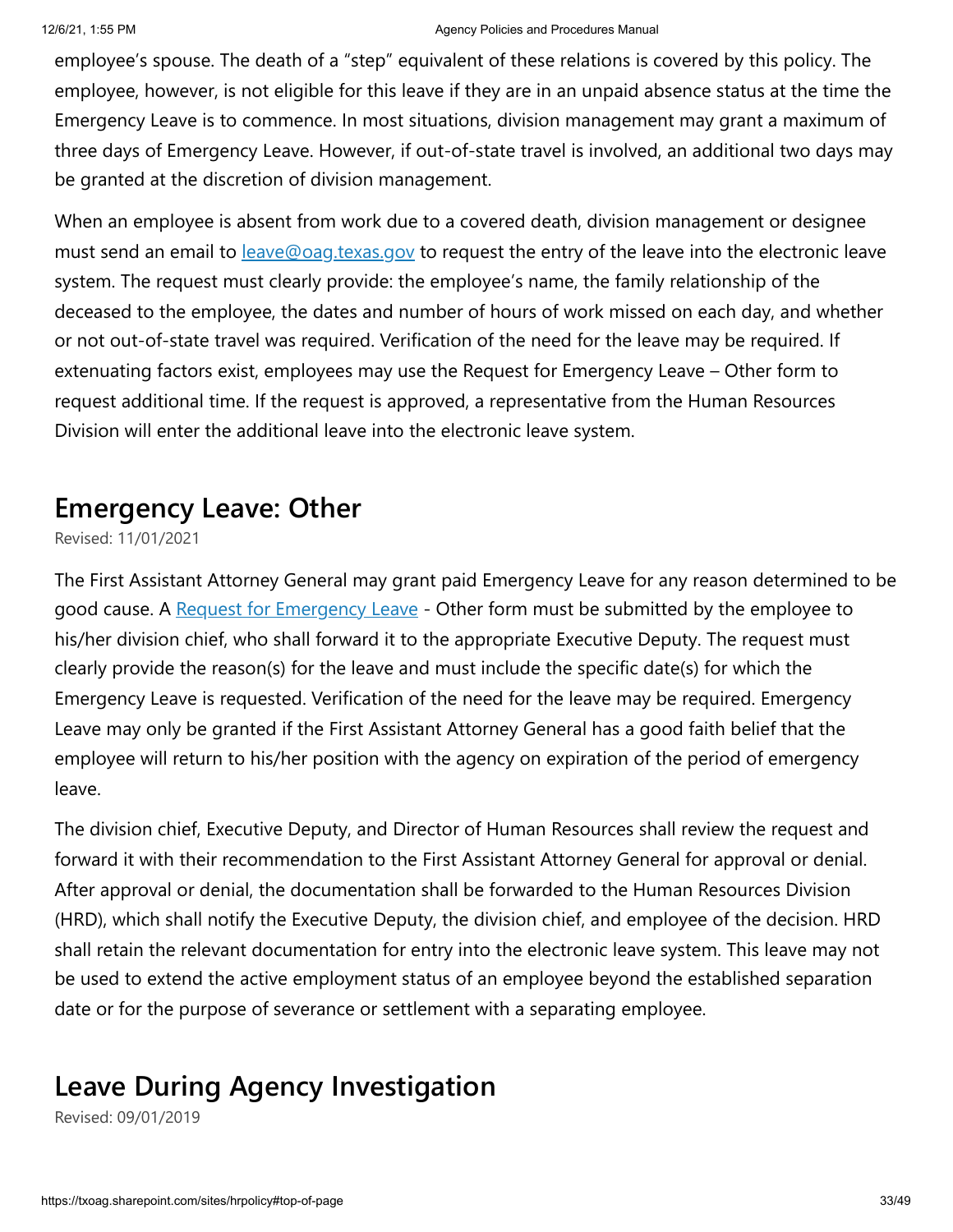As part of an investigation or official inquiry, the Office of the Attorney General (OAG), in accordance with Section 661.923 of the Texas Government Code, may grant paid leave to an employee who is:

- $\bullet$  the subject of an investigation being conducted by the OAG;
- a victim of an act or event that is the subject of an investigation conducted by the OAG; or
- $\bullet$  a witness to an act or event that is the subject of an investigation conducted by the OAG.

A [Request for Investigation Leave](https://txoag.sharepoint.com/:u:/r/sites/divisions/Human%20Resources/LeaveDuringAgencyInvestigationRequest.oft?csf=1&e=0TnWmz) must be completed and submitted electronically by division management or the Human Resources Division (HRD) to the agency's administrative head or designee, who shall decide whether to grant leave under this policy. If granted, HRD shall enter the approved amount of Investigation Leave into the electronic leave system for the identified employee.

## **Leave for Emergency Services Volunteers**

Revised: 09/01/2019

The Office of the Attorney General (OAG) commends OAG employees who are able to serve as volunteer firefighters, emergency medical services (EMS) volunteers, or search and rescue volunteers outside of their employment at the OAG. For purposes of this policy, an EMS volunteer is an unpaid member of an organized EMS entity that provides emergency pre-hospital care. For the purposes of this policy, a search and rescue volunteer provides services for or on behalf of an organization that conducts search and rescue activities.

This policy does not apply if compensation is received for performing emergency services; in such situations employees shall complete an outside employment request.

### **Training**

An OAG employee who serves as a volunteer firefighter, an EMS volunteer, or search and rescue volunteer may attend fire service or EMS training conducted by a state agency or institution of higher education for up to five working days per fiscal year without a deduction in salary. To request paid leave to attend training, the employee shall: (1) notify his/her supervisor in advance of taking the leave, and (2) submit a written request to division management with relevant information, including the sponsor and duration of the training. If the training is conducted by a state agency or institution of higher learning and if the absence will not unreasonably affect the productivity of the OAG, division management may approve the request. Division management may consult with the Director of Human Resources, or designee, for guidance.

Upon completion of the training, the employee shall send a certificate of completion and documentation of the approval to **[leave@oag.texas.gov](mailto:leave@oag.texas.gov).** The OAG shall not compensate the employee for any expenses involved in attending the training. Volunteers, however, may receive reimbursements (e.g., travel) from the entity for which he/she volunteers to attend training or respond to emergencies.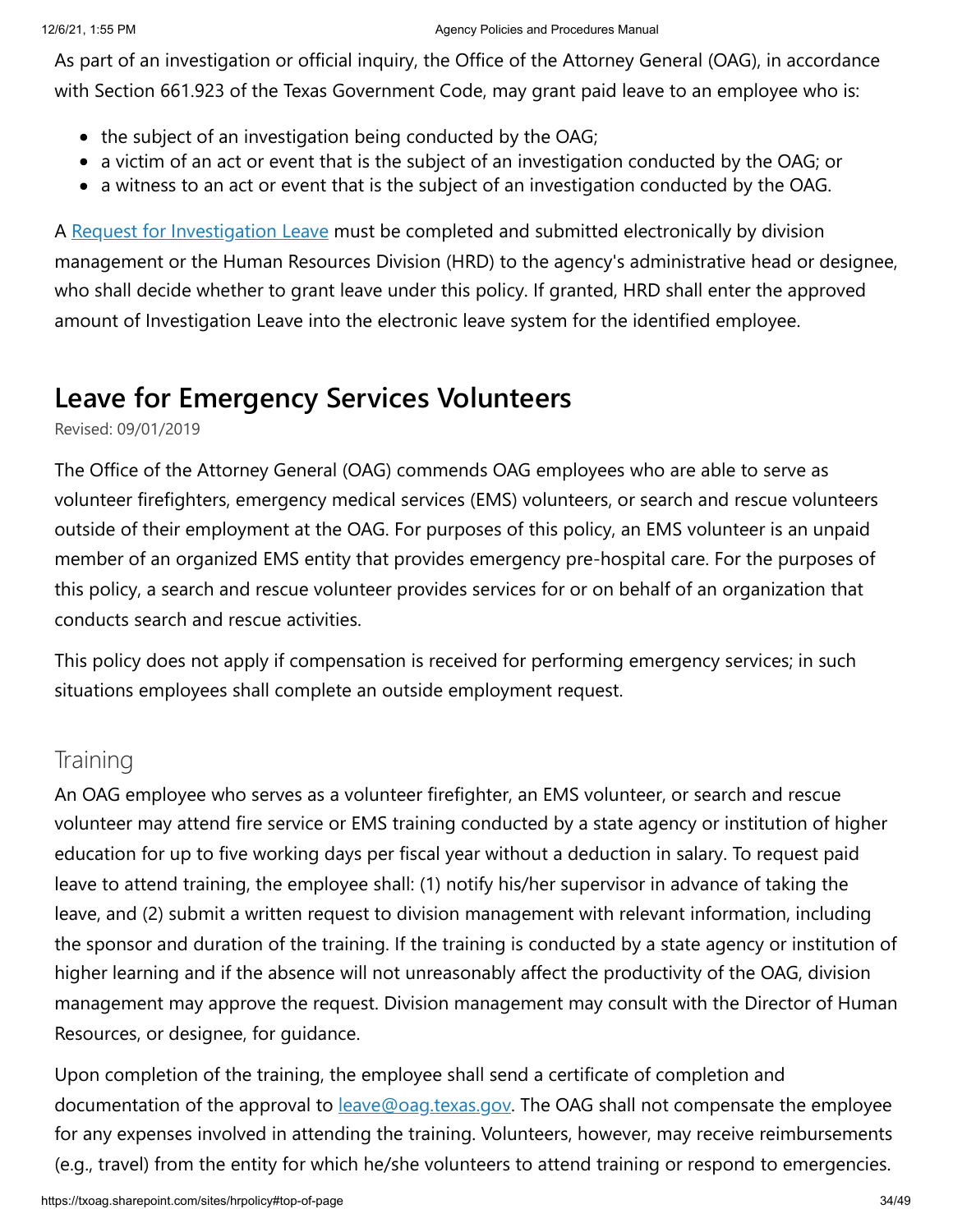#### Emergency Responses

If an employee is requesting to be absent from work to respond to an emergency fire, search and rescue, or EMS situation, the employee must: (1) notify his/her supervisor of the emergency situation as soon as possible; (2) indicate the expected duration of the absence; (3) obtain approval for the absence; and (4) report back to work as soon as possible. The request shall not be approved if the absence will unduly disrupt OAG business. Once the employee returns, the employee or division management shall forward relevant documentation regarding the absences to [leave@oag.texas.gov.](mailto:leave@oag.texas.gov) The amount of paid leave approved for any one day cannot exceed the amount of scheduled hours not worked by the employee on that day.

### **Leave for Disaster Volunteers**

Revised: 09/01/2021

The Office of the Attorney General (OAG) commends OAG employees who, outside of their employment at the OAG, serve as volunteers with organizations that are part of the Texas Voluntary Organizations Active in Disaster (TVOAD). Employees who are volunteers for a TVOAD organization may be granted up to 10 work days (80 hours) of paid leave per fiscal year to provide volunteer services during a state of disaster declared by the Governor of the State of Texas.

This policy does not apply if compensation is received for performing emergency services during a disaster. In such situations, employees must complete an outside employment request.

An employee requesting to be absent from work to respond to a declared state of disaster must:

- notify his/her supervisor of the need to be out of the office as soon as possible due to the disaster; and
- submit a [Request for Disaster Volunteer Leave](https://app.docusign.com/templates/details/3d4dec71-43bc-4ee3-8d06-f3321cf2712a) to his/her division chief and attach documentation from the appropriate TVOAD organization concerning the declared state of disaster.

If approved by the employee's division chief, the request must be routed to the appropriate executive deputy and then the First Assistant Attorney General. The request shall not be approved if the absence is likely to unduly disrupt OAG operations.

Once the employee returns to work, division management shall notify <u>[leave@oag.texas.gov](mailto:%20leave@oag.texas.gov)</u> of the actual work days/hours missed by the employee in order for the Human Resources Division to enter the appropriate leave into the electronic leave system. The amount of this type of paid leave approved for any one work day cannot exceed the amount of the employee's scheduled hours for that day.

# **Blood and Platelet Donation Leave**

Revised: 09/01/2019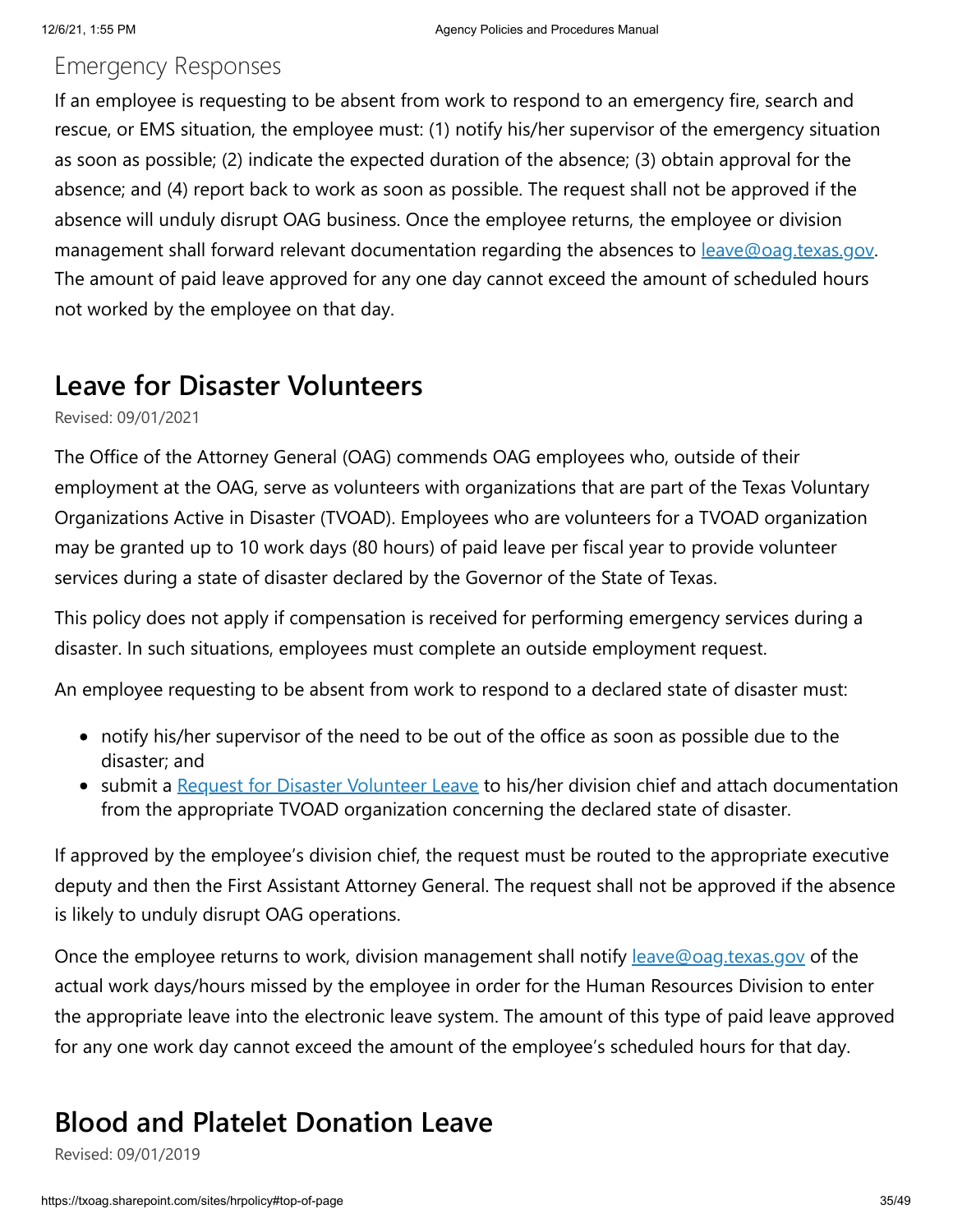Employees of the Office of the Attorney General may take up to two hours of paid leave to donate blood or up to four hours of paid leave for platelet donations. An employee may be allowed a maximum of four absences per fiscal year for the donation of blood or blood platelets, which must be made at a blood bank or center of the employee's choice. This leave must be approved in advance by division management. Requests for absences that could cause a disruption to agency or division operations may be denied. Upon return from an approved absence to donate blood or blood platelets, the employee must provide division management with a donor's receipt or other proof of donation, which division management shall promptly email to **[leave@oag.texas.gov](mailto:leave@oag.texas.gov)** for documentation purposes. In addition, division management shall ensure that leave for the absence is entered into the electronic leave system. The leave code shall be entered as DB, and a notation as to whether the donation was for blood or blood platelet shall be made in the comment section.

During state or national disasters, the Attorney General, or designee, may grant additional hours of paid emergency leave to allow employees to donate blood. Division management shall require advance notice and proof of participation upon the employee's return. Such documentation shall be forwarded to **[leave@oag.texas.gov](mailto:leave@oag.texas.gov)** for entry into the electronic leave system.

Donating blood during an agency-sponsored blood drive does not requiring using leave; does not need to be entered into the electronic leave system; and does not count against the four absences allowed for blood or blood platelet donations. Nevertheless, employees wanting to participate in agency-sponsored blood drives must get prior approval from division management to prevent or minimize disruption to agency or division operations.

# **Military Leave**

Revised: 09/01/2017

The Office of the Attorney General (OAG) supports its employees who serve in the military and their use of appropriate military-related leave. State and federal law provide employment and reemployment rights to individuals who are called to military service. These laws provide specific job and income protection, as well as a means for employees to secure time off when called to military service.

#### Leave of Absence

A state employee called to active duty is entitled to a leave of absence from state service as authorized by proper authority without the loss of position, seniority, accumulated leave, diminished performance evaluation, pay status, work schedule including shift, and available group insurance benefits. There is a 5-year-cumulative total of military service an employer is required to support.

### Texas Military Forces Called to Active Duty by the Governor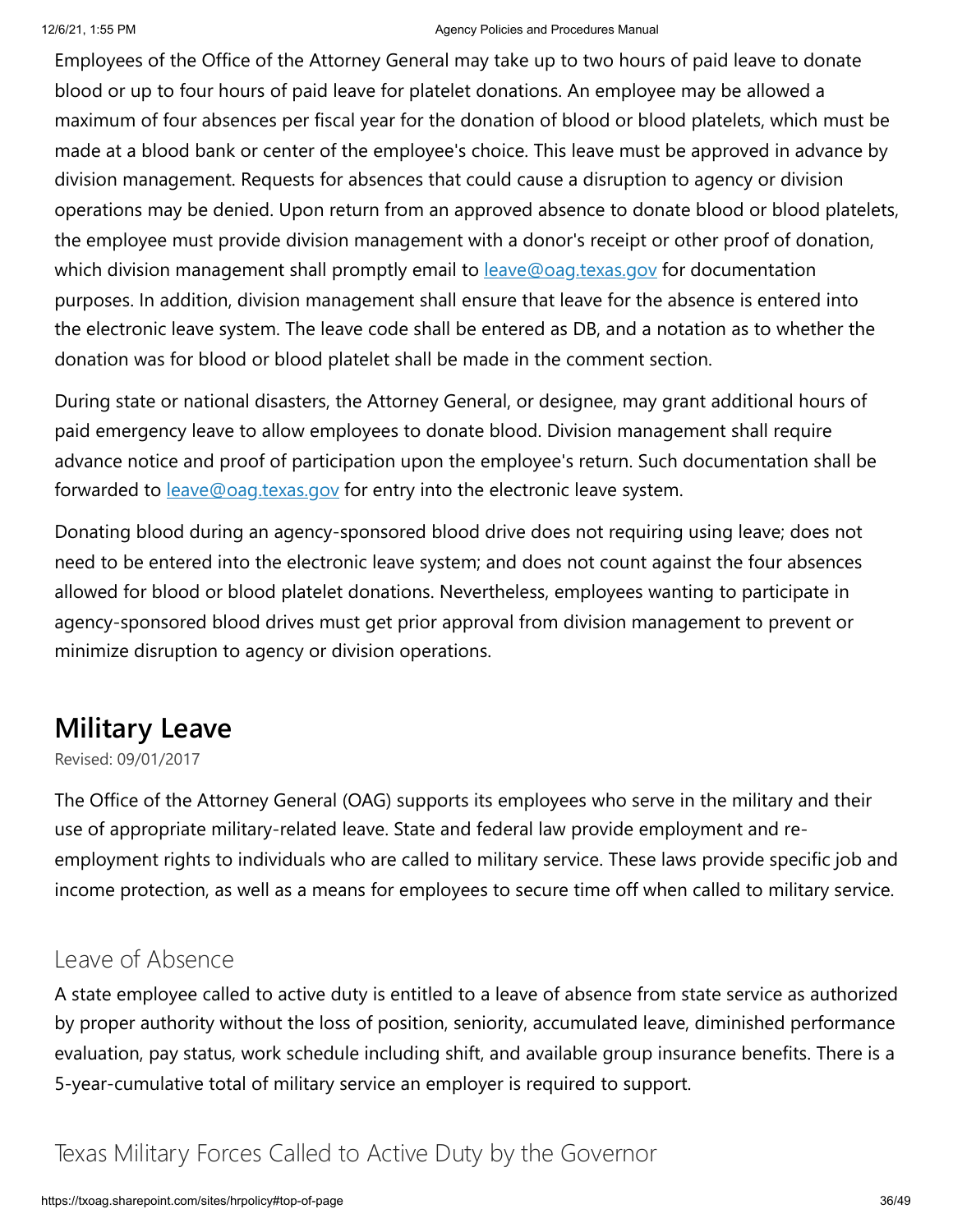#### 12/6/21, 1:55 PM Agency Policies and Procedures Manual

A state employee called to active duty in the Texas Military Forces by the Governor is entitled to unlimited emergency leave as long as the employee is on active duty. This time does not count against military leave or annual leave. Essentially, an employee remains a state employee with full benefits.

### Military Leave with Pay

All military leave, other than active duty in the Texas Military Forces as called by the Governor, is subject to a maximum of 15 days of paid military leave per federal fiscal year (October 1 through September 30). If the employee does not use the 15 days of military leave in a federal fiscal year, the employee is entitled to carry the balance forward to the next federal fiscal year provided the military balance does not exceed 45 work days.

After exhausting the 15 days of paid military leave, the employee may use accrued vacation leave, state compensatory leave, administrative leave for outstanding performance, holiday comp time or FLSA overtime to the extent available or be placed in a leave without pay status, or a combination of the two, for the remainder of the active duty period.

The 15 days of leave are granted to:

- Members of the uniformed services for:
	- active duty training (annual training or special schools)
	- $\circ$  inactive duty training (drills usually on weekends)
- Texas Military Forces members

When a military obligation is less than 31 days, an employee is authorized eight (8) hours recoup time before and after performance of the military duties or military training. This time may also be charged to the 15 days or other available leave, if any. Example: An employee may be scheduled on a Friday to take a convoy to a specific site. If significant travel is required, the employee may need to be released early on the day before training in order to accommodate the request for travel and reasonable rest. The employee is to return at the beginning of the next regularly scheduled work period on the first full day after release from service, taking into account safe travel home plus an 8 hour rest period.

### *Leave for Pay for Physical Examination*

In addition to the 15 days of leave, the OAG shall grant emergency leave for a required physical examination relating to membership in the uniformed services.

### *Using the 15 Military Leave Days*

A state employee is entitled to 15 days of paid military leave regardless of whether or not he/she is currently in a leave without pay status. An employee called to active duty may select to use a portion of the 15-day allowance each month in order to continue insurance benefits and retirement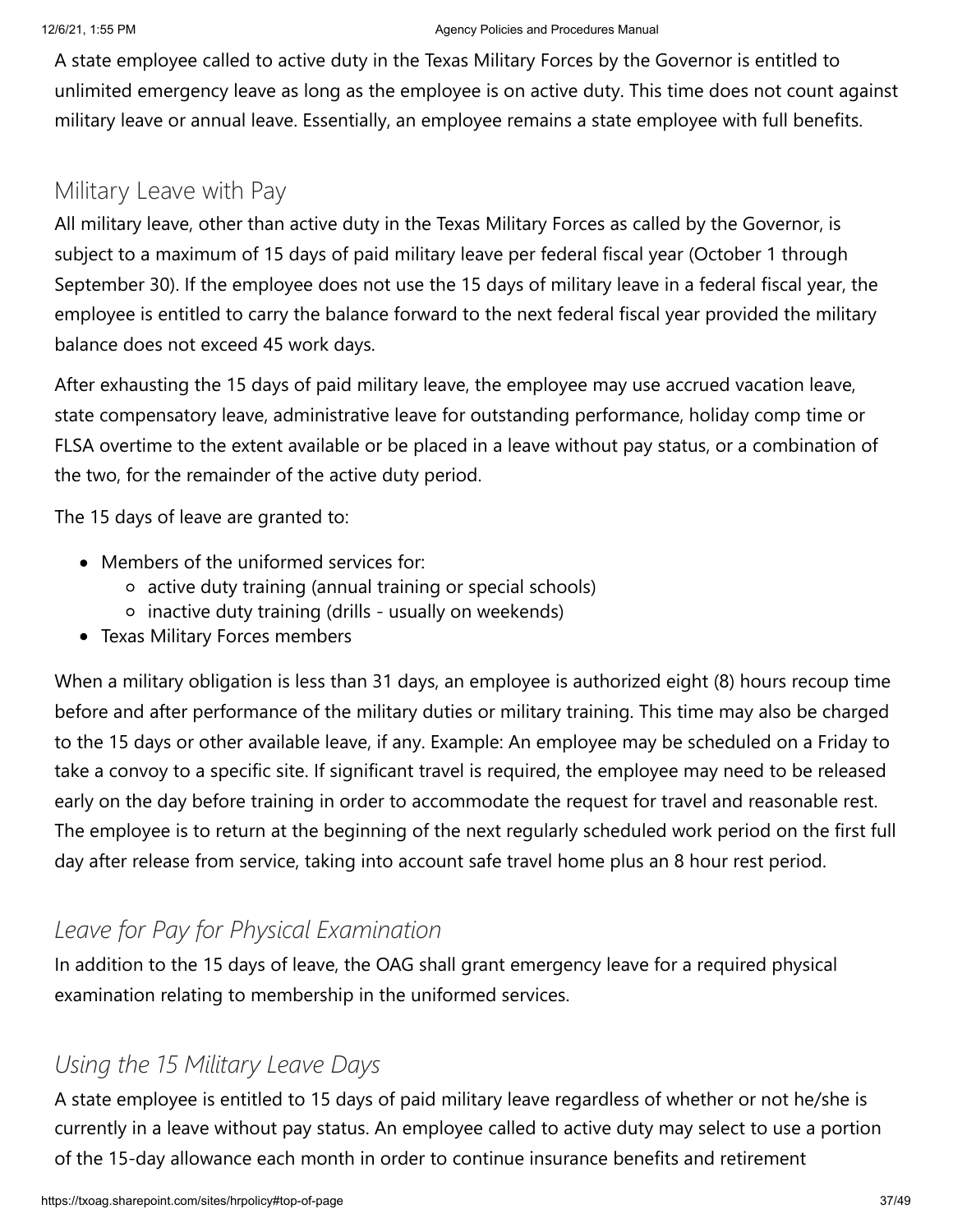contributions. The employee should contact a benefits coordinator in the Human Resources Division and/or the Employees Retirement System (ERS) to discuss their rights and responsibilities for retaining insurance coverages and retirement service while on active military duty.

### *Responsibility: Notification of Service for Full Pay or Differential Pay*

Effective December 17, 2001, the agency approved the initiative of paying emergency leave up to the amount needed to make up the difference between each employee's gross military pay and gross state salary, when the employee's military pay is the lower of the two. Employees called to active military duty have the option to accept or decline this emergency leave based on individual circumstances, such as the impact on their retirement and group insurance benefits.

The OAG shall require that the employee, or an appropriate officer of the uniformed service in which such service is performed, provide written or verbal notice of such service claimed for military leave with pay. For periods that are eligible for military leave with emergency differential pay, the agency shall require the employee to provide a copy of their Leave and Earnings Statement or a similar document covering the period eligible for differential pay.

### *Retention and Continuation of Benefits During Leave with Pay*

The employee may choose to retain or exhaust his/her balance of vacation leave, comp time, FLSA overtime, holiday comp time, or administrative leave for outstanding performance. During a paid military leave of absence, an employee will continue to accrue vacation and sick leave, along with state service credit.

Emergency differential pay does not meet the statutory definition of "compensation" for retirement purposes. Thus, retirement contributions shall not be reported to the ERS on differential pay. Retirement membership service credits shall be granted State employees for all required periods of active military service.

Time served in active military status will also count towards satisfying the six continuous months of service requirement for taking vacation leave and for Family Medical Leave Act (FMLA) eligibility once the employee returns to work.

### Military Leave Without Pay

Military leave without pay shall be granted for all uniformed service duty that is not covered by military leave with pay. Among the reasons are:

- extended active duty for a period not to exceed five years plus any additional service imposed by law (see note below);
- full time National Guard duty (usually a 3-year contract);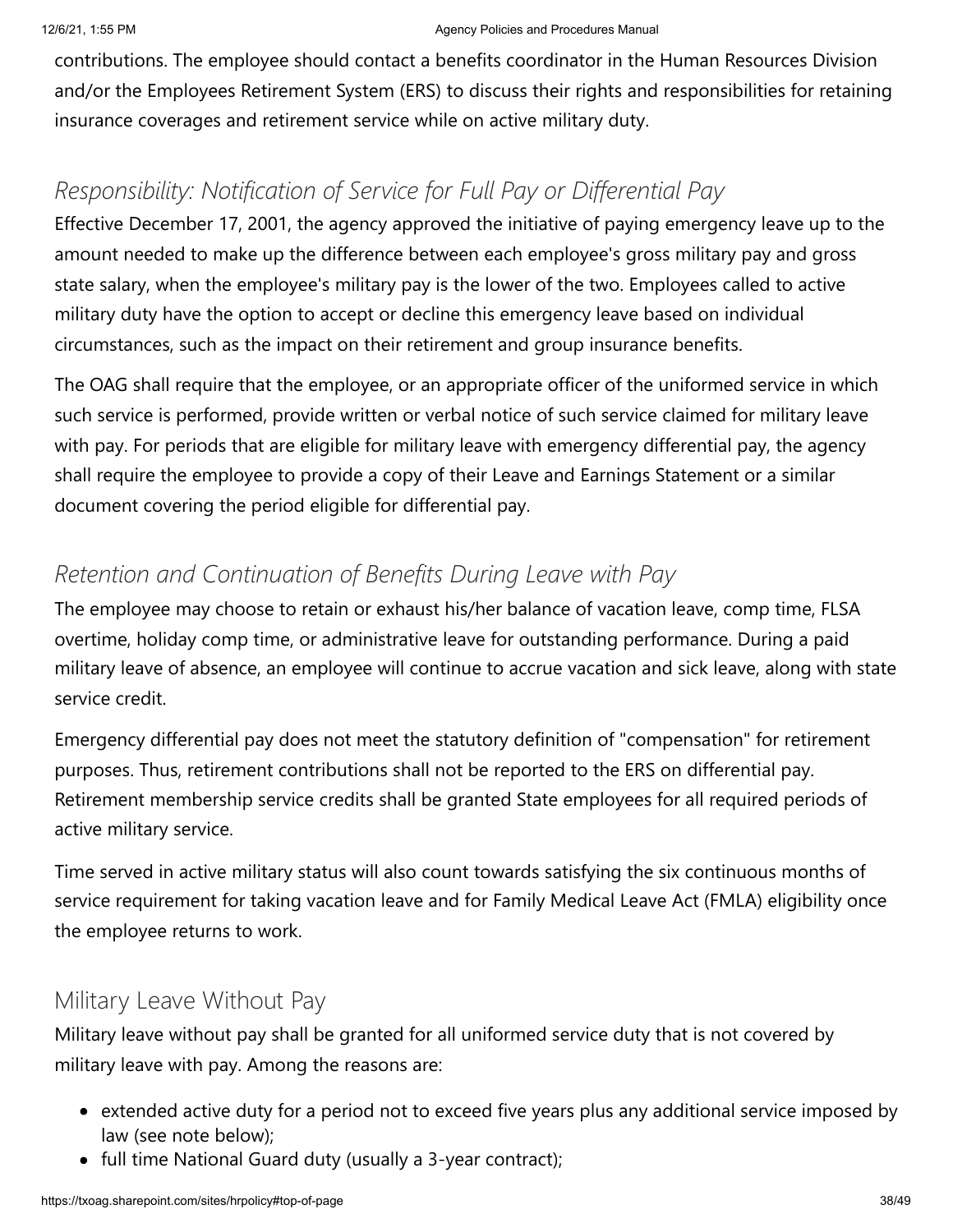• initial active duty for training (initial enlistment);

The following absences may be taken as leave without pay or as available vacation leave or a combination of the two, at the employee's option:

- duties resulting from disciplinary action imposed by military authorities;
- inactive duty training (drills) performed for the convenience of the member, such as equivalent training, split unit assemblies, make-up drills, etc.

Agencies are not required to excuse an employee for incidental military activities such as volunteer work at military facilities (not in duty status), unofficial military activities, etc.

**Note:** Service in the uniformed services, except the types of service listed below, counts toward the cumulative 5-year limit of military service a person can perform while retaining re-employment rights:

- Unable (through no fault of the individual) to obtain release from service or service in excess of 5 years to fulfill an initial period of obligated service;
- Required drills and annual training and other training duty certified by the military to be necessary for professional development or skill training/retraining; or
- Service performed during time of war or national emergency or for other critical missions/contingencies/military requirements.

### *Additional Periods of Military Leave Without Pay*

Leave without pay shall also be granted in other situations, including but not limited to, the following:

1) While awaiting entry into active duty, such period as may be reasonable to enable the employee to address personal matters prior to such extended active duty.

2) The period immediately following eligible period(s) of active duty, as defined under "Reinstatement From Military Leave Without Pay" of this policy, while reinstatement with State government is pending, provided the employee applies for such reinstatement within the time limits defined. (Note: It is the employee's responsibility to apply for reinstatement within the time limit defined.)

3) Employees hospitalized for, or convalescing from, an injury or illness incurred in, or aggravated during the performance of extended active duty, except that such period shall not exceed two years beyond their release from extended active duty under honorable conditions. Also, the employee shall be entitled to leave without pay for the period from the time of release by the physician until actually reinstated in State employment, provided the employee applies for such reinstatement within the time limits defined.

### *Employee Responsibility*

The employee or an appropriate officer of the military service in which such service is or is to be performed shall provide written or verbal notice of such service as soon as it is known. The employee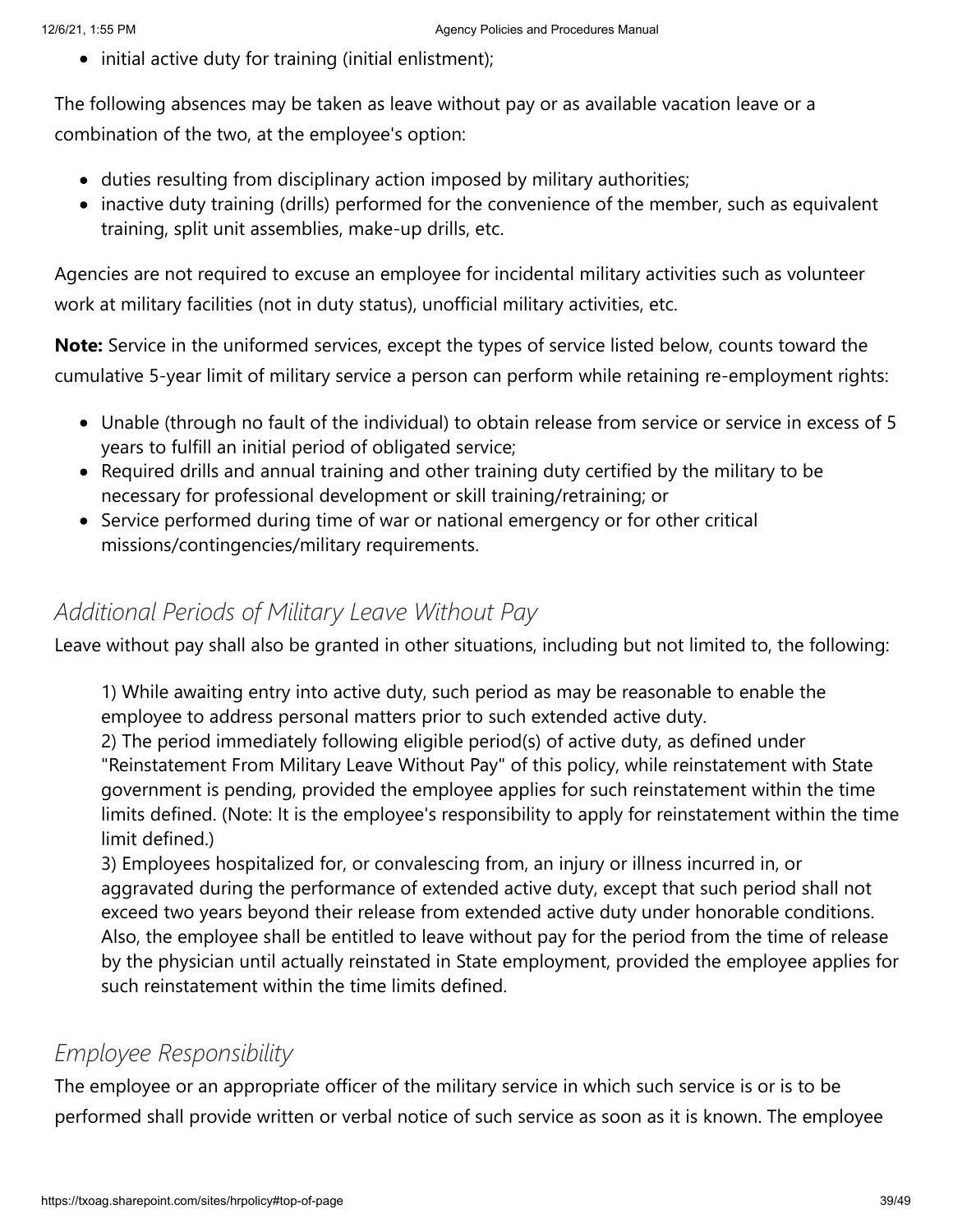shall be responsible for returning, or making application for reinstatement, within the time limits defined under "Reinstatement from Military Leave Without Pay."

### *Retention and Continuation of Benefits During Leave Without Pay*

While in leave without pay (LWOP) status, an employee may continue insurance benefits as long as the employee maintains payment to ERS for any obligating premiums. Additionally, such an employee will accrue annual leave and sick leave which will become available to use upon the employee's return. The employee will also continue to receive retirement service credit for the time in which he/she is in military LWOP status. Current law allows employees to establish up to 60 months of retirement credit for active military duty.

When the employee is not paid by the State, contributions to the employee's retirement account stop and credit for service is not granted, but the employee can purchase credit with his/her military service. The employee in LWOP status becomes a non-contributing member but his/her account continues to draw interest. For more information contact ERS at (512) 867-7711 or toll-free (877) 275- 4377.

### *Reinstatement from Military Leave Without Pay*

The time limit for submitting an application for re-employment or reporting back to work depends upon the length of uniformed service. If reporting back or submitting an application for reemployment within the specified periods is impossible or unreasonable through no fault of the employee, the employee must report back or submit the application as soon as possible thereafter. The service duration and periods for returning or applying for re-employment are as follows:

1) less than 31 days, must return at the beginning of the next regularly scheduled work period on the first full day after release from service, taking into account safe travel home plus an 8-hour rest period;

2) more than 30 days but less than 181 days, must submit a written or verbal application for reemployment with the agency not later than 14 days after the completion of the period of service; or,

3) more than 181 days, by submitting an application with the agency not later than 90 days after the completion of the period of service.

Reinstatement shall be made if the employee:

1) separated/discharged from military service under honorable conditions, and

2) reports to work or applied for reinstatement within the established time limits.

Reinstatement shall be to the position the employee would have likely achieved had he or she remained continuously employed. The employee will also receive any promotion or salary increase for which he or she is otherwise eligible. If the period of uniformed service was in excess of 180 days, then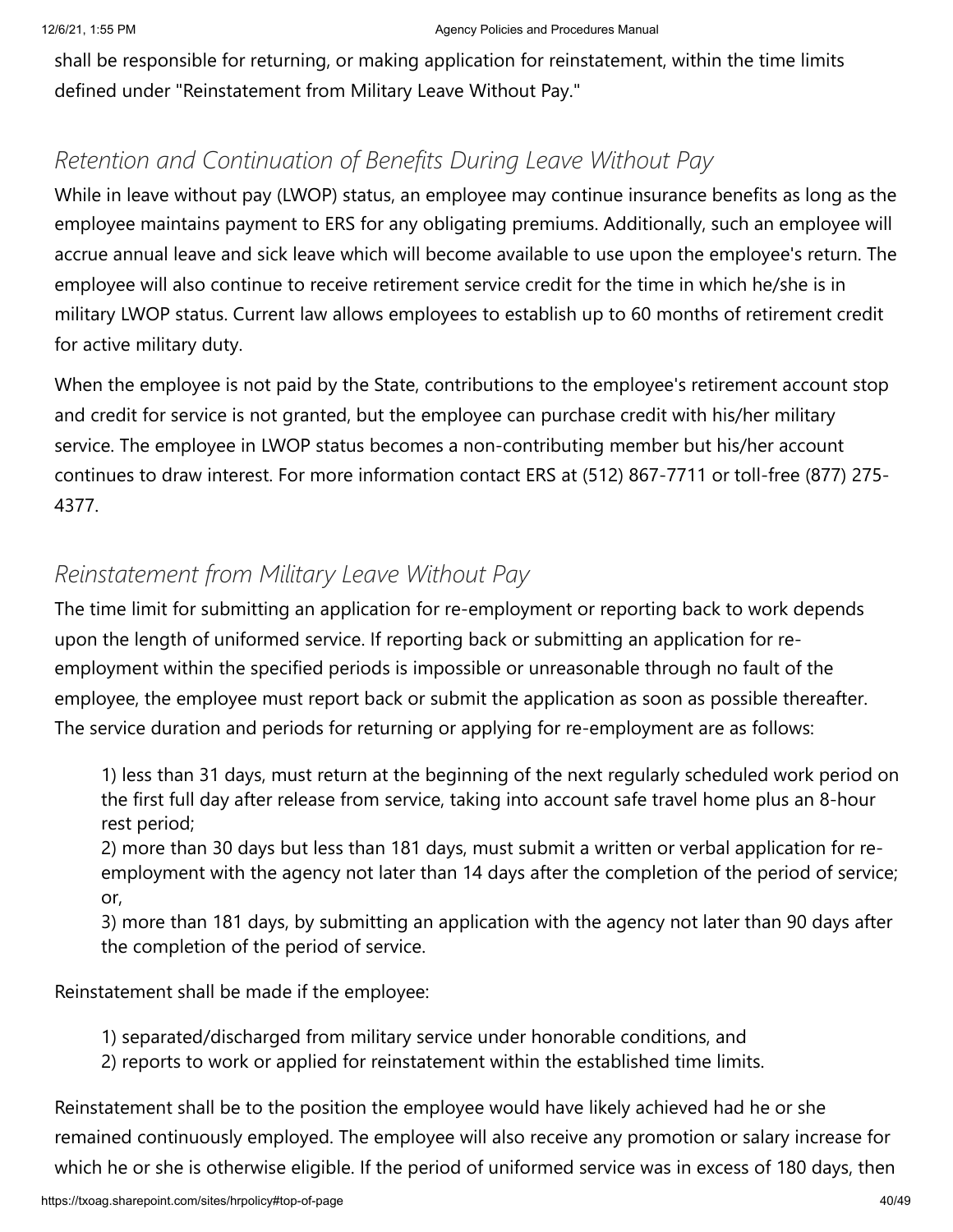#### 12/6/21, 1:55 PM **Agency Policies and Procedures Manual** Agency Policies and Procedures Manual

the employee shall be entitled to reinstatement to the position last occupied immediately prior to the period of military service, or one of like seniority, status and pay with the OAG or with another State agency. Re-employment shall be effective as promptly as possible under the circumstances. For example, some situations may require a two-week delay to allow for notice to the substitute employee.

If, during military service, the employee incurs or aggravates a disability during uniformed service, then to the extent that the duties of the vacated position cannot be performed, the employee shall be reinstated to a position most nearly comparable to the vacated position, with duties compatible with the disability and without loss of seniority.

The employee's salary upon reinstatement shall be based on the salary rate applicable to the position in the job classification that the employee occupied immediately prior to military leave. In no case will the reinstated employee's salary be less than when placed in a military leave status, unless the employee's job classification is changed as an accommodation.

If the employee was in trainee status at the time of military leave, the addition of trainee adjustments may be considered, at the discretion of the agency head, if it can be determined that military experience was directly related to development in the area of work to be performed in the State position. The addition of trainee adjustments must be made if it can be shown that progression within or through such status is based merely upon the passage of time with satisfactory performance.

**Note:** It is assumed that an employee had at least satisfactory performance when placed on military leave; therefore, any cost-of-living adjustment should be included in the reinstatement pay. The addition of career growth adjustments or performance bonuses is determined in the same manner as any other employee on leave without pay.

#### Who to Contact with Questions

Should you or your staff have questions regarding this or other military leave issues, please contact the Special Leave Coordinator in the Human Resources Division.

# **Veteran Medical Leave**

Revised: 09/01/2019

An employee of the Office of the Attorney General who is a veteran and eligible for health benefits under a program administered by the Veterans Health Administration of the United States Department of Veterans Affairs (VA) may be granted up to 15 days of paid military health care leave each fiscal year. Eligible employees may use this leave to obtain medical or mental health care administered by the VA, including physical rehabilitation.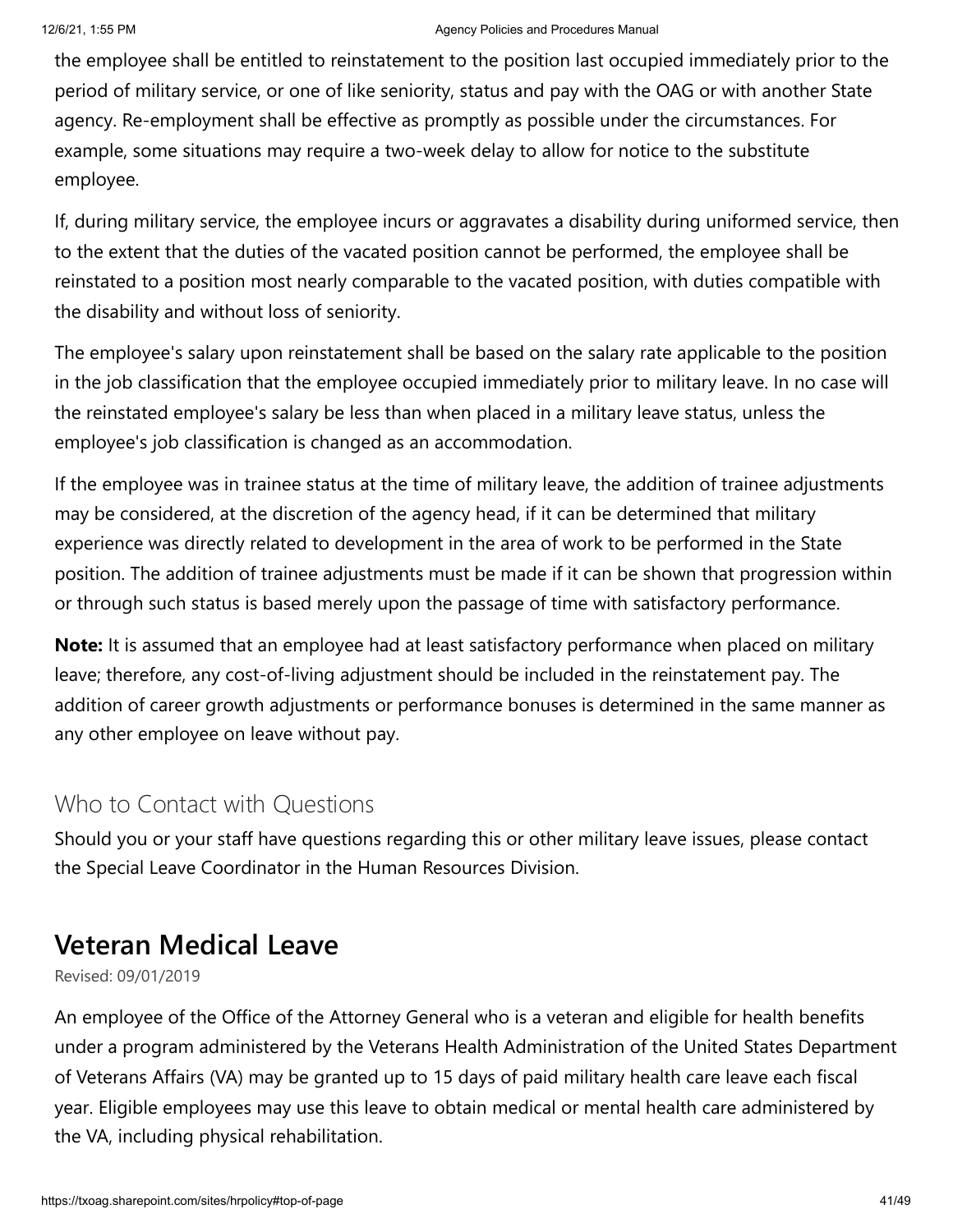The First Assistant Attorney General may grant additional days of military health care leave as determined appropriate for the employee.

Division management must request documentation to ensure that leave used qualifies for the leave allowed in this policy. An employee who is granted leave under this policy, must enter Veteran Medical leave into the electronic leave system.

# **Injury Leave for Peace Officers**

Revised: 11/01/2021

A peace officer of the Office of the Attorney General (OAG) who is absent from work due to an injury sustained while performing law enforcement duties on behalf of the OAG may be entitled to paid leave.

To be eligible for paid injury leave, the OAG peace officer or family representative must submit an *[Injury Leave for Peace Officers Request](https://app.docusign.com/templates/details/b0ad3d57-e2ef-4a0d-a10e-c30b9874526f)* to his/her immediate supervisor within 30 calendar days of the injury. The requestor must also submit medical documentation that includes an expected returnto-work date from a licensed healthcare provider.

The employee's supervisor must review the request and approve it only if the supervisor can confirm that:

- the injury was sustained due to the nature of the officer's duties;
- the injury occurred during the course of the officer's performance of duty;
- the officer's own gross negligence did not contribute to the officer's injury; and
- the injury was not related to the performance of routine office duties.

If the officer's own gross negligence contributed to the officer's injury or if the injury was related to the performance of routine office duties, the request must be denied.

The documentation shall be forwarded to the Division Chief, the Director of Human Resources, and then to the Director of Law Enforcement for review. The Director of Law Enforcement shall inform the Special Leave Coordinator of the decision. If approved, the Special Leave Coordinator shall code any absence related to the injury as Injury Leave for Peace Officers.

Peace Officers should be aware of the following information:

- If the estimated return-to-work date changes, the peace officer must submit a new Injury Leave for Peace Officers Request along with a new estimated return-to-work date from a licensed healthcare provider.
- Paid injury leave under this policy may not extend beyond one year after the date of the injury.
- While an OAG peace officer is on paid injury leave, the officer may also receive approved workers' compensation medical benefits.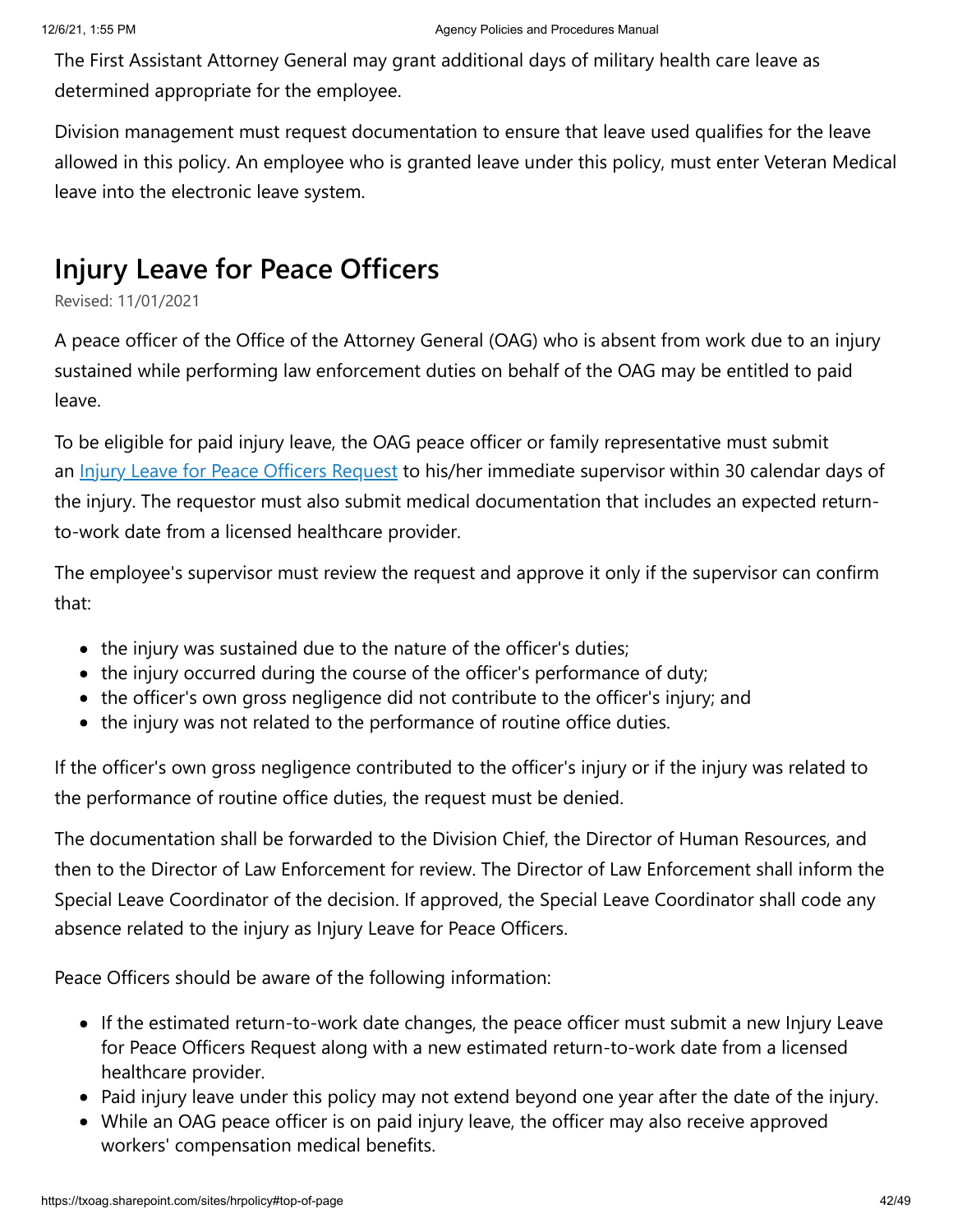- An OAG peace officer may be entitled to any workers' compensation indemnity benefits that accrue after the discontinuation or exhaustion of paid injury leave.
- An OAG peace officer shall not be eligible for disability retirement benefits while on paid injury leave.

# **Mental Health Leave for Peace Officers**

Revised: 09/01/2021

The Office of the Attorney General (OAG) recognizes that agency peace officers may face mental health challenges due to the scope of their work for the OAG. Pursuant to the Texas Government Code, OAG peace officers may request mental health leave after experiencing a traumatic event in the scope of their OAG employment.

[To be eligible for paid mental health leave, an OAG peace officer must submit a](https://app.docusign.com/templates/details/051392e4-6a5f-4a6a-82a6-65d6a16e4650) Mental Health Leave for Peace Officers Request to their immediate supervisor within one calendar year after experiencing a traumatic event. Each request can be for a maximum of 160 work hours. The requestor must also submit medical documentation from a licensed healthcare provider that includes a diagnosis, the expected absence(s), and if applicable, an expected return-to-work date. To the extent possible, the OAG shall protect the confidentiality of individuals requesting this type of leave.

The employee's supervisor must review the request and approve it only if the supervisor can confirm that:

- the mental trauma was sustained due to the nature of the peace officer's duties;
- the mental trauma occurred during the course of the peace officer's performance of duty; and
- the mental trauma was not related to the performance of routine office duties, workplace tension, conflict with supervisors, or other typical workplace challenges.

The request and documentation shall be forwarded to the Division Chief and then to the Director of Law Enforcement for review. The Director of Law Enforcement shall inform the agency's Special Leave Coordinator of the decision. If approved, the Special Leave Coordinator shall code any absence related to the injury as Mental Health Leave for Peace Officers (CPOHT).

Peace Officers should be aware of the following information:

- If the estimated return-to-work date changes, the peace officer must submit a new Mental Health Leave for Peace Officers Request along with a new estimated return-to-work date from a licensed healthcare provider.
- If a peace officer needs more than 160 hours of paid mental health leave, the peace officer must submit an additional request.
- A peace officer may receive up to 480 hours of paid mental health leave for a specific traumatic work-related event.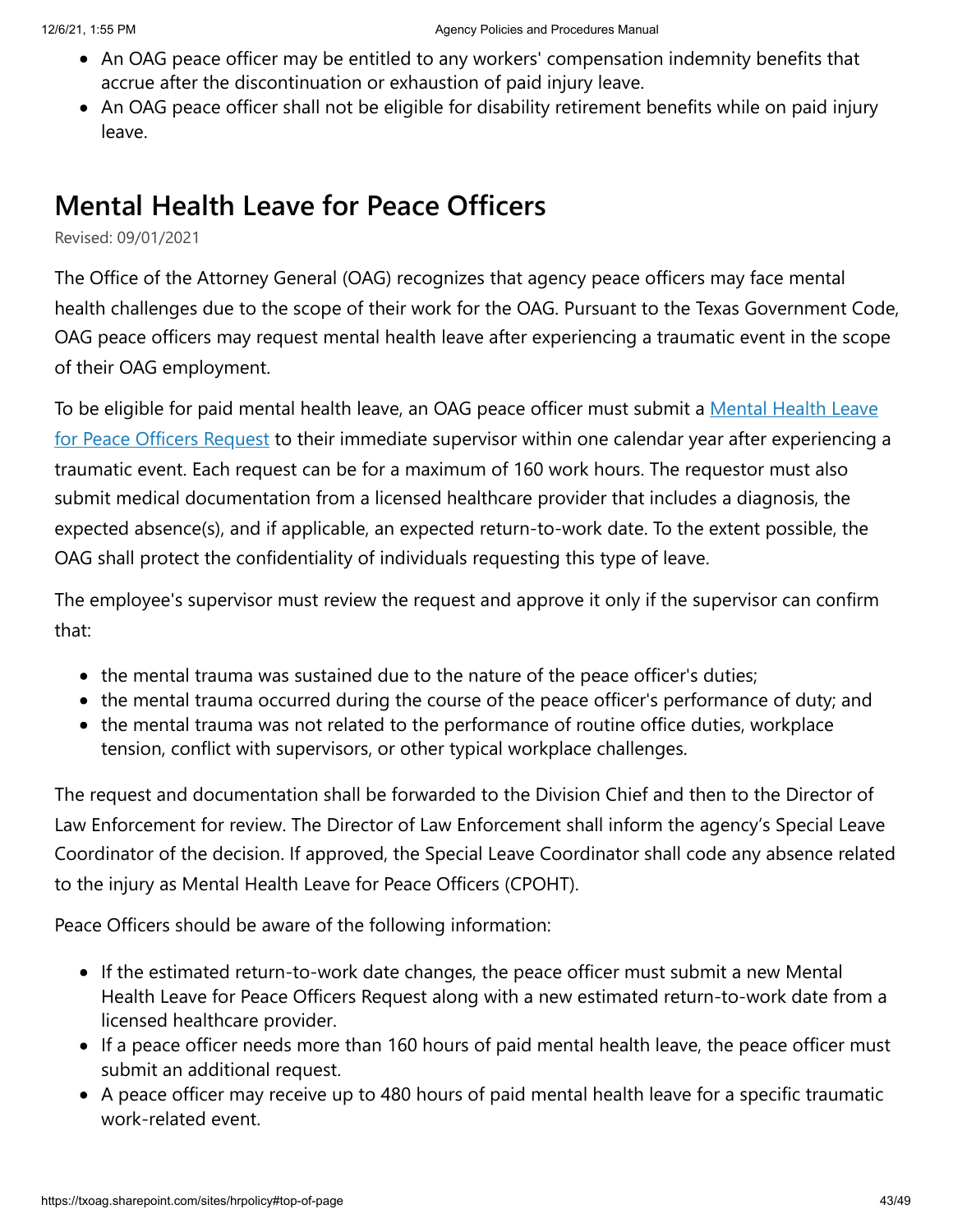### **Foster Parent Leave**

Revised: 09/01/2019

An employee of the Office of the Attorney General (OAG) who is a foster parent to a child under the conservatorship of the Department of Family and Protective Services (DFPS) may take paid leave to attend staffing meetings held by the DFPS regarding the child under the foster care of the employee or to attend the Admission, Review and Dismissal (ARD) meeting held by a school district regarding the child under the foster care of the employee. Employees must give reasonable advance notice to division management of the employee's intention to use this leave. The leave shall be entered as foster-parent leave in the electronic leave system. Division management shall promptly email relevant documentation to **[leave@oag.texas.gov](mailto:leave@oag.texas.gov)**.

# **Court-Appointed Special Advocate Volunteer Leave**

Revised: 09/01/2019

An employee of the Office of the Attorney General may participate in mandatory training or perform volunteer services for Court Appointed Special Advocates (CASA) up to five hours each month in a paid status.

An employee shall obtain prior approval from his/her immediate supervisor before participating in CASA-related mandatory training and/or volunteer services. An approved absence shall be entered into the electronic leave system indicating the number of hours used to participate in approved CASArelated activities.

An employee who participates in CASA-related mandatory training and/or volunteer activities must use other available leave for any CASA-related absences over five hours per month.

### **Jury Service Leave**

Revised: 09/01/2019

As the legal representative of the State of Texas, the Office of the Attorney General (OAG) recognizes the importance of the jury system. Accordingly, the OAG shall not prevent an OAG employee from serving on a jury.

An OAG employee who is called for jury service shall promptly inform his/her supervisor. An employee who participates in juror services (e.g., jury selection, trial, Grand Jury) shall be granted paid leave and may accept fees for juror services.

After serving as a juror, the employee shall submit documentation from the court indicating the time the employee was required to serve in juror activities. It is the employee's responsibility to obtain such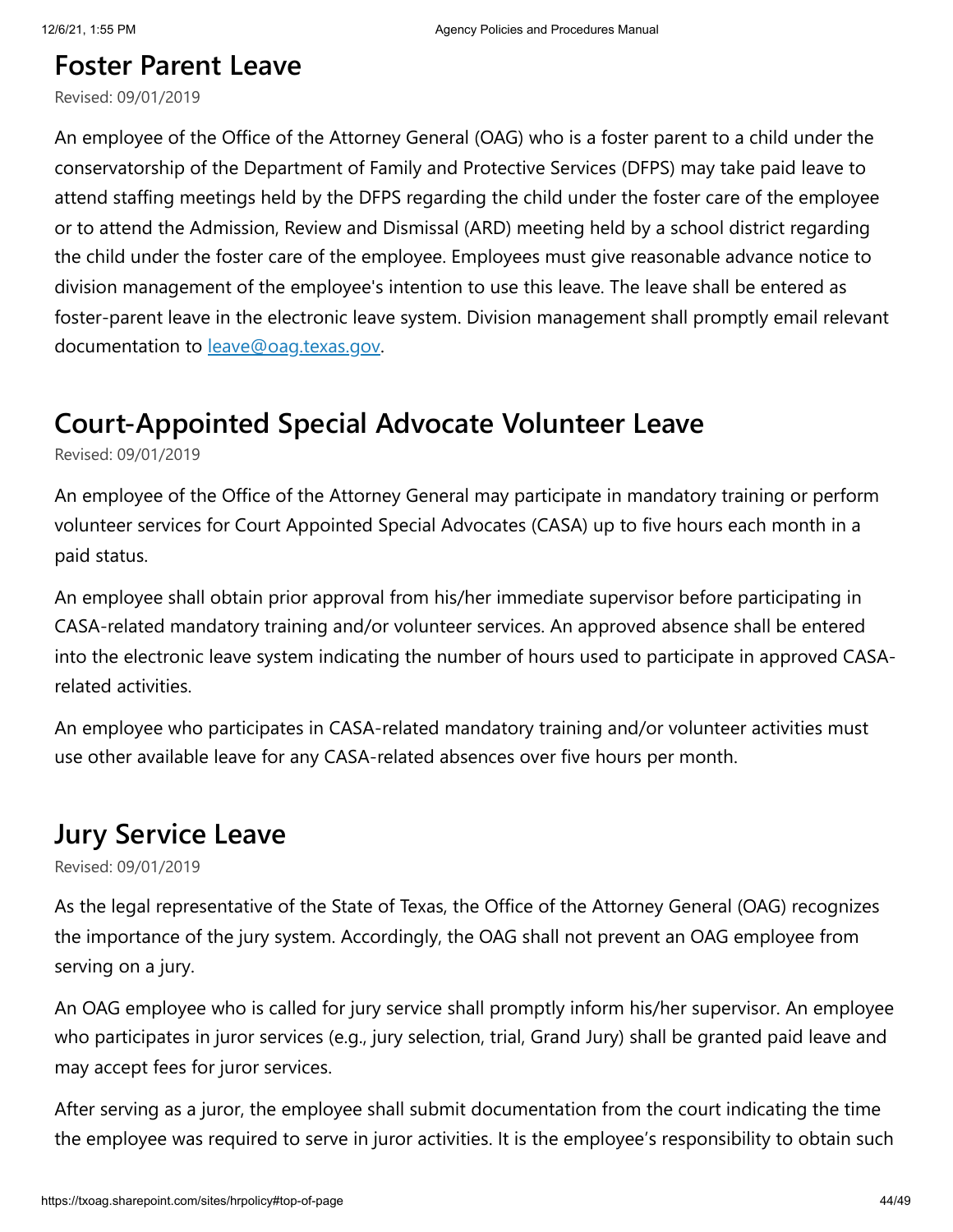documentation. Division management shall promptly email the documentation

to <u>[leave@oag.texas.gov](mailto:leave@oag.texas.gov)</u>. The employee shall enter the absence into the electronic leave system.

The time an employee engaged in jury services shall not be counted for production quotas and shall not otherwise adversely affect an employee's performance evaluation.

### **Administrative Leave for Outstanding Performance**

#### Revised: 11/01/2021

The Office of the Attorney General (OAG) is committed to recognizing and rewarding outstanding and exemplary performance by employees. One option is to grant administrative leave for outstanding performance to these employees.

### **Eligibility**

An employee or group of employees may be eligible to receive administrative leave with pay in recognition for:

- completion of a special work initiative or project in an outstanding manner. In such a situation, granting administrative leave for outstanding performance does not necessarily indicate that an employee has consistently exceeded performance standards for his/her job; or
- consistently exceeding performance standards for a minimum of six months.

To receive administrative leave for outstanding performance, an employee cannot have received a disciplinary action in the twelve months immediately preceding the recommendation for this type of leave.

#### Review Process

- Division/regional management shall recommend administrative leave for outstanding performance by submitting an **[Administrative Leave for Outstanding Performance Request](https://app2.docusign.com/templates/details/f36d7d0d-32c9-4408-84c7-46eee695fe94)** to the Director of Human Resources (HR) describing the performance or action(s) supporting the request.
- HR-approved requests shall be forwarded to the appropriate Executive Deputy for approval or denial.
- Approved/denied requests shall be forwarded to the Human Resources Division, which shall enter awarded hoursfor entry in the electronic leave system and notify the employee's division/regional manager to inform the employee(s).

Disclaimers & Limitations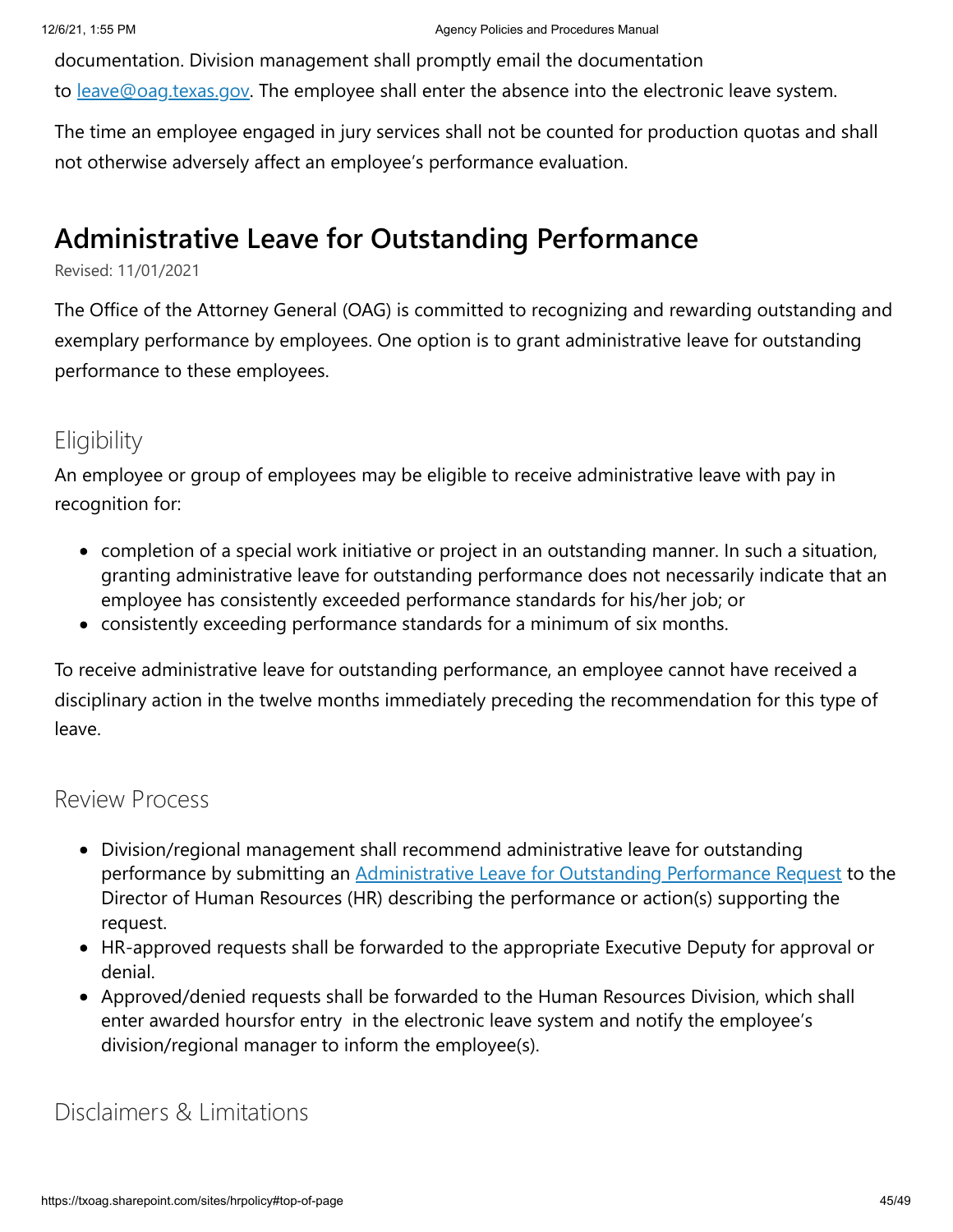- An employee may be granted up to 32 hours of administrative leave for outstanding performance per fiscal year.
- Employees who receive administrative leave for outstanding performance after September 1, 2021, may not use such leave after one calendar year of receiving such leave.
- Beginning September 1, 2022, employees may not have more than 32 hours of administrative leave for outstanding performance.
- Any attempts to use expired administrative leave for outstanding performance may lead to modification of leave records. (Depending on available leave balances, unpaid absences could result from such modifications.)
- Administrative leave for outstanding performance must be taken at a time mutually agreeable to the employee and division/regional management.
- Employees cannot receive administrative leave for outstanding performance for any activity for which they also received overtime leave or pay.
- Upon approval from division/regional management, an employee voluntarily separating from the OAG may remain on the OAG payroll and exhaust any administrative leave for outstanding performance if the leave is not carried into the next month.
- In the case of a separating employee transferring to another state agency, the leave may not run past the start date at the state agency to which the employee is transferring.
- Administrative leave for outstanding performance may not be transferred to another state agency and cannot be paid when an employee separates from the agency.
- The award of administrative leave for outstanding performance does not guarantee future employment or prevent a subsequent corrective or disciplinary action, up to and including involuntary separation.

### **Wellness Leave**

Revised: 05/01/2018

To encourage the health of agency employees and to promote the early detection of serious medical conditions, the Office of the Attorney General (OAG), pursuant to the Texas Government Code, shall [award eight hours of paid leave to an employee who submits a properly completed](https://txoag.sharepoint.com/:b:/r/sites/divisions/Human%20Resources/WellnessLeaveRequest.pdf?csf=1&e=q0XZKx) Wellness Leave Request. The request must reflect the following:

- a clear confirmation from the employee's in-network healthcare provider or appropriate designee that the employee received a physical examination or routine preventive exam within the past 60 days; and
- a confirmation that the employee completed an approved online health risk assessment.

The employee must submit the signed form to the Wellness Coordinator via **[HR-Help@oag.texas.gov.](mailto:%20HR-Help@oag.texas.gov)** The Wellness Coordinator shall ensure that employees who submit the required documentation are credited with eight hours of leave.

Guidelines and Limitations:

Employees must use accumulated leave (e.g., sick leave) to cover absences during work hours for the required physical exam.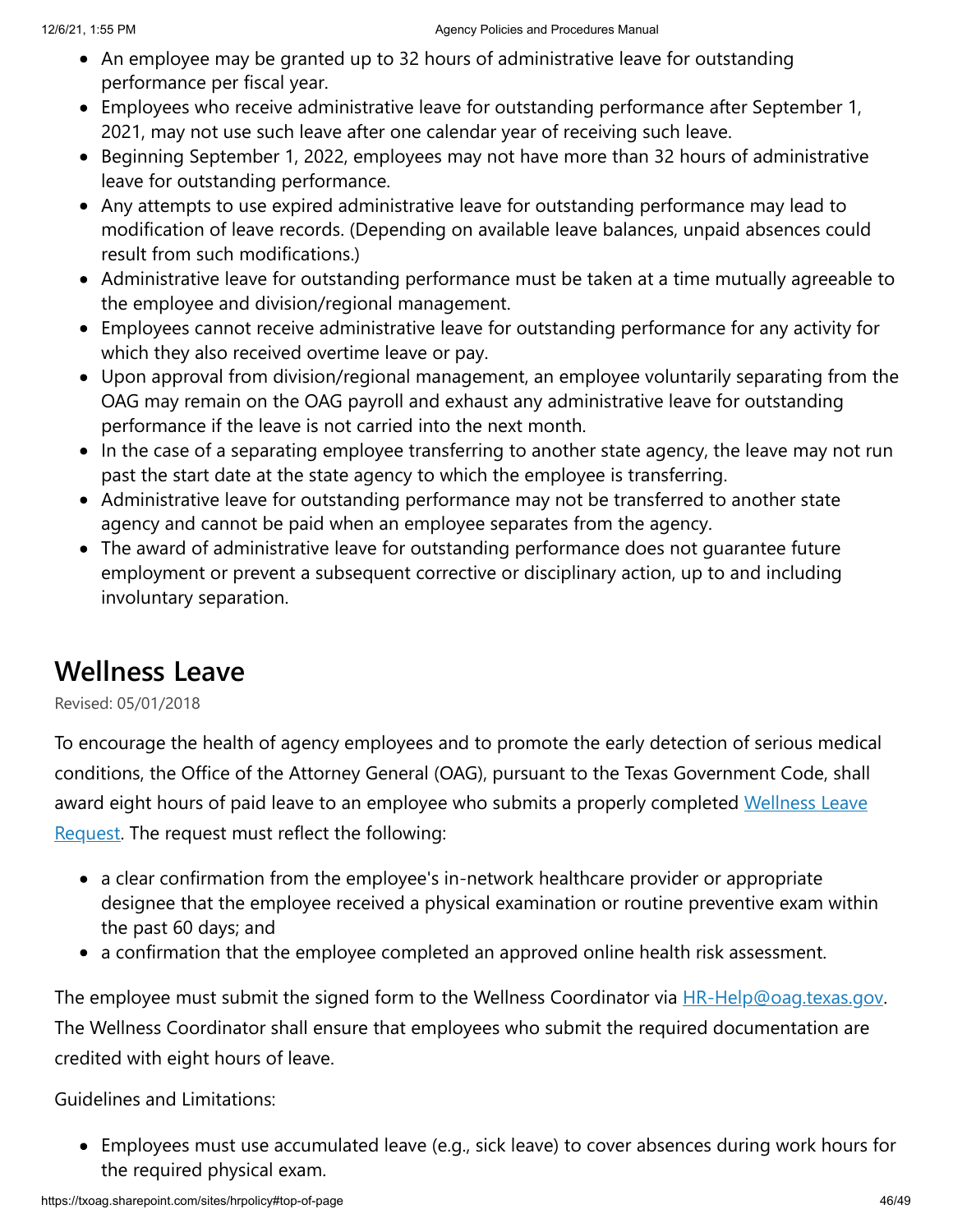- The Wellness Leave Request must be submitted within 60 calendar days of the health risk assessment and physical examination.
- Wellness leave can be used for any approved absence.
- Wellness leave must be used within 12 months of the end of the month in which it was awarded.
- Division management shall accommodate, to the extent practicable, an employee's request to use accrued wellness leave before it expires.
- Wellness leave cannot be awarded more than once in a 12-month period.
- An employee cannot have more than eight hours of wellness leave at any time.
- An employee separating from the OAG cannot receive monetary payment for unused wellness leave.
- With approval from division management, a separating employee may use wellness leave within his/her final month of employment.
- Wellness leave is not transferable to another state agency.
- Providing false or misleading information to obtain wellness leave may lead to disciplinary action, up to and including involuntary separation.

# **Leave of Absence**

Revised: 11/01/2021

The Office of the Attorney General (OAG) may grant an employee an unpaid leave of absence in special circumstances. Pursuant to state law, an unpaid leave of absence may not exceed twelve consecutive months, except for military leave and rare situations, which require approval from the First Assistant Attorney General. An approved leave of absence is an acceptable type of unpaid absence.

### Requests

An employee must submit a **[Leave of Absence Request](https://txoag.sharepoint.com/:w:/r/sites/divisions/Human%20Resources/RequestLeaveAbsence.docx?d=w65547ba7f94147fdbb3438ab13452f91&csf=1&e=aOoLEg)** to his/her Division Chief. The request must include **a start date, end date,** the reason(s) for the absence, and whether the leave of absence will be combined with any paid leave. If the absence is for health reasons, the employee must follow the accommodations policy. After considering factors such as division needs, the reason for the absence, and the employee's prior performance, division management shall recommend denying or granting the request.

Division management shall promptly forward a request for an unpaid leave of absence to the appropriate Executive Deputy for approval. If approved, the Director of Human Resources, shall review the request for compliance with agency policy. After consultation with division management and the Executive Deputy, the Director of Human Resources shall promptly forward the request to Executive Administration for review/approval as provided for by the signature matrix. Once a decision has been made, the Director of Human Resources shall notify the employee and division management of the decision.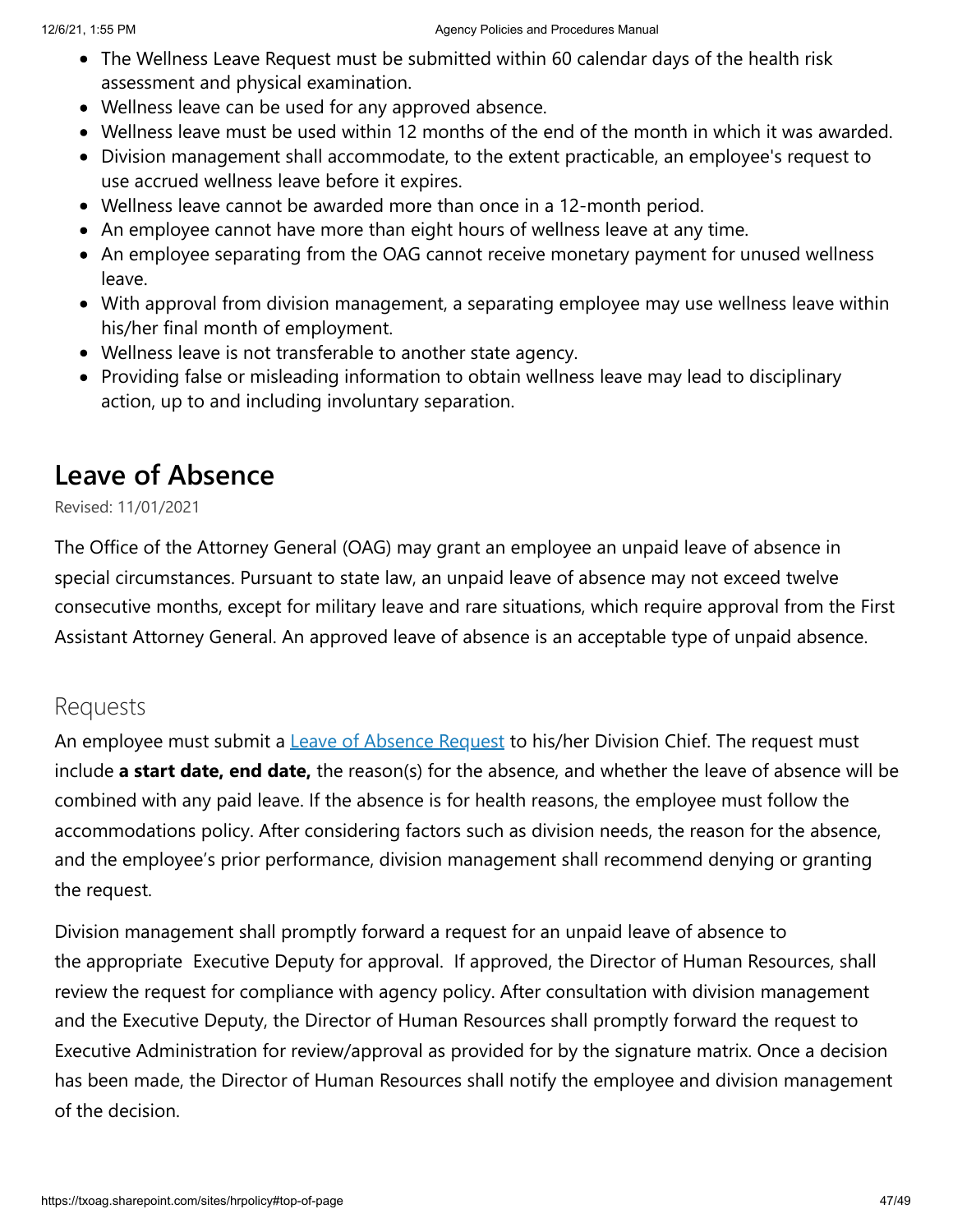### Exhausting Available Leave

All appropriate accumulated paid leave must be exhausted before beginning an unpaid leave of absence except for leave taken as a result of the Family and Medical Leave Act (FMLA), a workplace injury covered by Workers' Compensation, military leave, and disciplinary suspensions.

### Leave Accruals and Insurance Premiums

If an unpaid leave of absence covers an entire calendar month, the employee does not accrue any annual leave or sick leave for that month. In addition, the employee must pay his/her insurance premiums for that month, including the portion normally paid by the State (unless excepted under FMLA provisions). An unpaid leave of absence may affect State and retirement service credit.

### Returning to Work

Although approval of an unpaid leave of absence constitutes a conditional guarantee of employment, such a guarantee is subject to fiscal constraints and does not alter the employee's at-will employment status. Upon return to duty, the employee may be placed anywhere in the agency with no guarantee of his/her previous salary level or job title. An employee is expected to return to work upon the expiration of the leave of absence unless the employee has requested and received approval for an extension.

# **Unauthorized Absences**

Revised: 09/01/2019

Attending work is an essential function of every position at the Office of the Attorney General. Accordingly, an absence may be disruptive unless an employee is on approved leave to cover the absence. Unauthorized absences could amount to unacceptable conduct or job abandonment. Such absences include:

- Excessive tardiness
- Taking non-sick leave, such as annual leave, without explicit prior approval
- Failing to properly notify division management of an absence due to an unexpected situation (e.g., illness, emergency, weather, traffic accident)
- Failing to report to work without permission
- Failing to return to work upon the expiration of approved leave
- Leaving the workplace without permission
- Failing to account for the employee's full scheduled work hours during a work week (i.e., 40 hours of work or approved leave for a full-time employee)

Division management may also request documentation regarding the absence and note the unauthorized status of the absence in the electronic leave system. Unless the employee produces a